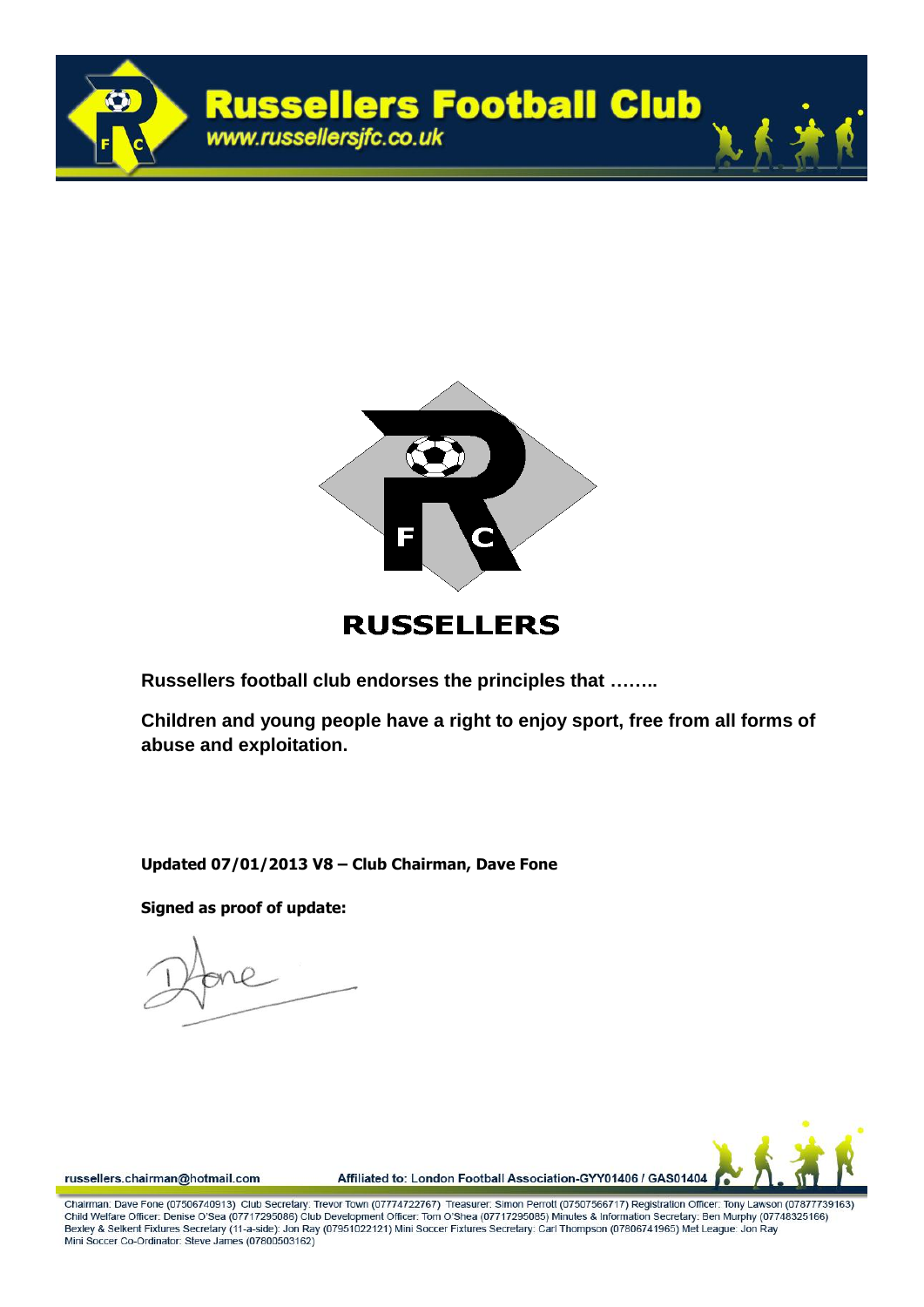

## **Index**

- Page 1 Cover
- Page 2 Index
- Page 3 Index continued
- Page 4 Committee members
- Page 5 Committee roles
- Page 6 Committee roles continued
- Page 7 Committee contact list
- Page 8 Committee contact list continued
- Page 9 Mission statement
- Page 10 Aims and objectives
- Page 11 Child welfare and First Aid
- Page 12 Criminal records bureau
- Page 13 Data Protection
- Page 14 Club Rules
- Page 15 Club rules continued
- Page 16 Club rules continued
- Page 17 Club rules continued
- Page 18 Club rules continued
- Page 19 Club rules continued
- Page 20 Club code of conduct Managers / coaches
- Page 21 Club code of conduct Players
- Page 22 Club code of conduct Parents
- Page 23 Managers roles and responsibilities
- Page 24 Assistant managers



russellers.chairman@hotmail.com

Affiliated to: London Football Association-GYY01406 / GAS01404

Chairman: Dave Fone (07506740913) Club Secretary: Trevor Town (07774722767) Treasurer: Simon Perroff (07507566717) Registration Officer: Tony Lawson (07877739163) Child Welfare Officer: Denise O'Sea (07717295086) Club Development Officer: Tom O'Shea (07717295085) Minutes & Information Secretary: Ben Murphy (07748325166) Bexley & Selkent Fixtures Secretary (11-a-side): Jon Ray (07951022121) Mini Soccer Fixtures Secretary: Carl Thompson (07806741965) Met League: Jon Ray Mini Soccer Co-Ordinator: Steve James (07800503162)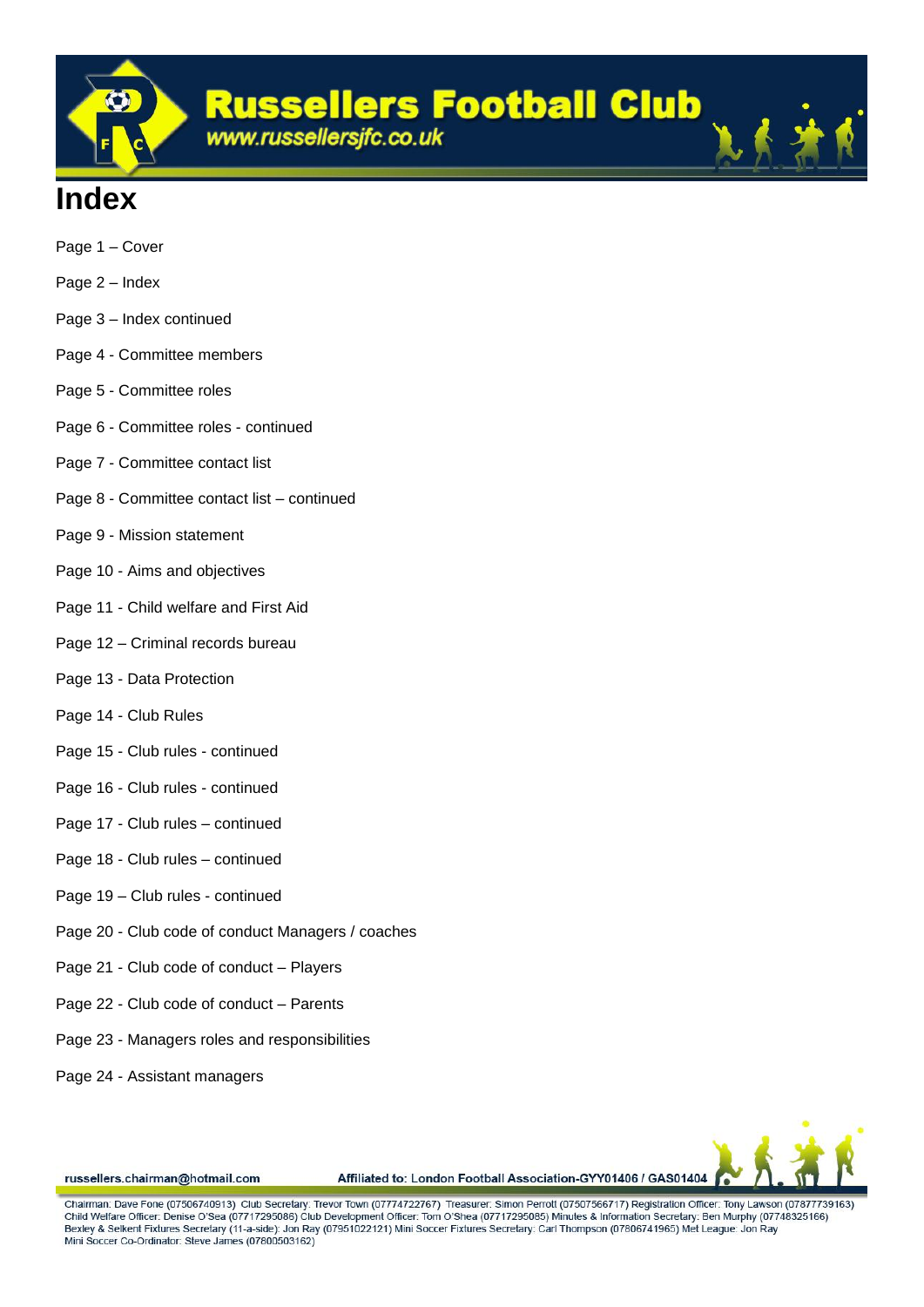**Russellers Football Club** 

www.russellersjfc.co.uk

## **Index Cont.**

- Page 25 Appointing new managers and assistants
- Page 26 Disciplinary procedure Managers
- Page 27 Disciplinary procedure Players
- Page 28 Disciplinary procedure Parents
- Page 29 FA Charter equality policy
- Page 30– Respect
- Page 31 Training records
- Page 32 Goal Post safety guidelines
- Page 33 Goal post safety guidelines –continued
- Page 34 Level 1 certificate in football coaching
- Page 35 Level 1 certificate in football coaching continued
- Page 36 Selkent divisional registration officers 2009 2010
- Page 37 Selkent League meeting dates
- Page 38 Selkent League procedures Match cards
- Page 39 Selkent Method of marking referees
- Page 40 Completed match card example
- Page 41 Selkent Match duration of play
- Page 42 Forms
- Page 43 Membership application form
- Page 44 Membership application form continued
- Page 45 Managers application form
- Page 46 Managers application form continued
- Page 47 Selkent F2 Close of fixture date
- Appendix Child Protection Policy & The FA Charter Standard Club Programme Equality Policy



russellers.chairman@hotmail.com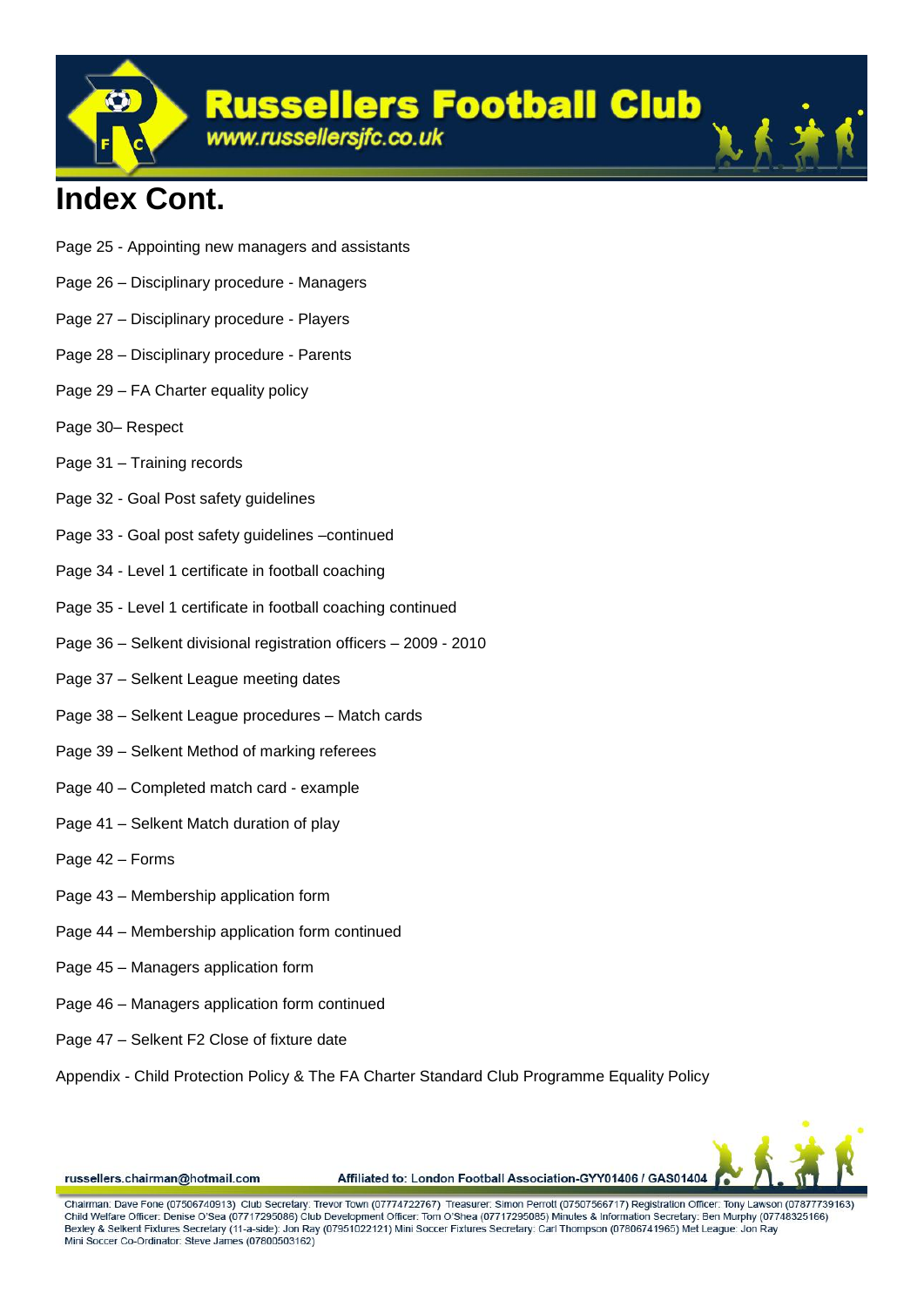

## **COMMITTEE MEMBERS 2012 / 2013**

**CHAIRPERSON**

Dave Fone

**VICE-CHAIRPERSON** Nick Brandon

**CLUB SECRETARY** Mandy Rolls

**TREASURER** Ian Wilson

**CHILD WELFARE OFFICER** Scott Mayar

**CLUB DEVOLOPMENT OFFICER / MINI-SOCCER OFFICER** Ben Murphy

**SOCIAL SECRETARY** Richard Ferguson

**MINUTES SECRETARY** Dave Fone

**FIXTURE SECRETARY'S** Mini Soccer

11-a-side - Jon Ray

**Other members of the committee (Team Managers)** Jake Arnold Dan Sanders



russellers.chairman@hotmail.com

Affiliated to: London Football Association-GYY01406 / GAS01404

Chairman: Dave Fone (07506740913) Club Secretary: Trevor Town (07774722767) Treasurer: Simon Perroff (07507566717) Registration Officer: Tony Lawson (07877739163) Child Welfare Officer: Denise O'Sea (07717295086) Club Development Officer: Tom O'Shea (07717295085) Minutes & Information Secretary: Ben Murphy (07748325166) Bexley & Selkent Fixtures Secretary (11-a-side): Jon Ray (07951022121) Mini Soccer Fixtures Secretary: Carl Thompson (07806741965) Met League: Jon Ray Mini Soccer Co-Ordinator: Steve James (07800503162)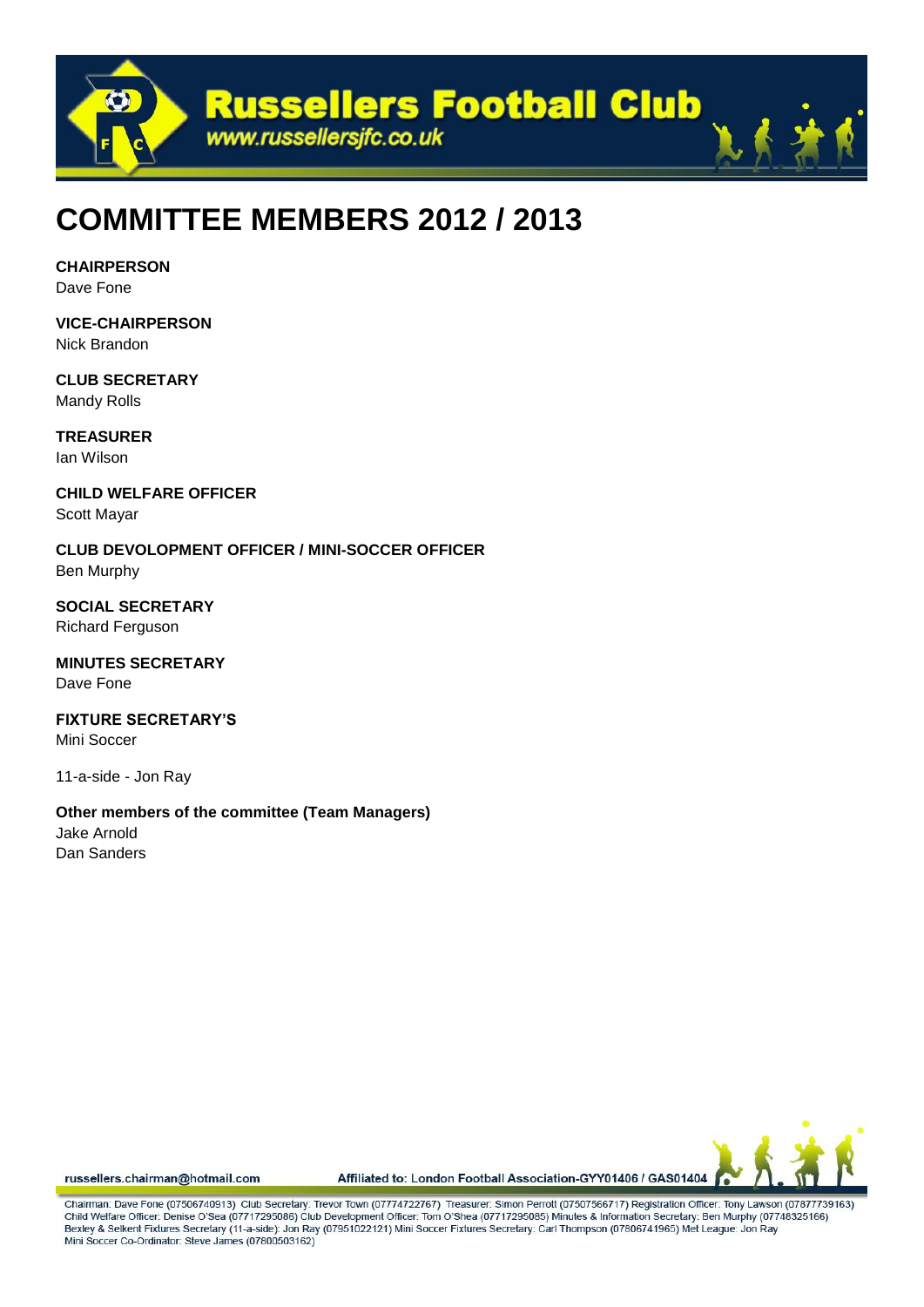

## **Committee Roles**

## **CHAIRMAN**

The chairman does not have any specific duties but oversees the work carried out by the

Officer's elected and presides over the monthly and annual general meetings.

The Chairman also holds the post of Club volunteer coordinator and monitors the volunteers within the club

The Chairman has the casting vote if required.

**VICE CHAIRMAN** (As above in the absence of the chairman)

## **CLUB SERCRETARY**

To club secretary will be the first contact point for the League. Send out all letters from the club to the Leagues and other clubs.

To sign and check all the Registration cards before they go to the DRA's (Divisional Registration Administrators). To deal with player transfers between clubs

### **TREASURER**

Maintaining the cashbooks and bookkeeping records of the club and summarising for audit approval on an annual basis to be presented to the AGM.

Ensuring a good relationship with our Bankers and Suppliers and ensuring that the relevant resources are acquired at the right price and that our liabilities are monitored and controlled with due diligence and control.

Accountable to the members and officers of the club, in relation to the assets of the club

## **CHILD WELFARE OFFICER**

Responsible for organising and maintaining all records relating to child protection procedures within the club, including gaining CRB checks for ALL managers and assistants.



russellers.chairman@hotmail.com

Affiliated to: London Football Association-GYY01406 / GAS01404

Chairman: Dave Fone (07506740913) Club Secretary: Trevor Town (07774722767) Treasurer: Simon Perroff (07507566717) Registration Officer: Tony Lawson (07877739163) Child Welfare Officer: Denise O'Sea (07717295086) Club Development Officer: Tom O'Shea (07717295085) Minutes & Information Secretary: Ben Murphy (07748325166) Bexley & Selkent Fixtures Secretary (11-a-side): Jon Ray (07951022121) Mini Soccer Fixtures Secretary: Carl Thompson (07806741965) Met League: Jon Ray Mini Soccer Co-Ordinator: Steve James (07800503162)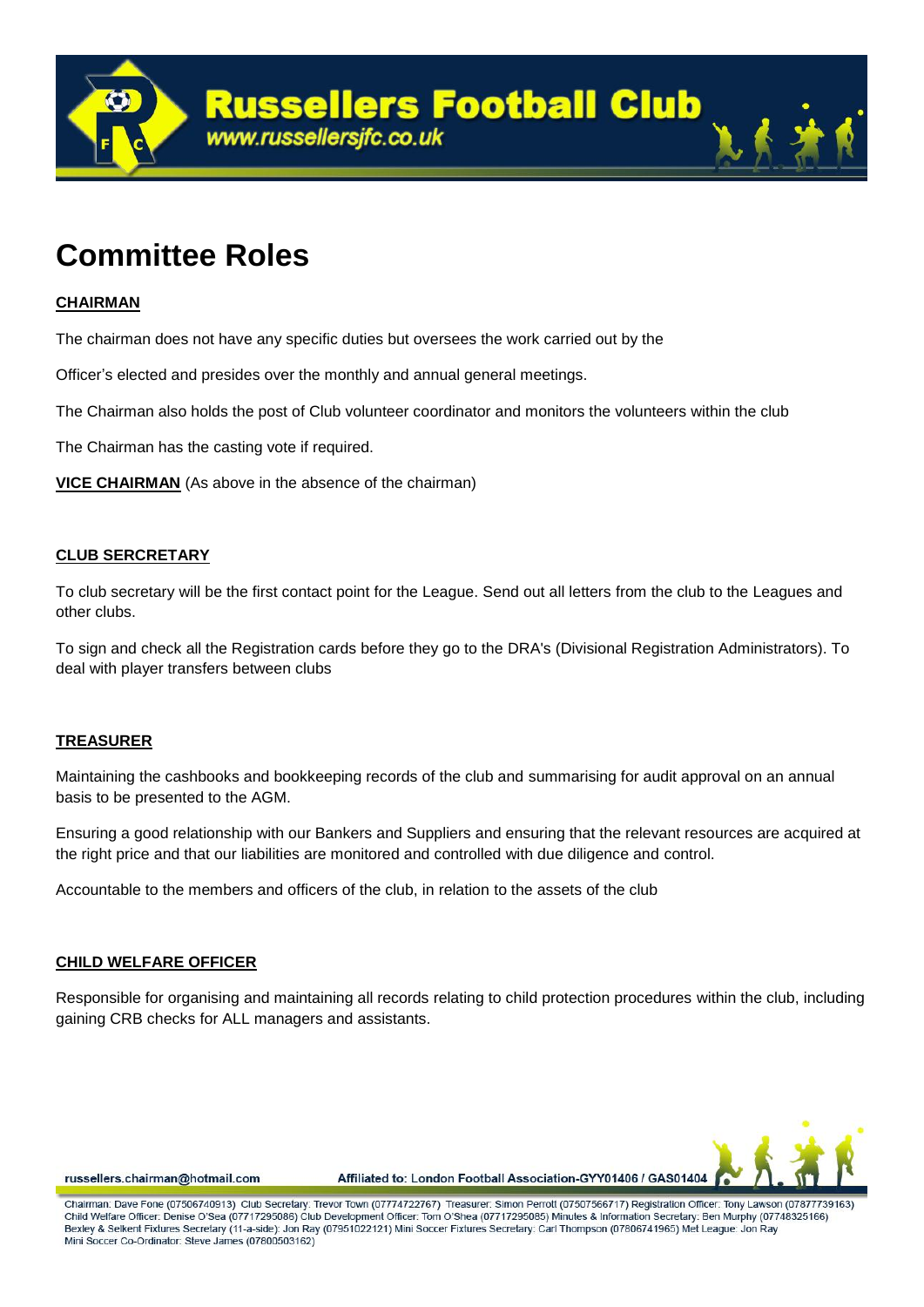

## **CLUB DEVELOPMENT OFFICER**

Actively promotes the club and recruits new players, overseas the development of players on and off the pitch.

## **Committee Roles continued**

## **MINI-SOCCER OFFICER / WEB SITE**

Deal with any club Concerns; regarding the running of mini-soccer and act a liaison between mini-soccer parents/ managers and the club. Responsible for the co-ordination of all mini-soccer events

### **MEMBERSHIP OFFICER**

To ensure all children are correctly registered with the club thereby meeting the clubs liability insurance arrangements.

Maintain a record of all children within the club.

Providing all managers with the opportunity to attend courses and to keep a record of all Courses attended.

### **SOCIAL SECRETARY**

Responsible for arranging social events throughout the club including Presentation Evening,

Christmas Parties, Tournament and fundraising activities

### **MINUTES SECRETARY**

Responsible for issuing the fixed monthly agenda, 5 days prior to the monthly committee meetings

Recording, maintaining and distributing the minutes as per the monthly committee meetings.



russellers.chairman@hotmail.com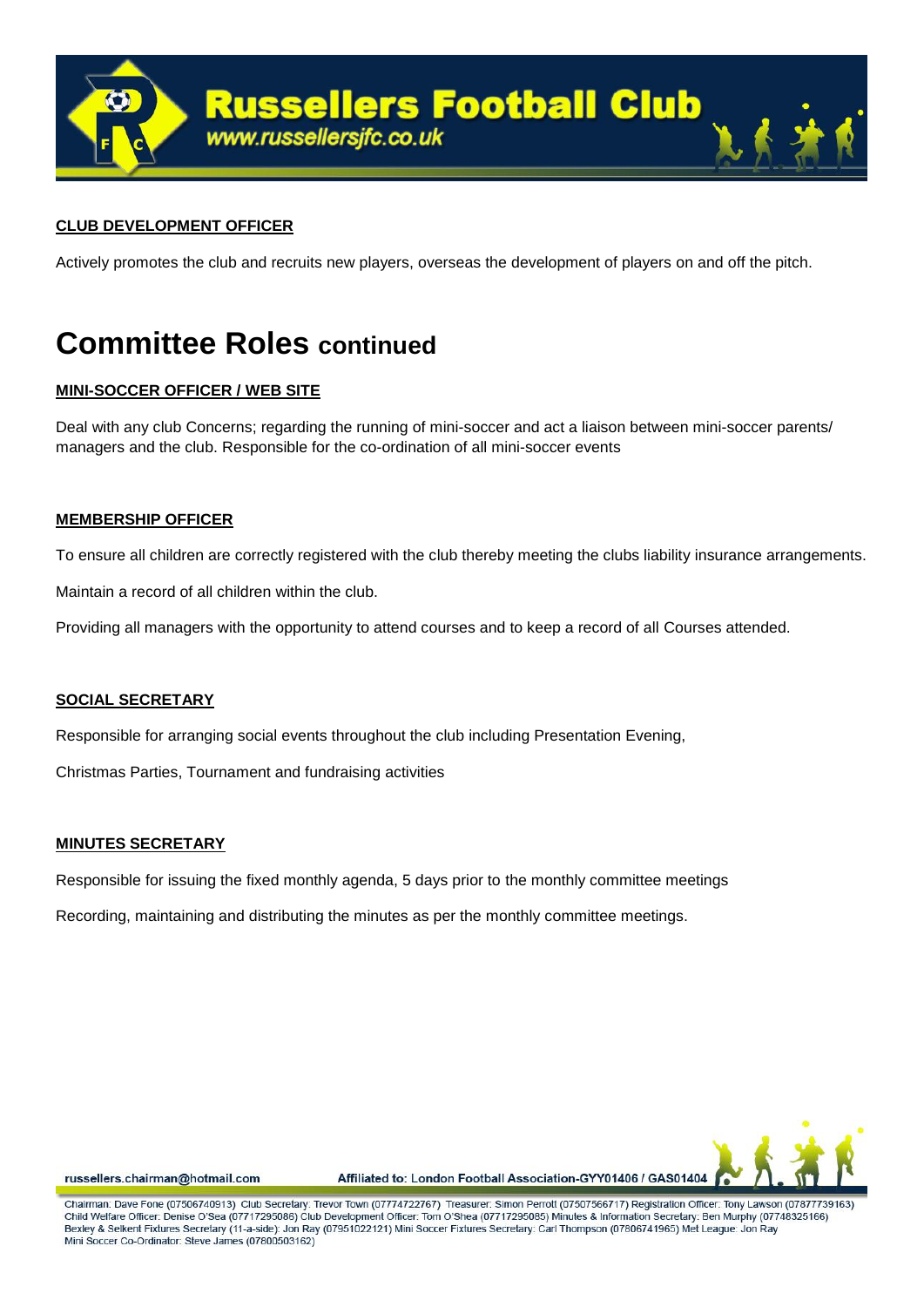

## **Russellers FC Committee Contact List for 2012/13**

## **CHAIRPERSON**

## **Dave Fone**

64 Cumberland Avenue DA16 2QA david@dfone.fsnet.co.uk 07957 376392

## **VICE-CHAIRPERSON**

### **Nick Brandon**

51 Yorkland Ave, Welling, Kent. DA16 2LE [nickbrandon@gmail.com](mailto:nickbrandon@gmail.com) 07799787999

### **CLUB SECRETARY**

### **Mandy Rolls**

20 Wansunt Road, Bexley, Kent. DA5 2DQ [mandy\\_rolls@yahoo.co.uk](mailto:mandy_rolls@yahoo.co.uk) 0775 2782689

### **TREASURER**

### **Ian Wilson**

5 Darwin Road, Welling, Kent. DA16 2EQ *ian.darwin@gmail.com 07860 367110* 

## **CHILD WELFARE OFFICER**

### **Scott Mayar**

348 Green Lane, New Eltham, London, SE9 3TH, [scott-mayar@hotmail.co.uk](mailto:scott-mayar@hotmail.co.uk) 07773398788

## **CLUB DEVOLOPMENT OFFICER**

### **Ben Murphy**

7 Marlowe Gardens, Eltham, SE9 1AB, [murphy2012@hotmail.co.uk](mailto:murphy2012@hotmail.co.uk) 07748325166

## **SOCIAL SECRETARY**

### **Richard Ferguson**

459 Westhorne ave, Eltham, London. SE9 5LR [fergie301064@googlemail.com](mailto:fergie301064@googlemail.com) 07881 650 628

## **FIXTURE SECRETARY'S**

**11-a-side - Jon Ray** [jon1970chelsea@hotmail.co.uk](mailto:jon1970chelsea@hotmail.co.uk) 07951022121



russellers.chairman@hotmail.com

Affiliated to: London Football Association-GYY01406 / GAS01404

Chairman: Dave Fone (07506740913) Club Secretary: Trevor Town (07774722767) Treasurer: Simon Perroff (07507566717) Registration Officer: Tony Lawson (07877739163) Child Welfare Officer: Denise O'Sea (07717295086) Club Development Officer: Tom O'Shea (07717295085) Minutes & Information Secretary: Ben Murphy (07748325166) Bexley & Selkent Fixtures Secretary (11-a-side): Jon Ray (07951022121) Mini Soccer Fixtures Secretary: Carl Thompson (07806741965) Met League: Jon Ray Mini Soccer Co-Ordinator: Steve James (07800503162)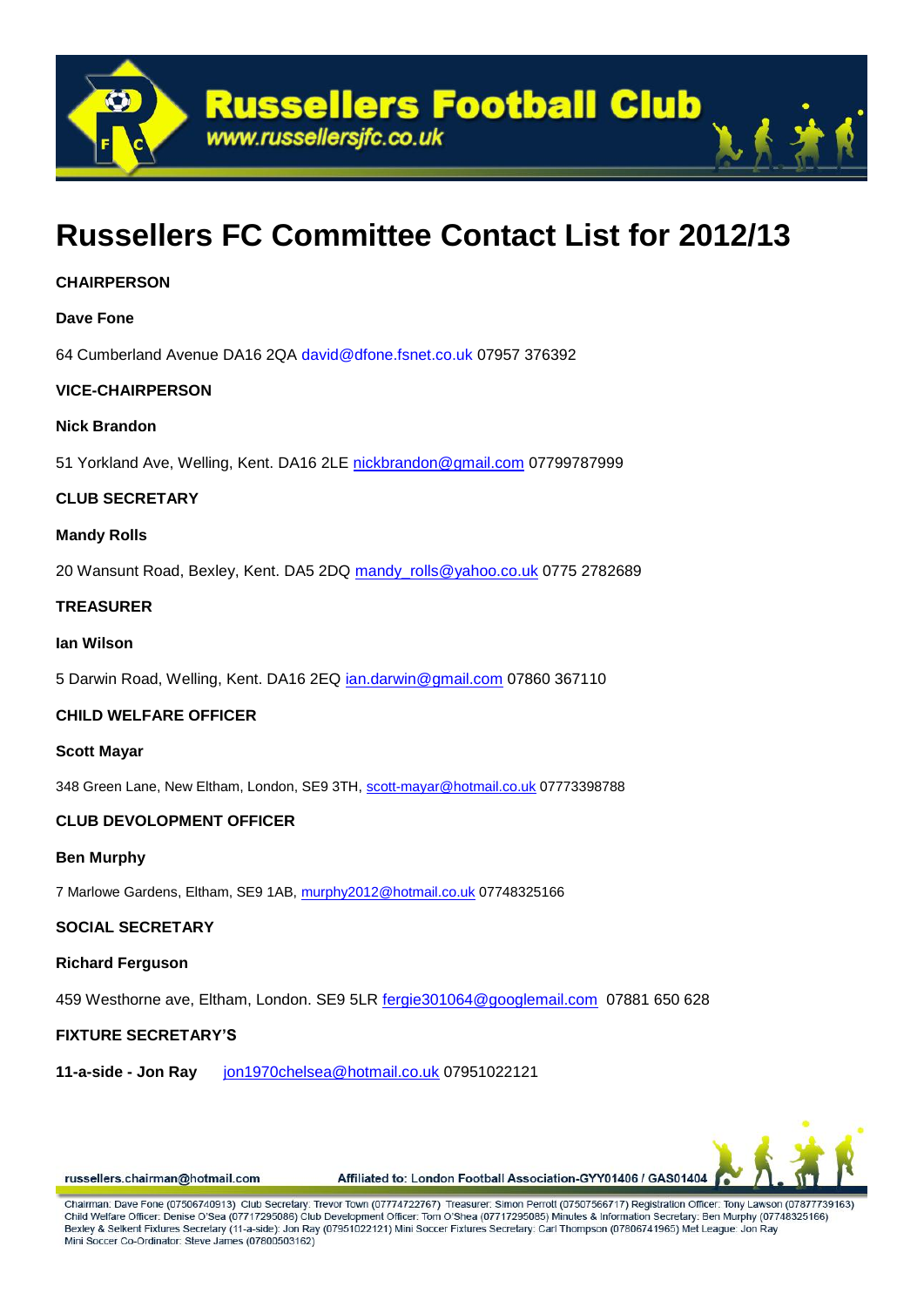

## **Mission Statement**

Russellers football club endorse the principles that……….

Children and young people have the right to enjoy sport, free from all forms of abuse and exploitation.

All children and young people have equal rights to protection from harm.

All children and young people should be encouraged to fulfil their potential and inequalities should be challenged.

Everybody within the club has a responsibility to support the care and protection of children at all times.

As an organisation working with children and young people, the club and adults involved with the club have "**A duty of care**" towards them.



russellers.chairman@hotmail.com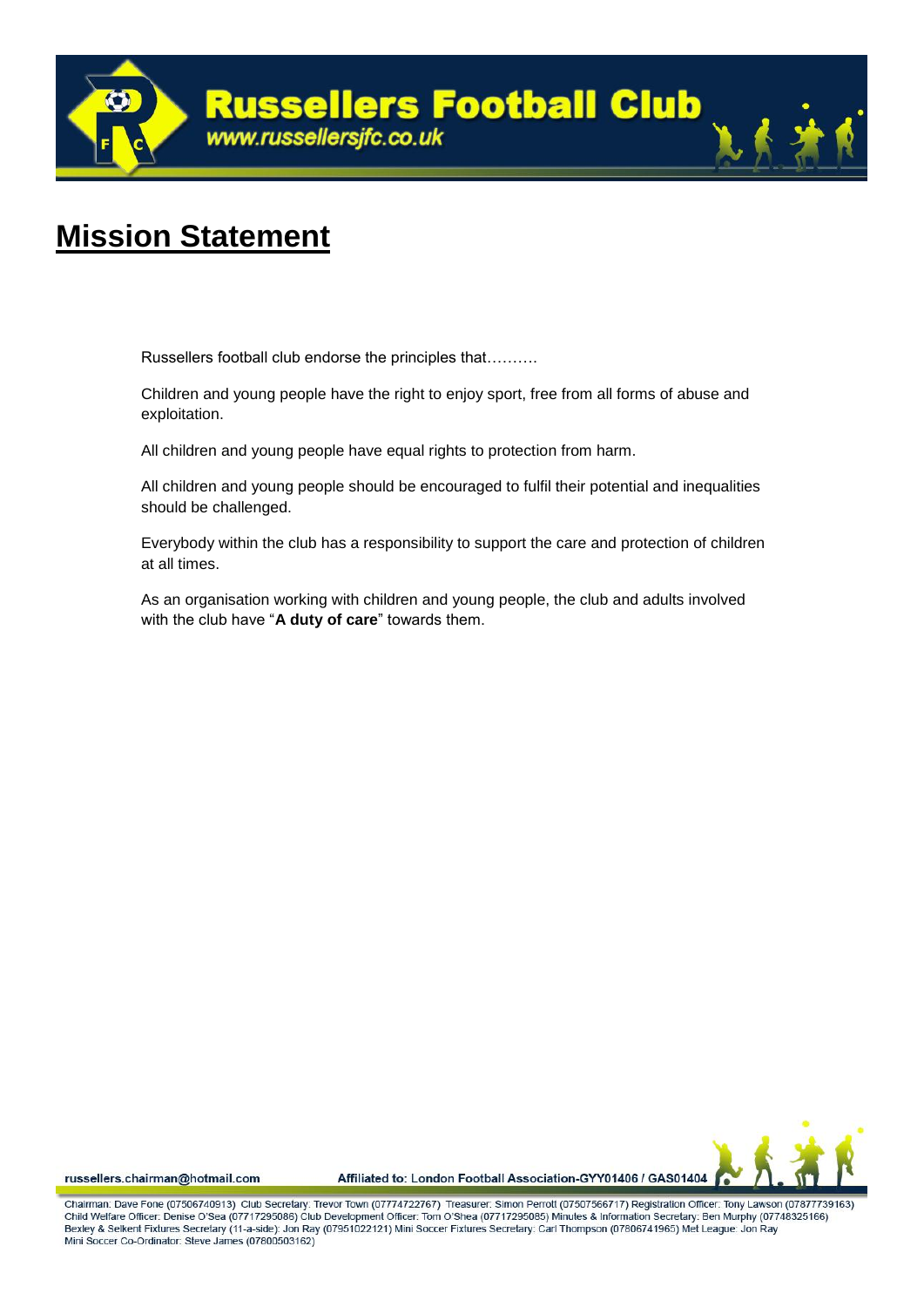

## **Aims and objectives**

The main aim of the club is to encourage child participation and enjoyment of football, from an early age through to senior level.

Russellers football club will aim to provide local communities with youth football.

The club will interact informally with schools local to the ground and others within the manager's home address areas.

Russellers Football club will ensure that all managers and assistants are CRB checked and fully trained prior taking up their position within the club

Russellers football club will to aspire to having at least one team per age group participating in recognised local football leagues

Russellers football club will aim to provide football for all. No child shall be excluded from taking part.

Russellers football club will actively promote mini-soccer to all children under 10.

Russellers football club will aim to retain and develop players by providing high standards

Russellers football club will through best practice support the Football Association's philosophy of providing "Football for all" and "football for life."

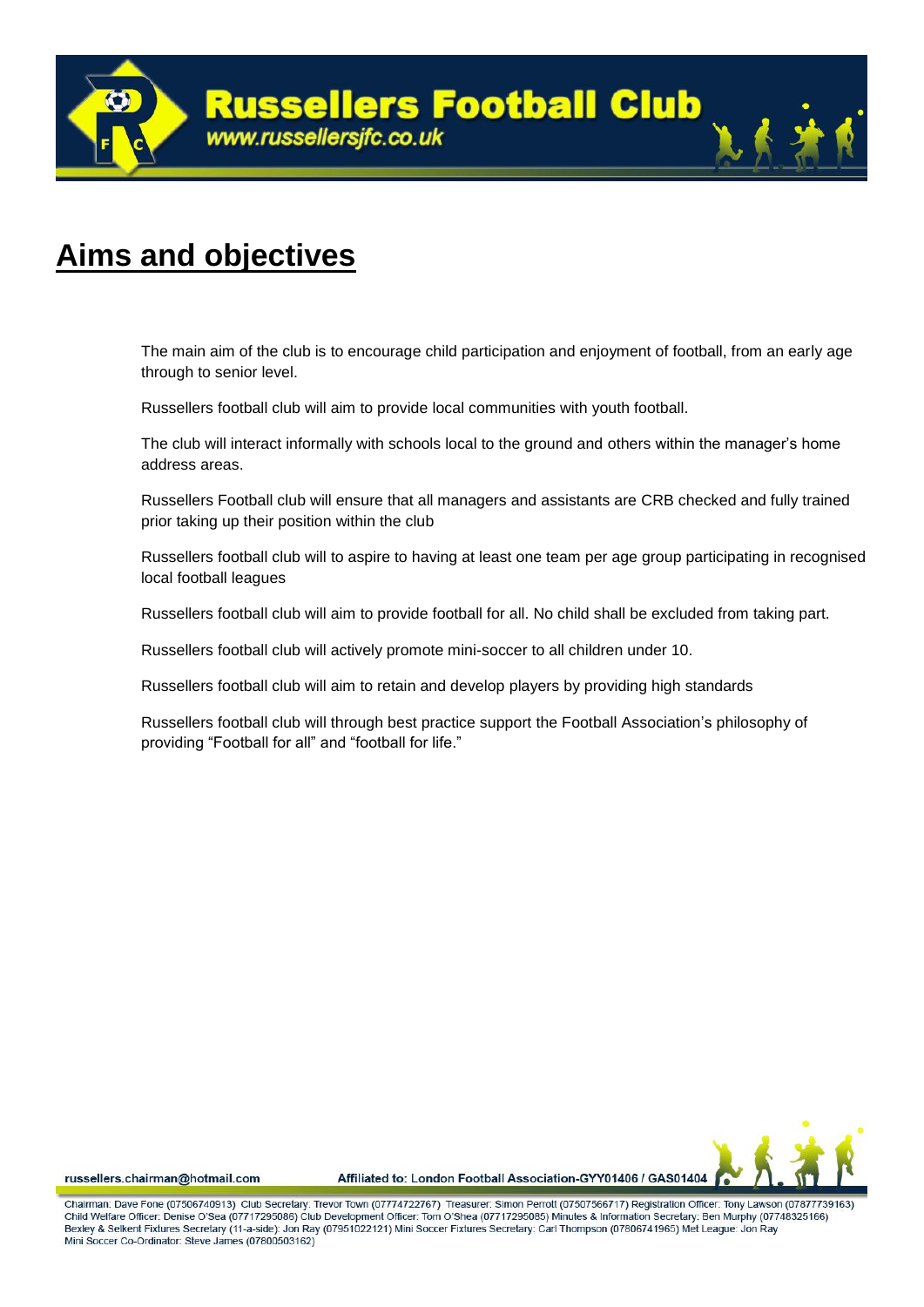

## **Child Welfare & Protection**

Russellers Football Club has a duty of care to look after our children at all times. We must treat all children equally and with respect.

Scott Mayar is the clubs Child Welfare Officer should you have any concerns with this area.

The club regards child protection as the most important area of the club.

All managers and assistants within the club are required to hold a child protection qualification.

All managers will be CRB checked upon joining the club.

For further information regarding child protection and football, please visit

[www.thefa.com](http://www.thefa.com/) or view the Club's detailed Child Protection Policy

## **First Aid**

Russellers Football Club will ensure that the provision of first aid equipment is available at each training session and match.

Each manager within the club, as part of their Football Association Level 1 course will attend an emergency aid course. The certificate provided by this course runs for the period of three years.

Each manager will attend a Football Association recognised emergency aid course every three years



russellers.chairman@hotmail.com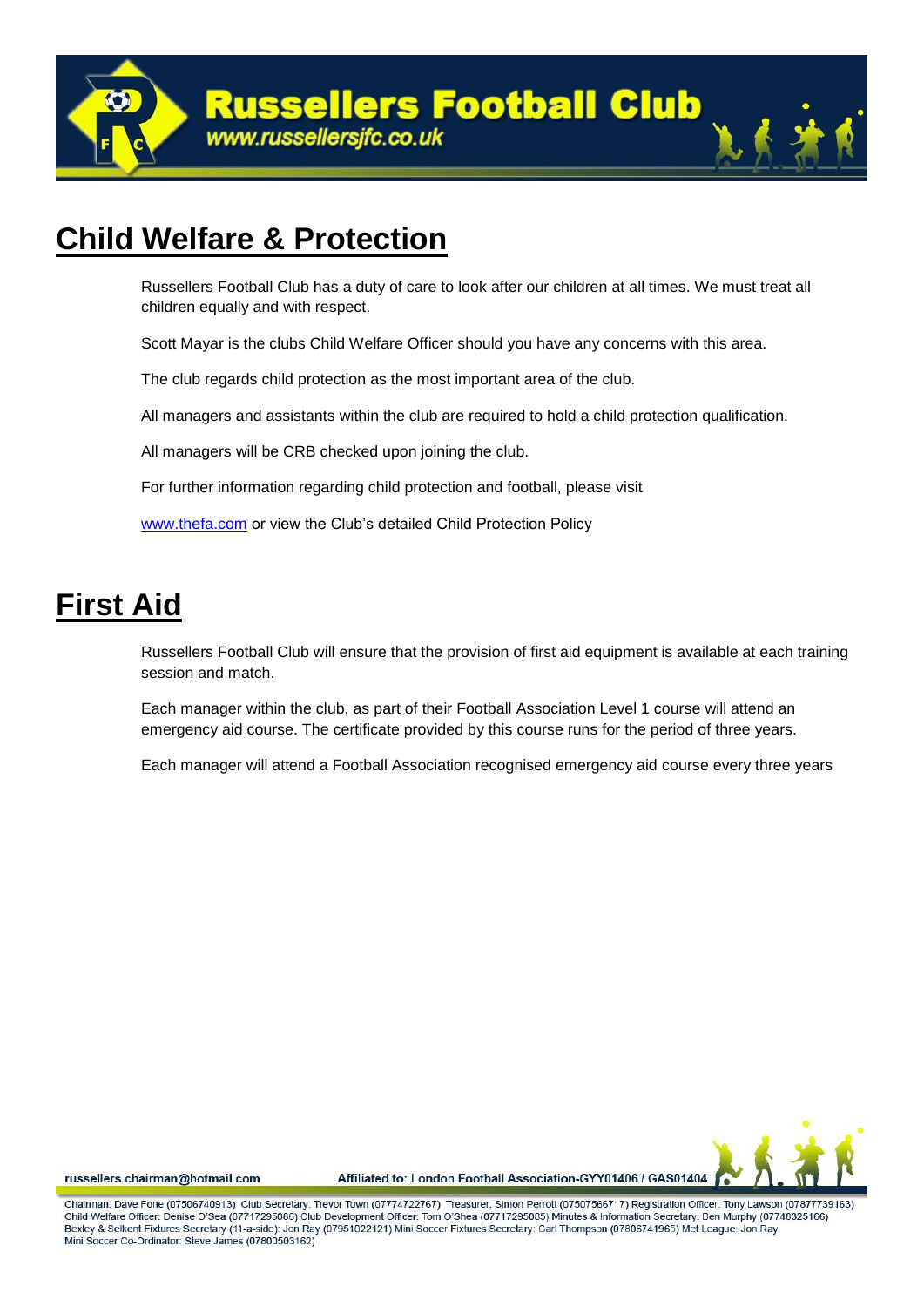

## **The FA Criminal Records Bureau (CRB) Unit**

It is best practice for individuals involved in youth and girls football to have completed an Enhanced Criminal Records Bureau Disclosure via The FA CRB Unit.

An Enhanced CRB Disclosure is a tool to establish an individual's suitability to hold a role with children. The FA CRB Unit manages the disclosure process throughout affiliated football and ensures that it complies with Government legislation.

Anyone who has the following role with children or vulnerable adults in football should complete an FA Enhanced CRB Disclosure:

Caring/training/supervising/sole charge/counselling and advising.

Individuals who are in decision-making roles regarding the welfare of children in football should also complete an FA Enhanced CRB Disclosure.

Please refer to The FA CRB Unit who will be able to advise you further on who is eligible to complete a FA Enhanced CRB Disclosure within your Club.

Further information on the CRB process can be found at http://thefa.com/TheFA/CRB or by calling The FA CRB Unit on 0845 2108080.

It is considered to be best practice for an individual to complete an Enhanced CRB Disclosure every three years. However, this has not been made mandatory by The FA. It is most important to ensure that the individuals who have not completed an Enhanced CRB Disclosure at all go through the process first.



russellers.chairman@hotmail.com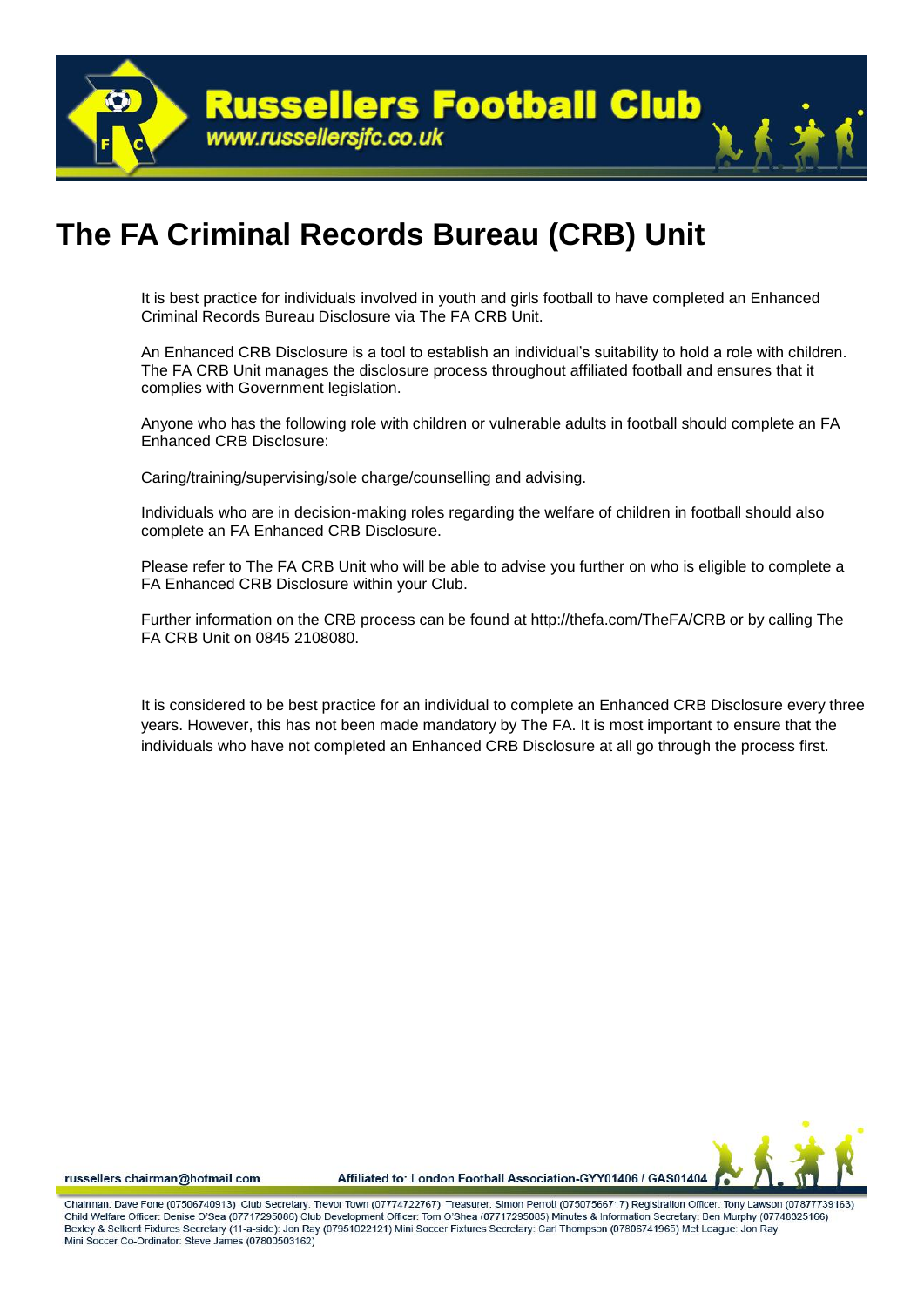

## **Data Protection**

All club officers and managers are responsible for the information that they hold.

Child sensitive information must be held secure at all times.

In line with the league procedure, all managers must ensure that the only information allowed to training and matches is the name of the player and their telephone number.

Players address details must not be taken to any training session or match.

In line with the club's beliefs in protecting the environmental impact, where possible all information will be stored electronically.

This information is password protected and encrypted to ensure that the data held is protected at all times.

If a player leaves Russellers football club, all of the players details are removed and erased from the secure storage location.



russellers.chairman@hotmail.com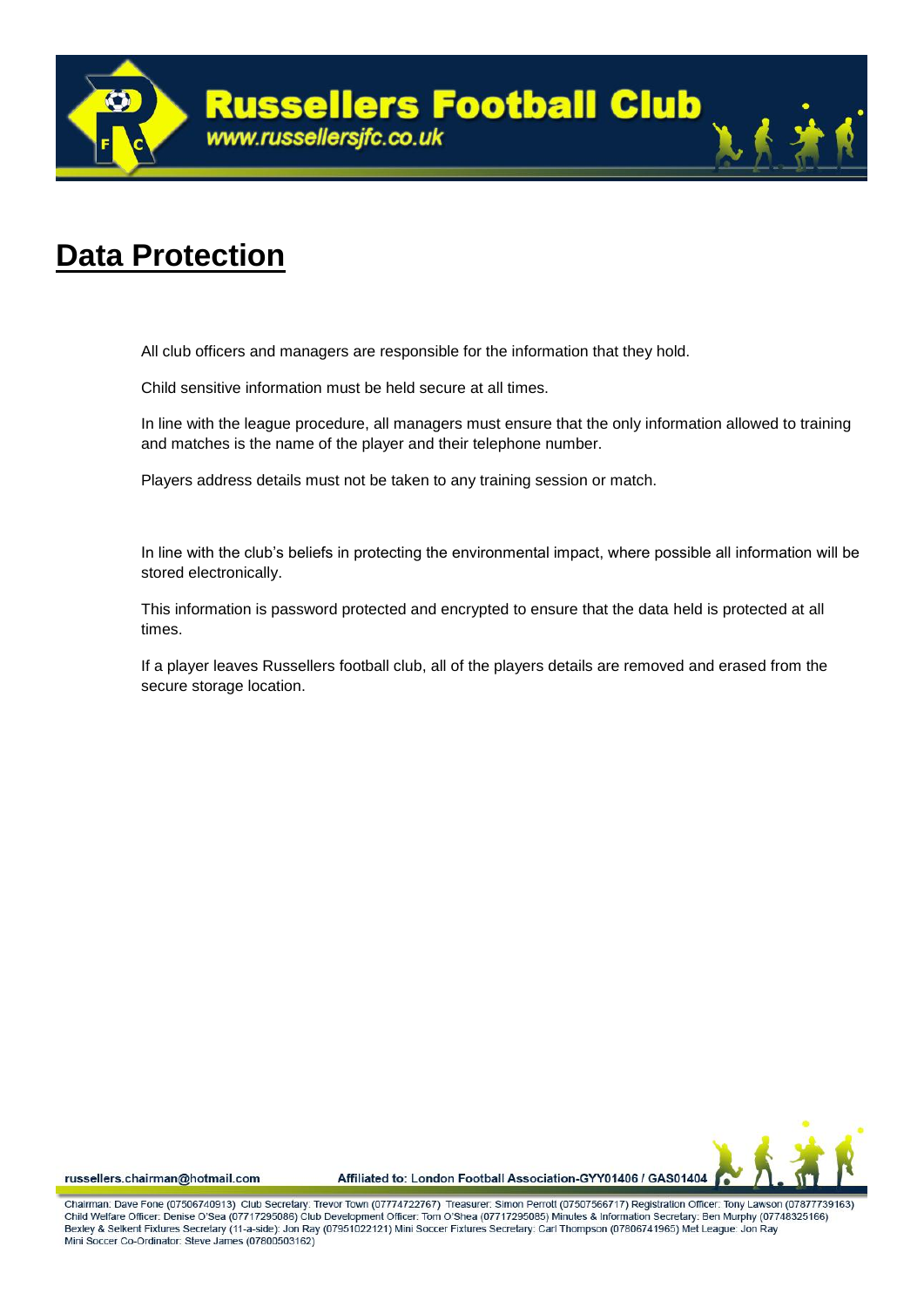

## **Club rules**

### **1. Status of the rules**

These rules (The Club Rules) are made within the club constitution and form a binging agreement between each member of the club

## **2. Rules and regulations**

- a) The club shall have the status of an affiliated member club of the Football Association by of its virtue of its affiliation to the London Football Association
- b) The club shall have a Child Welfare Officer who has attended a Football Association Child Welfare course
- c) All adults working within the club shall consent to a check with the Criminal Records Bureau and a disclosure document
- d) All managers shall participate with the online Soccer Parent Course
- e) The club shall follow the advice of the Football Association with regard to best practice in child protection
- f) Every manager must hold a minimum Level 1 Coaching Certificate
- g) The club shall have a code of conduct for coaches, officers, players and parents



russellers.chairman@hotmail.com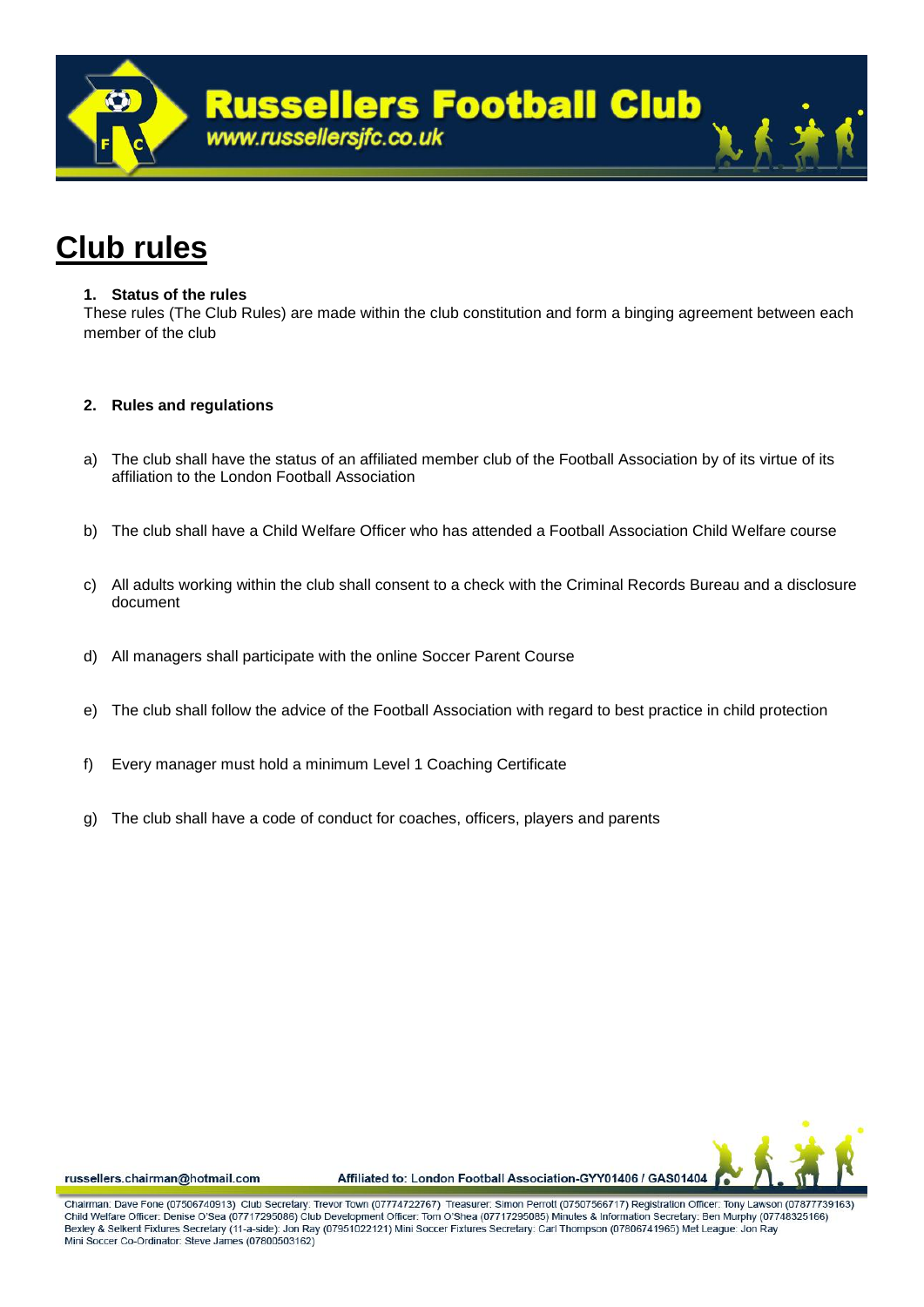

## **3. Club membership**

- a) The members of the club shall be those persons currently registered by the club within the Selkent , Bexley , Kent Suburban League (Senior) and Metropolitan Sunday league(senior).
- b) Team managers shall maintain a register of players and the registration officer will also keep copies
- c) Any person wishing to be a member must apply using the Russellers Football Club registration form and deliver it to the Club Secretary Membership shall become effective as from the date entered on the registration card by the league appointed registration officer
- d) In the event of a members resignation or expulsion, Russellers Football Club will hold the players registration until the end of the season or when the player is transferred to another club
- e) The affiliated Football Associations shall have access to Russellers Football Club membership records on demand.
- f) Registration cards shall be taken to all matches and presented to the opponents for match card procedure
- g) A club officer is also deemed to be a member

## **4. Annual membership fees**

a) An annual fee payable by each member shall be determined by the club committee, any fee shall be payable on a successful application for membership Family fees are one full paying fee, this is at the discretion of the committee.

Fees shall not be refundable other than by committee approval

b) The committee shall have the authority to levy further subscriptions from the members as are reasonably necessary to fulfil the objectives of the club



russellers.chairman@hotmail.com

Chairman: Dave Fone (07506740913) Club Secretary: Trevor Town (07774722767) Treasurer: Simon Perroff (07507566717) Registration Officer: Tony Lawson (07877739163) Child Welfare Officer: Denise O'Sea (07717295086) Club Development Officer: Tom O'Shea (07717295085) Minutes & Information Secretary: Ben Murphy (07748325166) Bexley & Selkent Fixtures Secretary (11-a-side): Jon Ray (07951022121) Mini Soccer Fixtures Secretary: Carl Thompson (07806741965) Met League: Jon Ray Mini Soccer Co-Ordinator: Steve James (07800503162)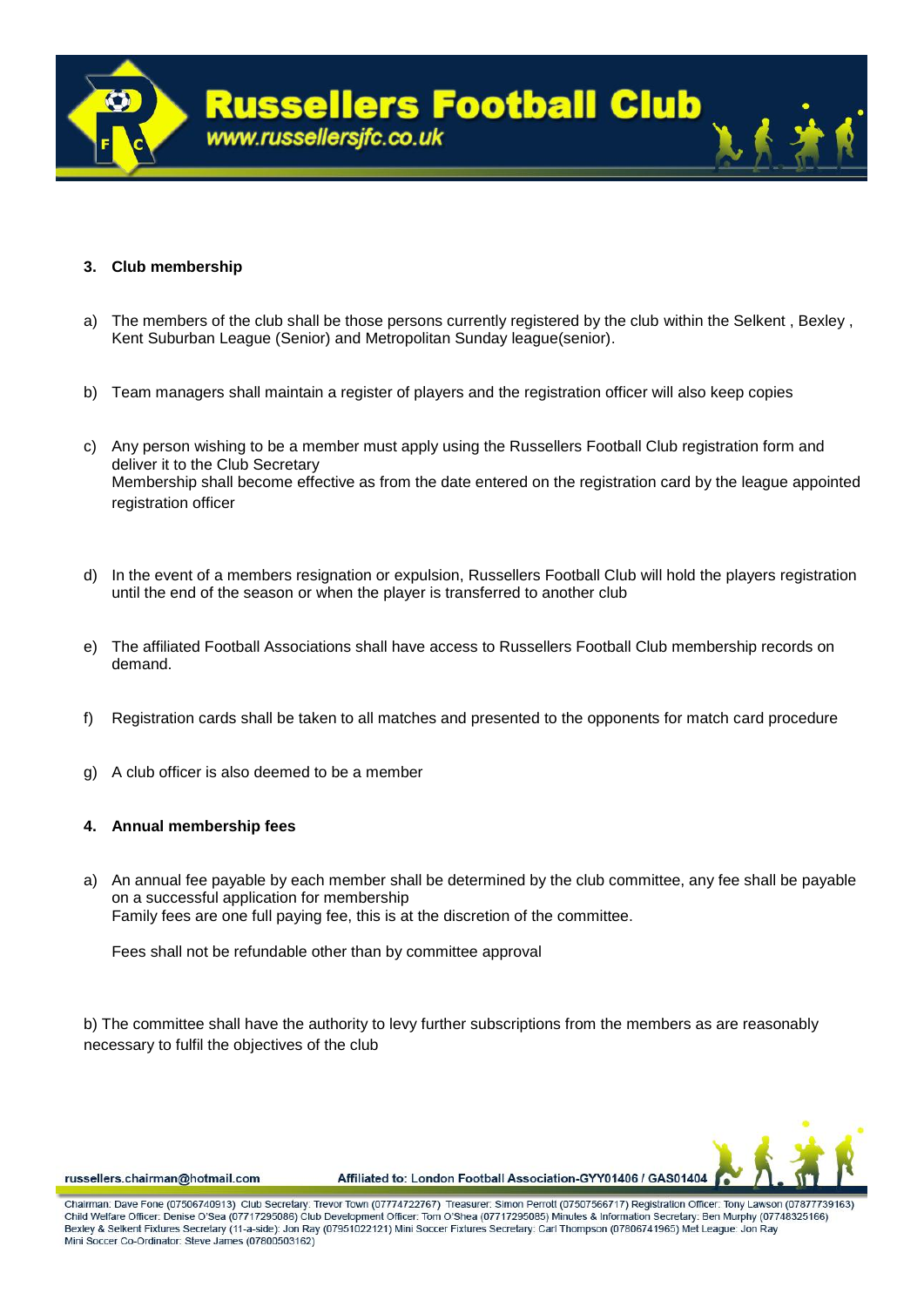

### **5. Resignation and expulsion**

- a) A member shall cease to be a member upon written notice of resignation being received by the Club Secretary, any outstanding fees due to this date must be paid in full
- b) The committee shall have the power to expel a member when it would not be in the interests of the club for him/her to remain a member, there shall be appeal procedures
- c) A member who resigns or is expelled shall not be entitled to claim any, or any share of, club property

### **6. Club committee**

- a) The club committee shall comprise of the officers of the club appointed at the AGM and under the terms of the club constitution
- b) Each committee member shall hold the office from the date of election until the next AGM, resignation or expulsion. No person may hold more than two positions at any time, unless deemed appropriate by the committee
- c) The committee shall be responsible for the day-to-day management of the affairs of the club. Election to the committee shall be by a simple majority of all existing committee members or at the AGM. The Chairman shall have the casting vote in the event of a tie. In the absence of the Chairman, then the Vice-Chairman will chair the meeting
- d) All decisions shall be recorded and maintained by the Club Secretary. The minutes may be maintained electronically.
- e) Any member of the committee may call a meeting by giving 14 days notice in writing to the Club Secretary
- f) The committee shall meet on no less than 5 occasions each year
- g) Any committee member who does not attend any club meetings for 4 consecutive times may be deemed to have resigned



russellers.chairman@hotmail.com

Chairman: Dave Fone (07506740913) Club Secretary: Trevor Town (07774722767) Treasurer: Simon Perroff (07507566717) Registration Officer: Tony Lawson (07877739163) Child Welfare Officer: Denise O'Sea (07717295086) Club Development Officer: Tom O'Shea (07717295085) Minutes & Information Secretary: Ben Murphy (07748325166) Bexley & Selkent Fixtures Secretary (11-a-side): Jon Ray (07951022121) Mini Soccer Fixtures Secretary: Carl Thompson (07806741965) Met League: Jon Ray Mini Soccer Co-Ordinator: Steve James (07800503162)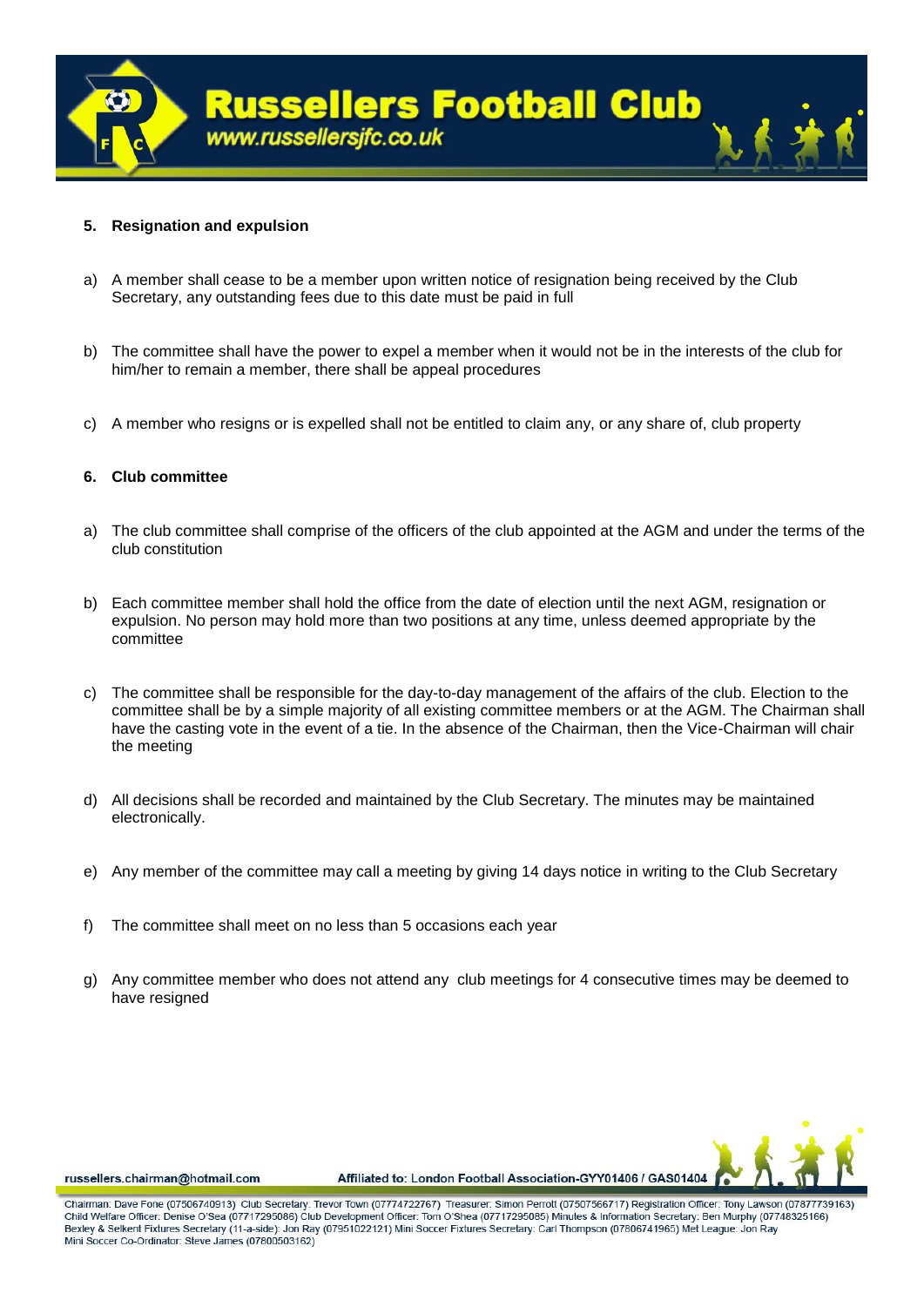

- h) Save as in provided for in the constitution and the rules and regulations of the Football Associations and the London Football Association, to which the club is affiliated, the committee shall have the power to decide all questions and disputes arising in respect of any issues concerning the club rules.
- i) The committee shall have the power to make byelaws as deemed necessary and to amend them accordingly. No byelaw may nullify the effect of any rules
- j) A committee member may be dismissed as a member of the committee for gross misconduct. What constitutes gross misconduct must be laid down in the byelaws and shall not be made retrospectively

### **7. Annual general meeting**

At the Annual General Meeting, the Chairman shall provide a report on the activities of the club and the treasurer shall report on the club's finances and the annual accounts

### **8. Club teams**

The committee shall have the power to appoint a person (The Manager) to be responsible for each team. The manager shall be responsible to the committee for managing the affairs of the team and will be deemed a member of the club and not of the committee unless otherwise elected. The manager shall present monthly accounts to the treasurer for the clubs records.

### **9. Club finances**

- a) A bank account shall be opened in the name of the club (Russellers Football Club). The designated signatories shall be the Treasurer and the Club Secretary. No sum shall be drawn out of the club account except by a cheque signed by the Treasurer or the Club Secretary (in his absence).
- b) The Treasurer shall receive all monies due to the club
- c) The club committee shall have the power to authorise payment of remuneration and expenses to any member of the club (although a club shall not remunerate a member for playing) and to any other person or persons for services rendered to the club.



russellers.chairman@hotmail.com

Affiliated to: London Football Association-GYY01406 / GAS01404

Chairman: Dave Fone (07506740913) Club Secretary: Trevor Town (07774722767) Treasurer: Simon Perroff (07507566717) Registration Officer: Tony Lawson (07877739163) Child Welfare Officer: Denise O'Sea (07717295086) Club Development Officer: Tom O'Shea (07717295085) Minutes & Information Secretary: Ben Murphy (07748325166) Bexley & Selkent Fixtures Secretary (11-a-side): Jon Ray (07951022121) Mini Soccer Fixtures Secretary: Carl Thompson (07806741965) Met League: Jon Ray Mini Soccer Co-Ordinator: Steve James (07800503162)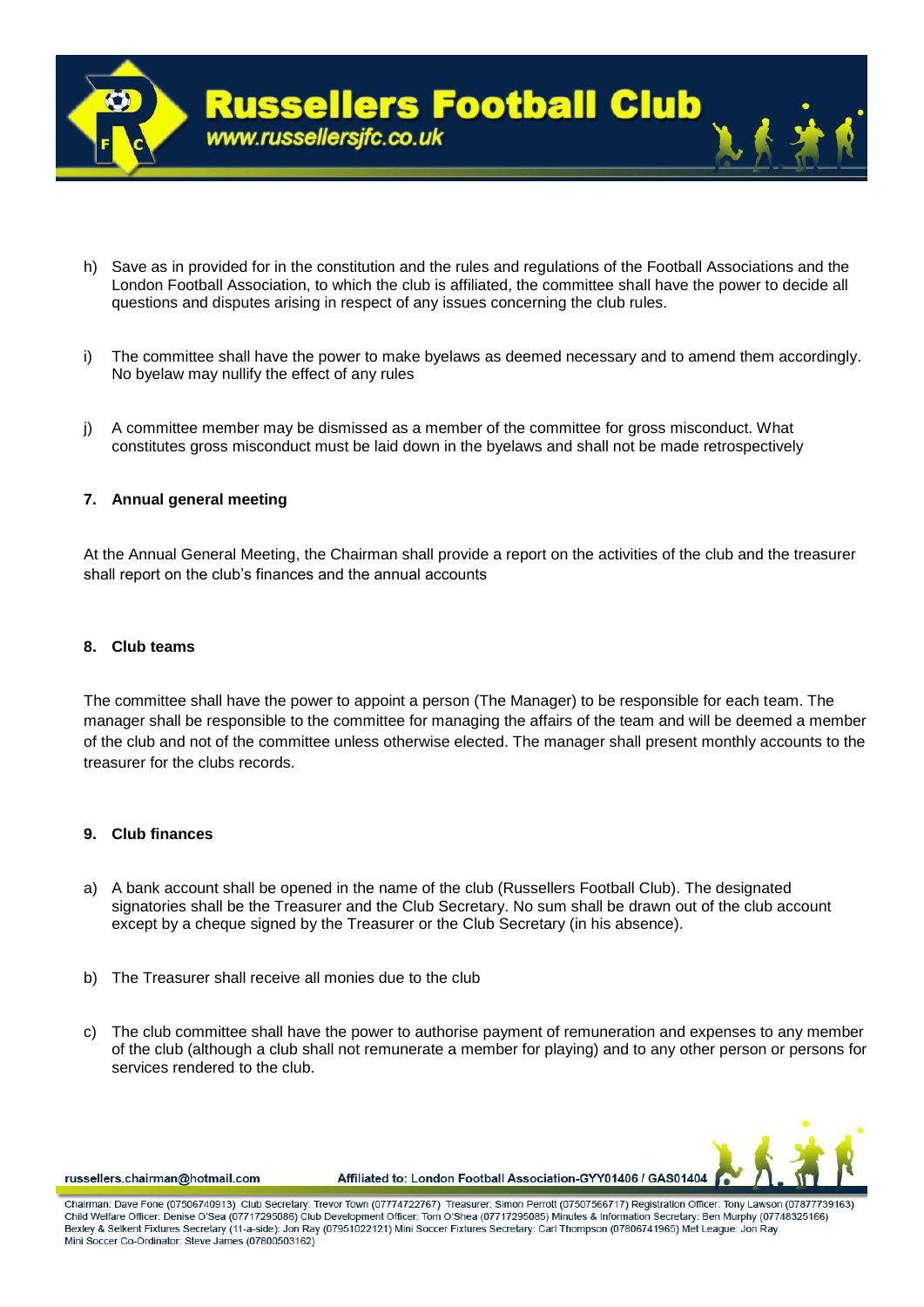

- d) The club may provide sporting and related social facilities, sporting equipment, coaching, courses, insurance cover, medical treatment, away match expenses, post match refreshments and other ordinary benefits of community amateur sports clubs as provided for in the Finance Act 2002.
- e) The club may also in connection with the sports purposes of the club:
	- 1. Sell and supply food, drink and related sports clothing and equipment
	- 2. Employ members (although not for playing) and remunerate them for providing goods and services on fair terms set by the club committee without the person concerned being present.
	- 3. Pay for reasonable hospitality for visiting teams and guests.
- f) The club shall keep accounting records for recording the fact and nature of all payments and receipts so as to disclose, with reasonable accuracy, at any time, the financial position, including the assets and liabilities of the club. The club will retain its accounting records for six years.
- g) The club shall prepare an annual "Financial Statement", in such format as shall be available from The FA from time to time. The financial statement shall be verified by an independent, appropriately qualified accountant and shall be approved by members at the General Meeting. A copy of any financial Statement shall, on demand be forwarded to the FA.
- h) The club property, other than the club account, shall be vested in not less than two and no more than four custodians, one of whom shall be the Treasurer, who shall deal with the club property as directed by decisions of the club committee and entry in the minutes shall be conclusive evidence of such a decision.
- i) The custodians shall be appointed by the club in a General Meeting and shall hold office until death or resignation unless removed by a resolution passed at a General Meeting.
- j) On their removal or resignation a custodian shall execute a conveyance in such form as is published by the FA. The club shall make a copy of any conveyance available to the FA.
- k) The custodians shall be entitled to an indemnity out of the club property for all expenses and other liabilities reasonably incurred by them carrying out their duties.



russellers.chairman@hotmail.com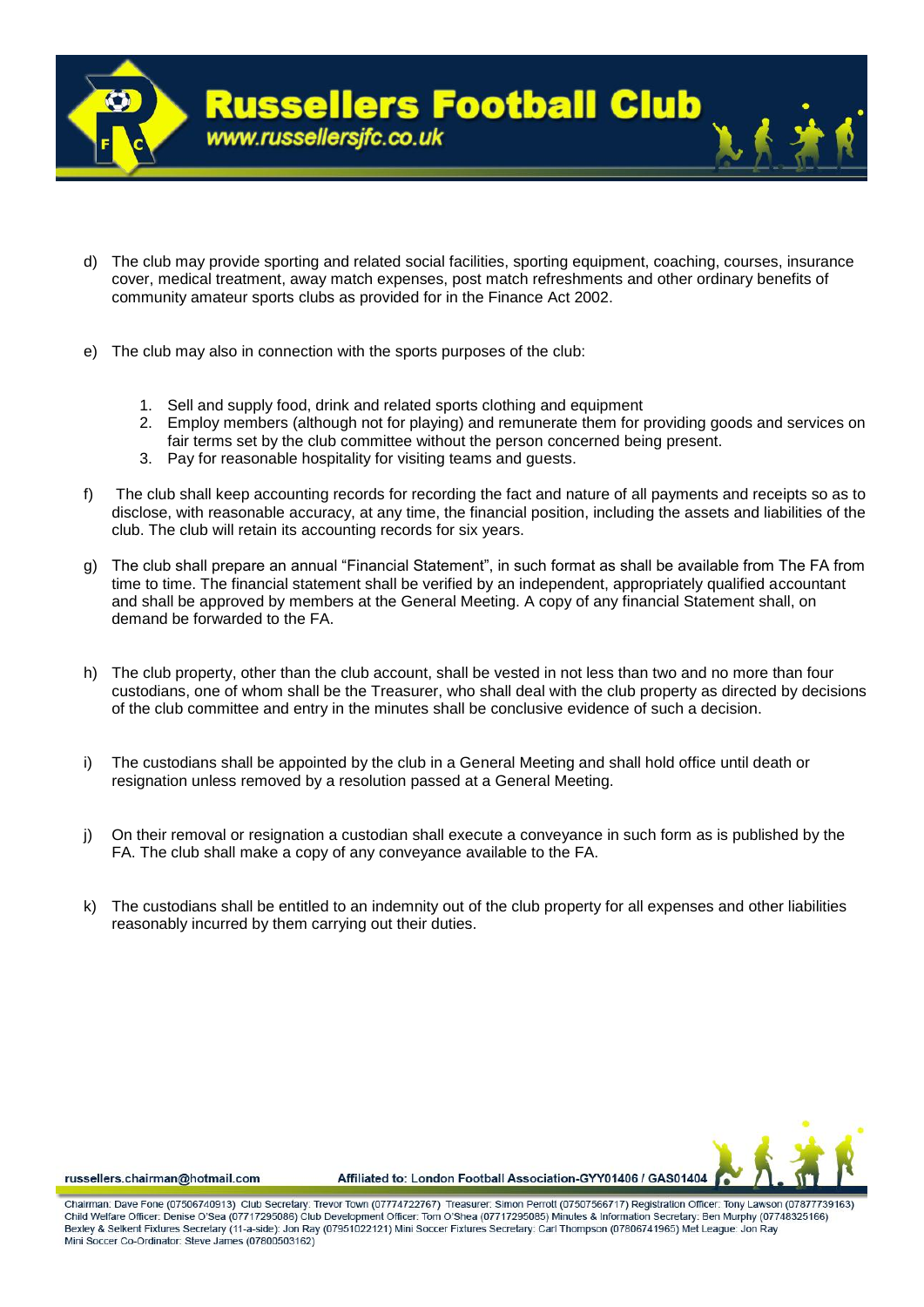

### **Dissolution**

- a) A resolution to dissolve the club shall only be proposed at a General Meeting and shall be carried by a majority of at least three-quarters of the members present.
- b) The dissolution shall take effect from the date of the resolution and the members of the club committee shall be responsible for the winding up of the assets and liabilities of the club.
- c) Any surplus assets remaining after the discharge of the debts and liabilities of the club shall be transferred to another club, a competition, the Parent County Association or the FA for use by them for related community sports.

When a member leaves the club whether by resignation or expulsion, he is responsible for returning all club property, failure to do so will result in the member being charged for the value of the property together with any cost incurred by the club in recovery as deemed appropriate by the committee



russellers.chairman@hotmail.com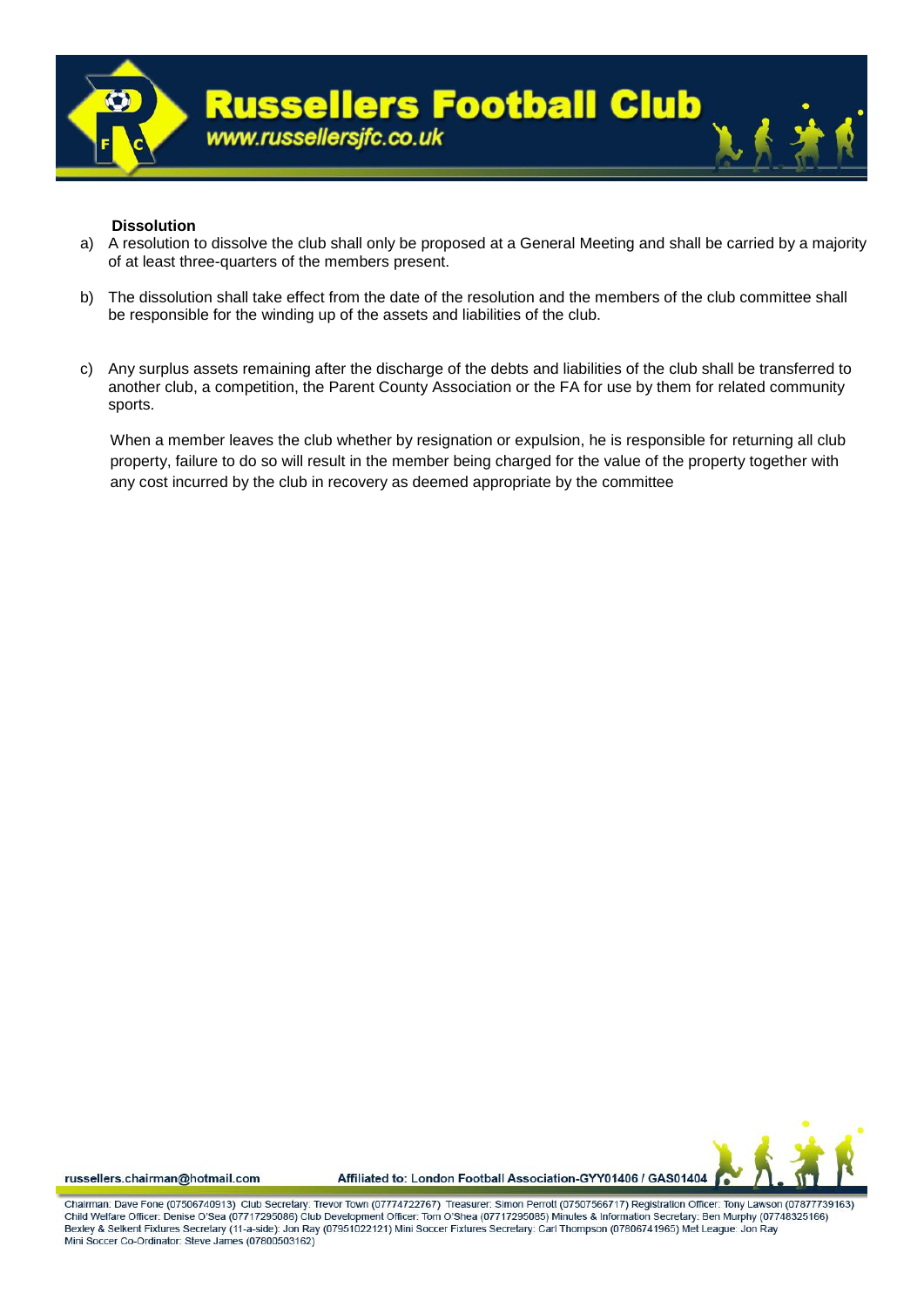**Russellers Football Club** www.russellersjfc.co.uk

## **RUSSELLERS FOOTBALL CLUB - CODES OF CONDUCT**

## **Code of conduct for all managers / coaches**

In order to promote a good sportsmanlike attitude, the club mandates a Code of Conduct, which all people associated with the club must adhere to.

## **Manager / Coach:**

The manager / coach **must** place the well being and safety of each player above all other considerations including the development of performance.

The manager / coach **must** respect the rights, dignity and worth of each and every person and treat them equally within the consent of the sport.

The manager / coach **must** develop an appropriate working relationship with each player based on mutual trust and respect.

The manager / coach will adhere to the associated League's code of Conduct.

The manager / coach will motivate and coach all players in football skills and match tactical skills. The manager / coach must ensure that the activities they direct are appropriate for the age, maturity, experience and ability of the players.

The manager / coach will proactively encourage a good sportsman like attitude from players and parents.

The manager / coach will proactively encourage fair play, and never condone violations of the laws of the game, behaviour contrary to the spirit of the laws of the game.

The manager / coach will approach parents concerning any problems or difficulties with players at the appropriate time.

The manager / coach must not exert any undue influence to obtain personal benefit or reward.

The manager / coach must encourage players to accept responsibility for their own behaviour and performance.

The manager / coach must consistently display high standards of behaviour and appearance.

The manager / coach must not use or tolerate inappropriate foul language.

Player/coach ratio for training sessions will be a maximum of 16 : 1



russellers.chairman@hotmail.com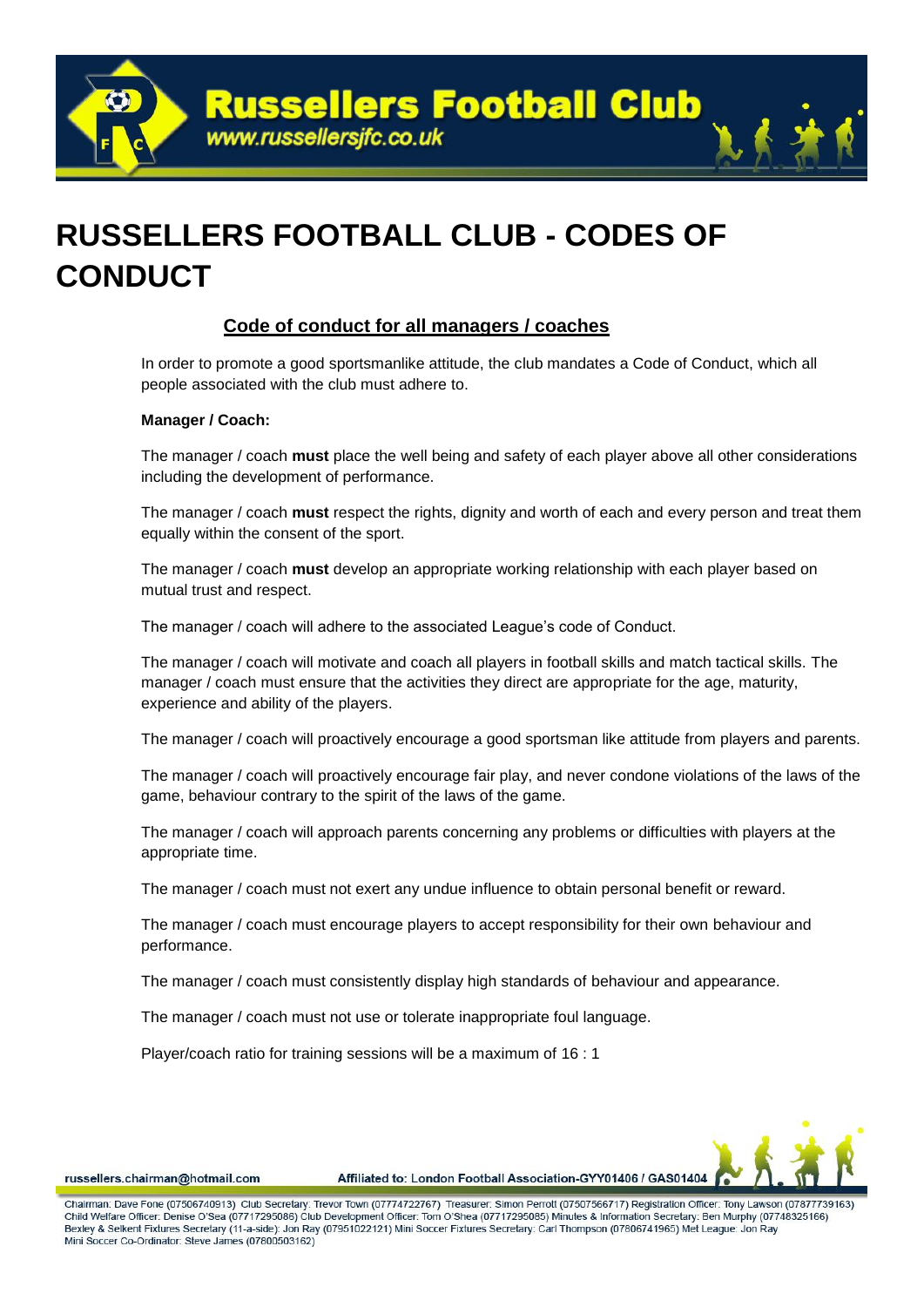

## **RUSSELLERS FOOTBALL CLUB - CODES OF CONDUCT**

## **Code of conduct for all players**

### **Players:**

The player will pay his fees before any training sessions or matches.

The player will attend training sessions / matches with clean kit and boots and have appropriate clothing for wet / cold weather.

The player will respect all other players / parents / manager & coaches at all times.

The player will respect and look after the property of the club (Footballs, Cones, Training Posts, Bibs, Team Kit, kit Bags, Tracksuits, Rain jackets, etc ….)

The player will return all Club property at the end of the season to the manager / coach.

The player will listen to the manager / coaches instructions at all times.

The player must adhere to the association code of conduct

## **The player will be responsible for his / her own behaviour at all times.**

The player will turn up for training sessions / matches at the agreed times.

The player will listen to the manager and respect their decisions / instructions.

The player will treat the opponents with sue respect at all times irrespective of the result.

The player must abide by the decisions made by an official during the game.

The player should show respect to supporters.



russellers.chairman@hotmail.com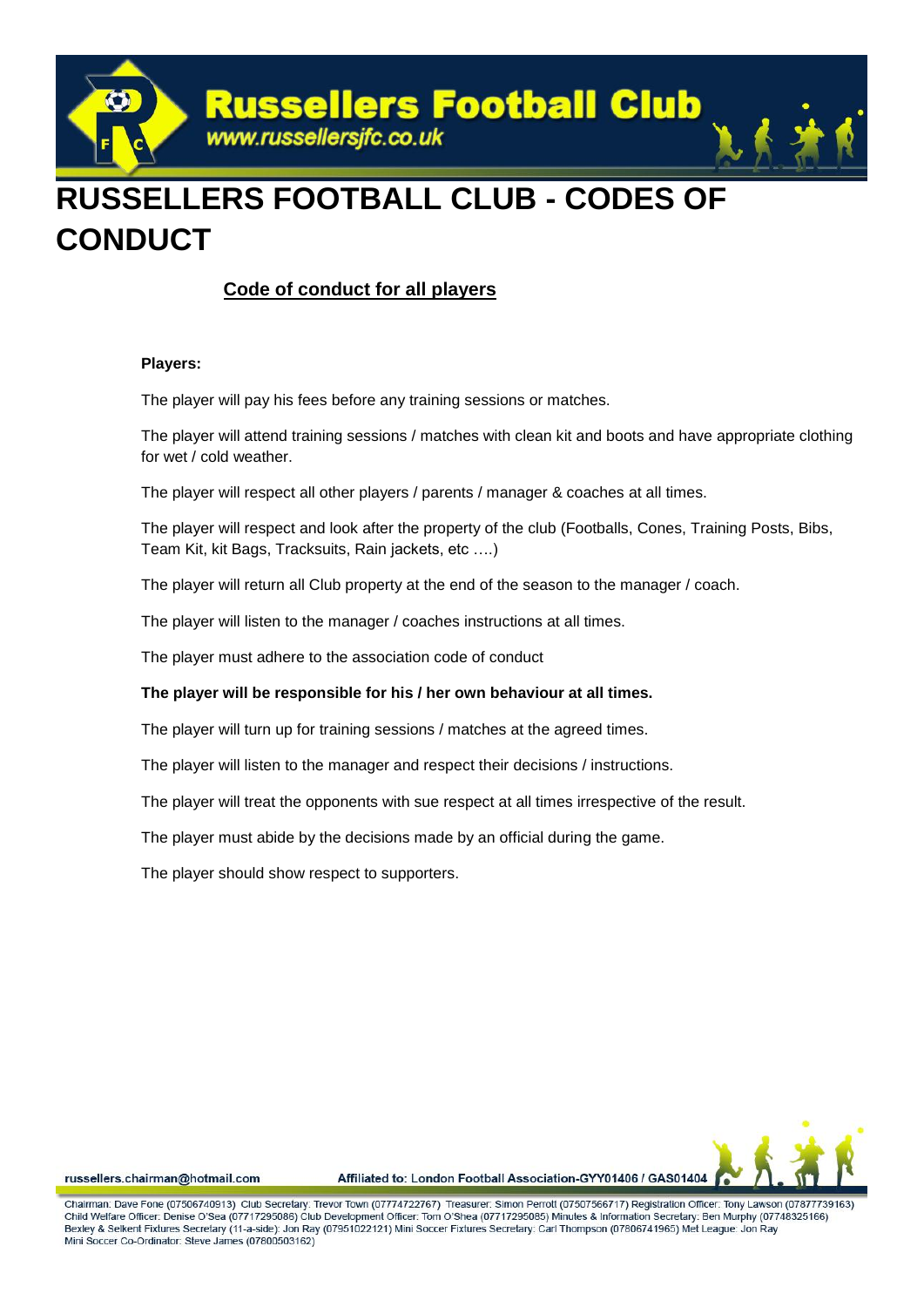

## **RUSSELLERS FOOTBALL CLUB - CODES OF CONDUCT**

## **Parents**

The Parent will adhere to the associated League Code of Conduct.

The parents will encourage and motivate players to turn up for training sessions / matches at the agreed times.

The parents will ensure that the player has the appropriate fees before attending training sessions and matches.

The parents will encourage the player to attend training / matches with appropriate, clean clothing and kit.

The parents will encourage players to have a good sportsman like attitude.

The parents will respect other parents / players / managers and coaches.

The parents will refrain from shouting tactical instructions at matches.

The parents will approach the manager / coach with any problems or difficulties concerning the player.

The parents will keep the manager / coach fully informed of any medical condition relating to the player.



russellers.chairman@hotmail.com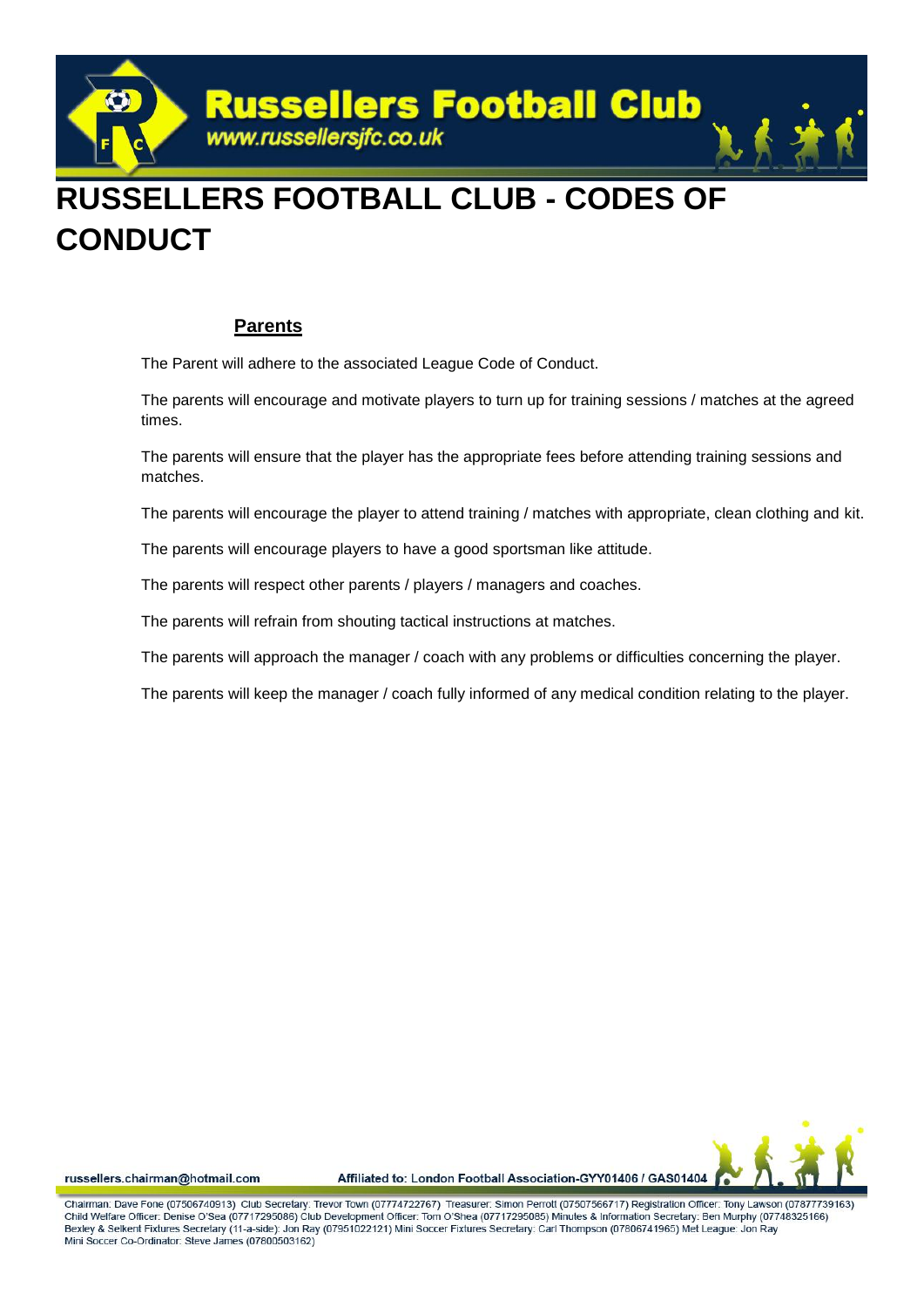

## **Managers Roles and Responsibilities**

The role of the manager within the club carries considerable responsibility.

The manager must act with honesty and integrity at all times. Player safety must be a priority at all times and remember 'all managers are role models for the children they train'

The list below will provide you with some basic principles and rules that you must adhere to. Of course the list is endless but should you require further clarification you can view the FA web site www.thefa.com and study the sections under 'grass roots'

The manager must adhere to the Russellers code of conduct

All children must be treated in accordance with the FA's child protection program

The manager and assistant must hold a valid child protection certificate at all times (new managers have six months to obtain certification)

Managers must treat all children as equals

The manager must hold a record of all children within there care and ensure that the player 'personal details form' is up to date.

The manager must ensure that all children have the correct kit for training and match days. (shin pads are mandatory)

The manager must ensure that he follows the 'goal post safety guidelines at all times (see the FA web site – search goal post safety)

The manager must not use foul or abusive language at any time

The manager is responsible for all team affairs even if some of the tasks (collection of subs / match card etc) have been delegated to a third party

Managers are the only people to contact club secretary

The manager may appoint one non paying assistant to help run the team. The manager remains responsible for all tasks undertaken by the assistant



russellers.chairman@hotmail.com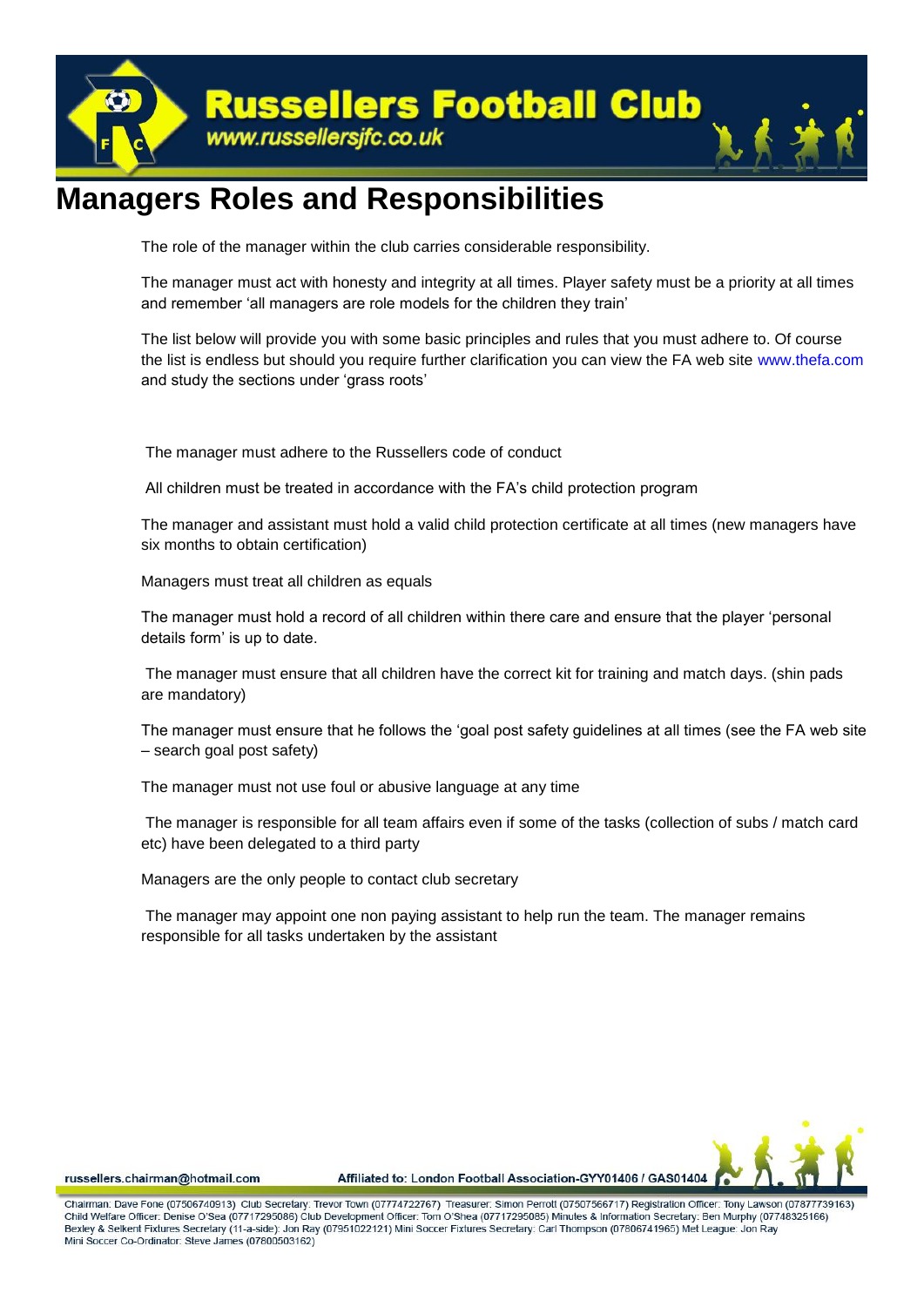

## **ASSISTANT MANAGERS**

The role of the assistant manager mirrors that of the manager and the assistant is required to conduct him/herself in line with the clubs rules and procedures. Ideally the Assistant would have the same qualifications as the manager but as a minimum the assistant must hold a child protection certificate and be CRB checked. Whilst full responsibility for the team lies with the manager, the assistant will be expected to understand the role of the manager and must be fully conversant with all procedural matters, particularly those relating to match day procedure.

In addition to the above points the assistant must be willing to support the manager on match days. The key tasks on a match day include;

- Referee the match in the absence of league appointed officials.
- Running the line
- Match Card Procedure
- Preparing the players for the match
- Meeting and dealing with the opposing managers

## **PLEASE REMEMBER, YOU ARE REPRESENTING RUSSELLERS FOOTBALL CLUB AT ALL TIMES**



russellers.chairman@hotmail.com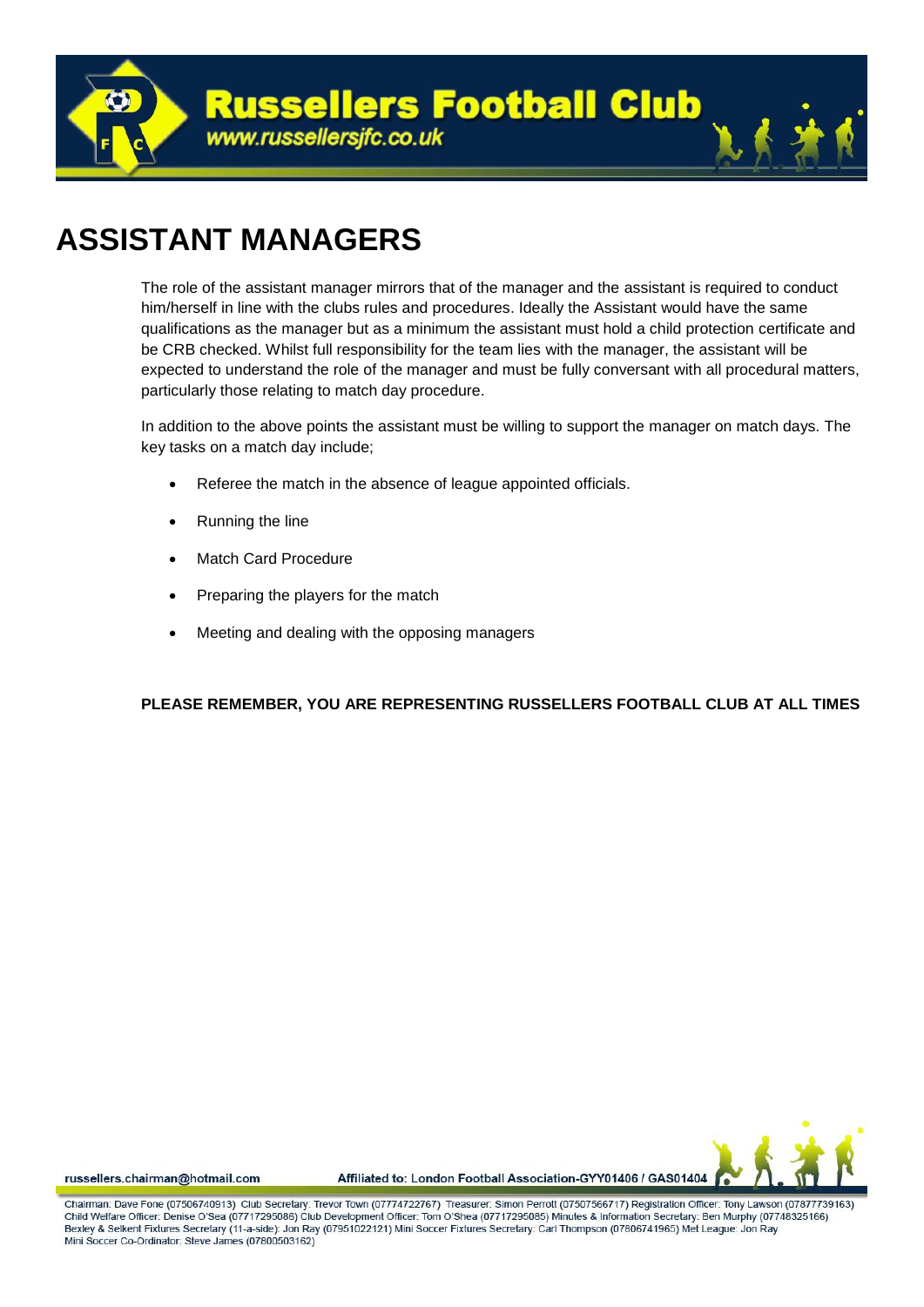**Russellers Football Club** www.russellersjfc.co.uk

## **Appointing New Managers / Assistants**

New managers and / or assistants will be subject to the following procedure

The applicant will need to complete a Managers / Assistants Application form prior to appointment

The application will be considered by the committee at the earliest opportunity (normally monthly meeting)

The Applicant will be required to attend the first available monthly meeting for an interview.

The applicant will be notified in writing of the committee's decision within 7 working days

The applicant will be CRB checked prior beginning his role as manager/ assistant

The applicant will need to attend a Child Protection Workshop as soon as a course is available but ideally within 3 months of application.

The successful applicant must sign a the clubs code of conduct as soon as appointed

The applicant must complete 'Soccer Parent' program on the official FA web site www.thefa.com prior to appointment



russellers.chairman@hotmail.com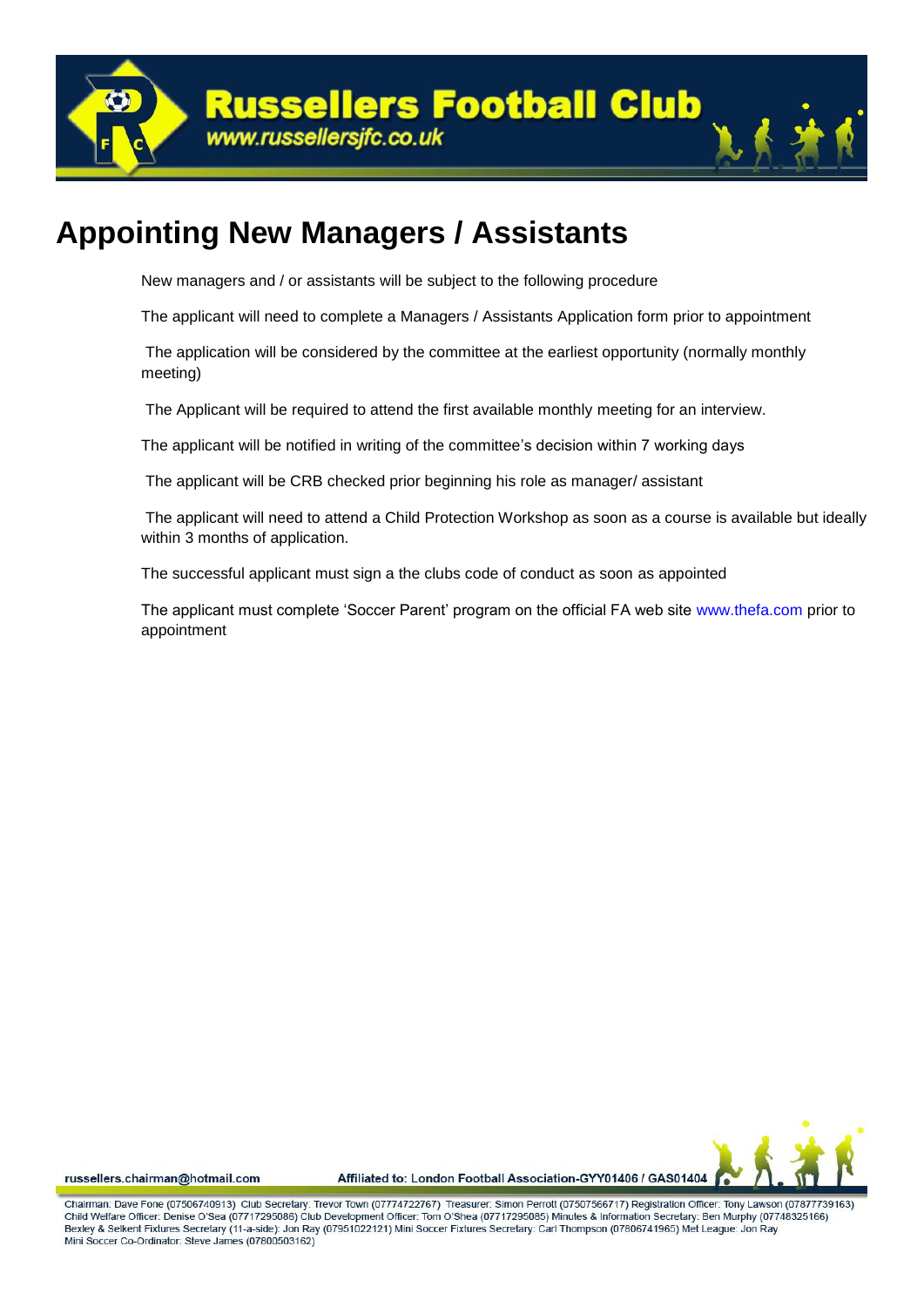**Russellers Football Club** www.russellersjfc.co.uk

## **Disciplinary Procedure**

## **Managers / Assistants**

The role of the Manager within the club is a key and responsible position. The duties they perform on behalf of the club will naturally fall under the spotlight. All managers must ensure that they operate in line with the clubs code of conduct, failure to do so will result in disciplinary action.

Below are details of the disciplinary structure.

Any manager (or assistant) in breach of the clubs code of conduct

Gross misconduct

Foul and abusive language at training / matches or directed to any child, club official, fellow manager, opposing manager, parents or players

Failure to adhere to the clubs internal rules as laid down in this handbook

Failure to adhere to the represented league rules (Match Card procedure, fines etc)

The committee agreed the following process for dealing with individuals as noted above.

The Manager or Assistant will be immediately suspended from all club activities pending a full disciplinary hearing

The Manager / Assistant will be notified in writing the date of the hearing

The Manager / Assistant will be given a minimum 7 days to prepare for the hearing

The Manager / Assistant may call upon any individual to provide support and information relating to the alleged incident.

Following the hearing the committee will notify its decision in writing within 7 days unless additional information is required from a third party (referee, league official, opposing manager etc)

The committee have the right to verbally caution, formally caution (written warning), suspend or permanently remove the individual from the club or re-instate as a manager / assistant.

The manager / assistant will have 14 days to appeal any decision

The appeal will be heard at the next available meeting.

The committee have the right to overturn their original decision or stand by their original decision.

The committee decision is final



russellers.chairman@hotmail.com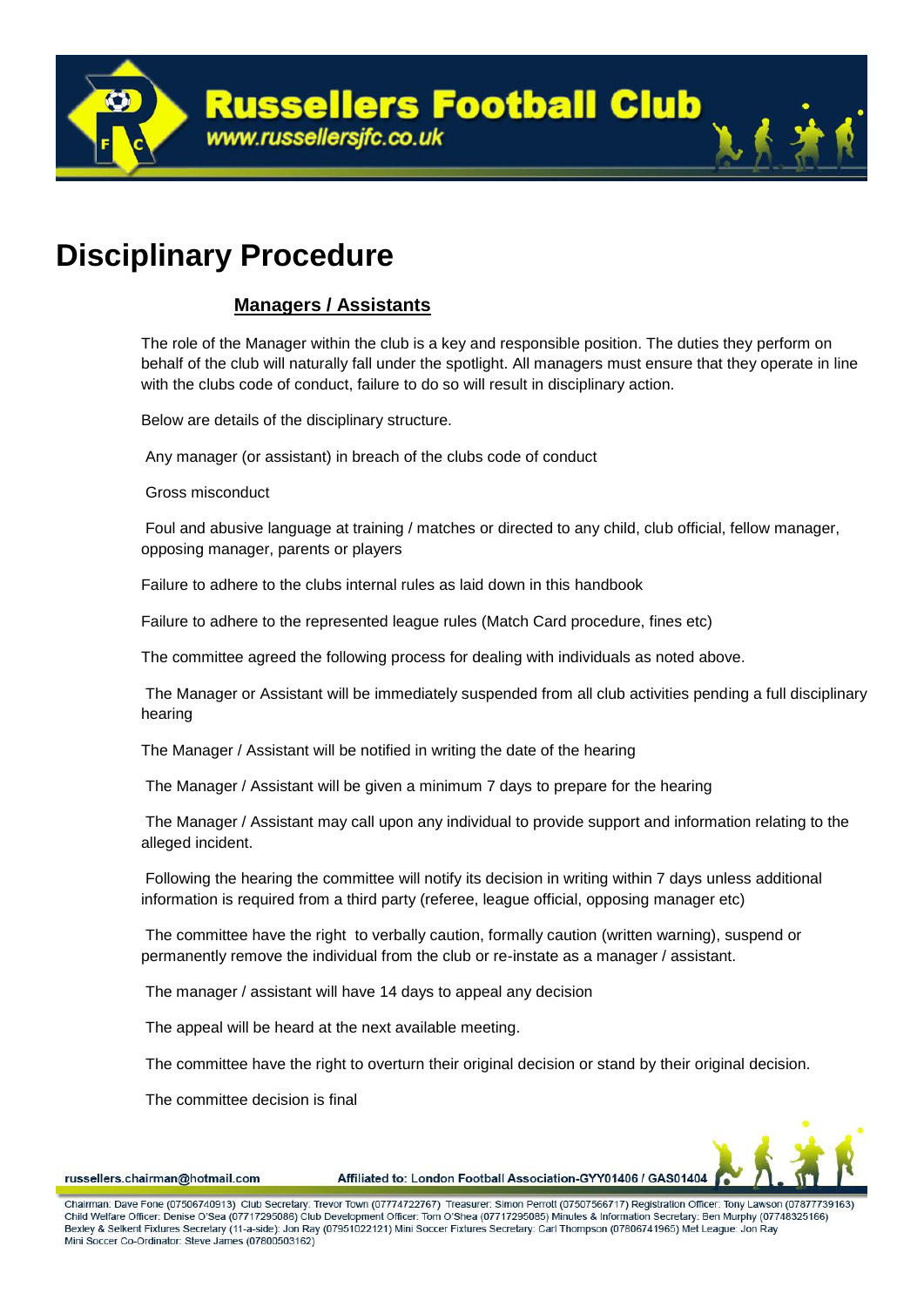

## **Disciplinary Procedure**

## **Players**

Players within the club must remember that they are representing Russellers FC, their team mates and parents. The priority in children's football must be enjoyment. Occasionally children get upset / frustrated but they must ensure that they operate in line with the clubs code of conduct and failure to do so will result in disciplinary action.

Any Player in breach of the clubs code of conduct

Gross misconduct

Foul and abusive language at training / matches or directed to any child, club official, fellow manager, opposing manager, parents or players

Failure to adhere to the clubs internal rules as laid down in this handbook

 $\square$ Should a player be booked or sent from the field of play the resulting fine must be paid by the player. The player must also adhere to any disciplinary action taken by the league

The club has the right to enforce it's own disciplinary procedures in addition to action taken by the league

The committee agreed the following process for dealing with individuals as noted above.

The Player will be immediately suspended from all club activities pending a full disciplinary hearing.

The Player will be notified in writing the date of the hearing

The Player will be given a minimum 7 days to prepare for the hearing

The Player may call upon any individual to provide support and information relating to the alleged incident.

Following the hearing the committee will notify its decision in writing within 7 days unless additional information is required from a third party (referee, league official, opposing manager etc)

The committee have the right to verbally caution, formally caution (written warning), suspend or permanently remove the individual from the club or re-instate them

The Player will have 14 days to appeal any decision

The appeal will be heard at the next available meeting.

The committee have the right to overturn their original decision or stand by their original decision.

The committee decision is final



russellers.chairman@hotmail.com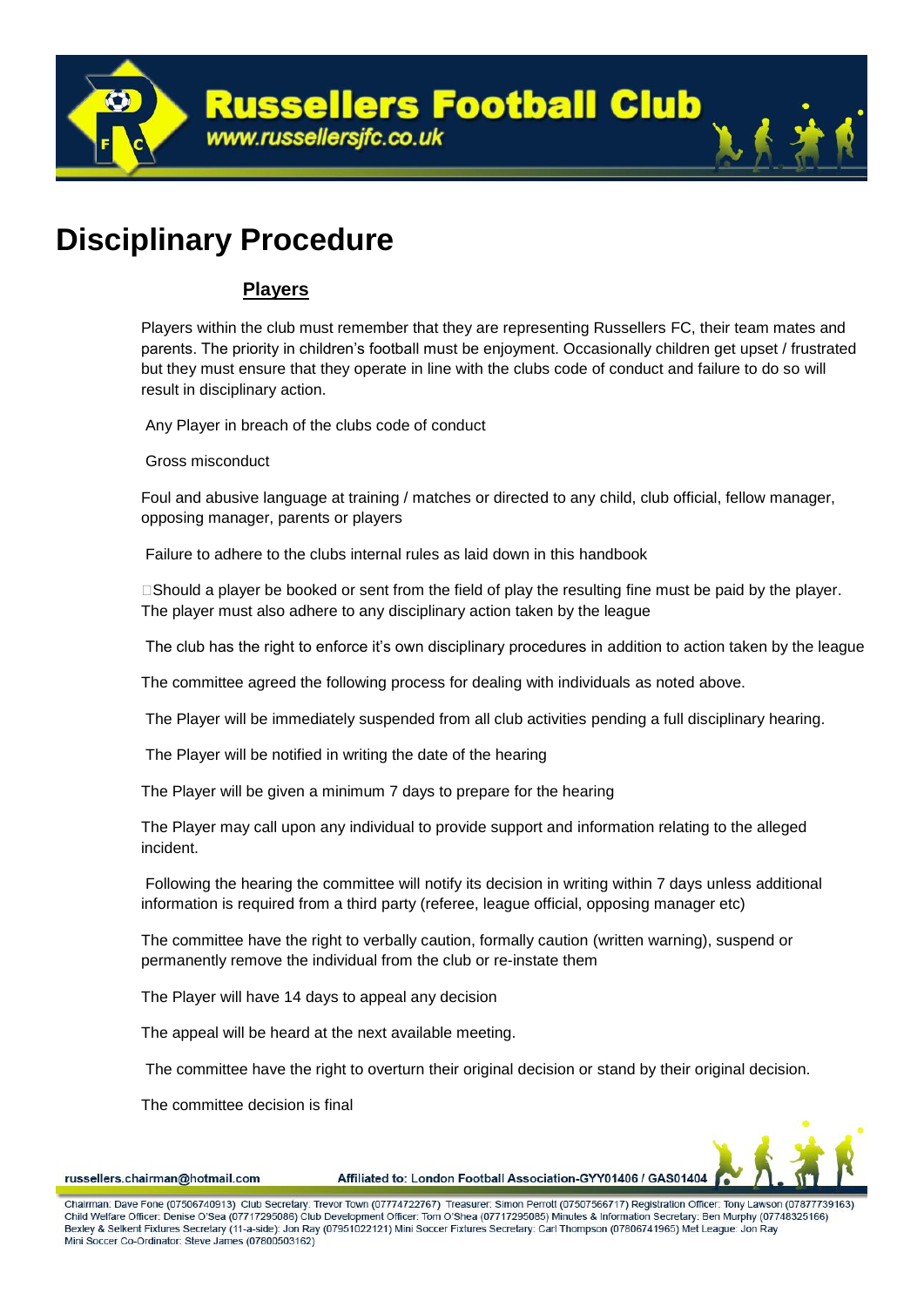

## **Disciplinary Procedure**

## **Parents**

We all know how passionate football can be and also understand that parents often get a little carried away. We naturally want all spectators to enjoy themselves but must we must ensure that they operate in line with the clubs code of conduct and failure to do so will result in disciplinary action.

Below are details of the disciplinary structure.

- Any Parent in breach of the clubs code of conduct
- Gross misconduct
- Foul and abusive language at training / matches or directed to any child, club official, fellow manager, opposing manager, parents or players
- Failure to adhere to the clubs internal rules as laid down in this handbook

The committee have agreed the following process for dealing with individuals as noted above.

The Parent will be immediately suspended from all club activities pending a full disciplinary hearing. The parents child may continue to play for the team

The Parent will be notified in writing the date of the hearing

The Parent will be given a minimum 7 days to prepare for the hearing

The Parent may call upon any individual to provide support and information relating to the alleged incident.

Following the hearing the committee will notify its decision in writing within 7 days unless additional information is required from a third party (referee, league official, opposing manager etc)

The committee have the right to verbally caution, formally caution (written warning), suspend or permanently remove the individual from the club or re-instate them.

The Parent will have 14 days to appeal any decision

The appeal will be heard at the next available meeting.

The committee have the right to overturn their original decision or stand by their original decision.

The committee decision is final



russellers.chairman@hotmail.com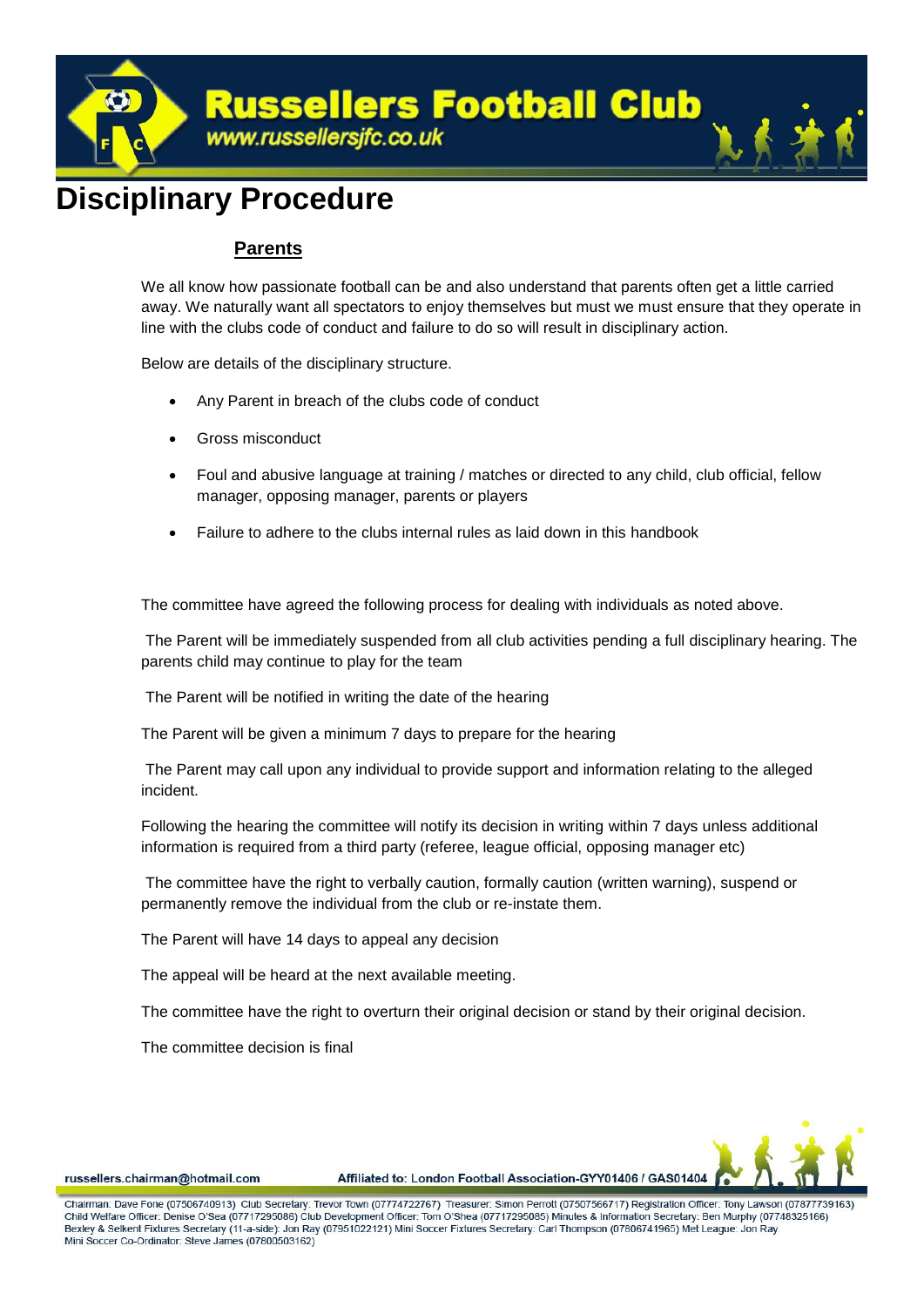

## **The FA Charter Equality Policy**

## **Club: Russellers Football Club.**

Russellers football club fully adopts and endorses the Football Association Equality policy. You may also wish to refer to our **The FA Charter Standard Club Programme Equality Policy**

Club Programme

Equality Policy

### **Equality Policy**

The aim of this policy is to ensure that everyone is treated fairly and with respect and that Russellers Football Club is equally accessible to them all.

Russellers Football Club is responsible for setting standards and values to apply throughout the club at every level.

Football belongs to and should be enjoyed by, anyone who wants to participate in it.

Our commitment is to confront and eliminate discrimination whether by reason of gender, sexual orientation, marital status, race, nationality, ethnic origin, colour, religion or belief, ability or disability and to encourage equal opportunities.

This policy is fully supported by the Club Officers who are responsible for the implementation of this policy. Russellers Football Club, in all its activities will not discriminate, or in any way treat anyone less favourably on grounds of gender, sexual orientation, marital status, race, nationality, ethnic origin, colour, religion or belief, ability or disability. It means that Russellers Football Club will ensure that it treats people fairly and with respect and that it will provide access and opportunities for all members of the community to take part in, and enjoy, its activities.

Russellers Football Club will not tolerate harassment, bullying, abuse or victimisation of an individual, which for the purposes of this policy and the actions and sanction applicable is regarded as discrimination. This includes sexual or racially based harassment or other discriminatory behaviour, whether physical or verbal.

Russellers Football Club will work to ensure that such behaviour is met with appropriate action in whatever context it occurs. Russellers Football Club is committed to taking positive action where inequalities exist and to the development of a programme of ongoing training and awareness raising events and activities in order to promote the eradication of discrimination and promote equality in football.

Russellers Football Club is committed to a policy of equal treatment of all members and requires all members to abide and adhere to these policies and the requirements of the relevant equalities legislation – Race Relations Act 1976, Sex Discrimination Act 1975 and Disability Discrimination Act 1995 as well as



russellers.chairman@hotmail.com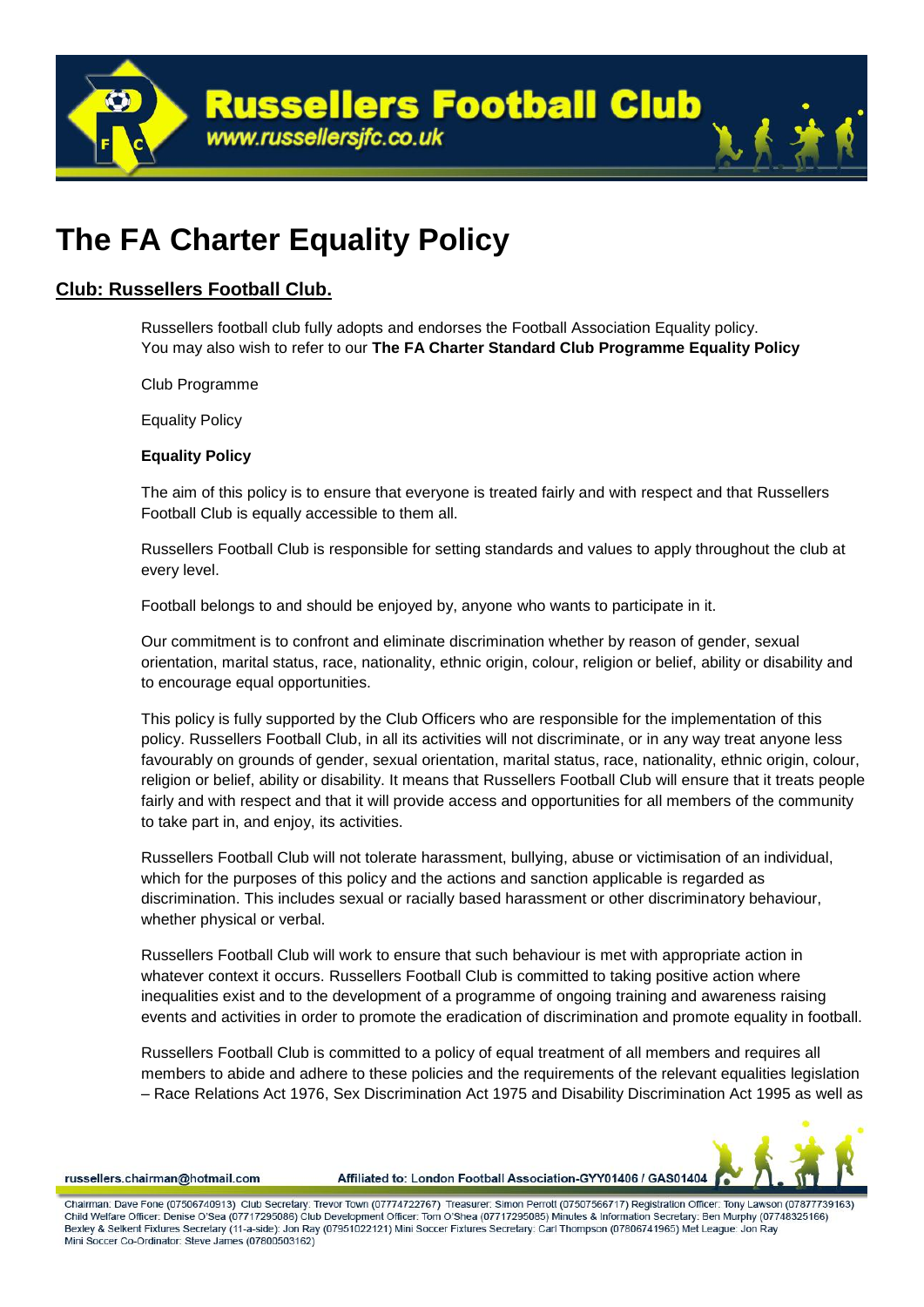

any amendments to these acts and any new legislation. Russellers Football Club commits itself to the immediate investigation of any claims when brought to its attention, of discrimination on the above grounds and where such is found to be the case, a requirement that the practice stop and sanctions are imposed as appropriate.

## **Respect**

**Respect is The FA's programme to address unacceptable behaviour in football – on and off the pitch.**

On average, 7,000 referees quit football every year at because of the abuse they receive from players and from the sidelines. Lots of children also pack it in because of the attitude and actions of overenthusiastic and pushy parents.

In response, The FA's Respect programme provides a series of tools for leagues, clubs, coaches, Referees, players and parents from grassroots to elite football to ensure a safe, positive environment in which to enjoy the game.

These tools include agreed codes of conduct, in-service training for Referees, Respect club packs, spectator sideline barriers funded by the Football Foundation and ensuring captains work with referees to manage player behaviour.

The FA has also launched a free online Respect Parent Guide to highlight examples of poor behaviour and, more importantly, how it can be improved. To see the Guide for Parents and carers:

<http://www.thefa.com/VideoCentre.aspx>



russellers.chairman@hotmail.com

Affiliated to: London Football Association-GYY01406 / GAS01404

Chairman: Dave Fone (07506740913) Club Secretary: Trevor Town (07774722767) Treasurer: Simon Perroff (07507566717) Registration Officer: Tony Lawson (07877739163) Child Welfare Officer: Denise O'Sea (07717295086) Club Development Officer: Tom O'Shea (07717295085) Minutes & Information Secretary: Ben Murphy (07748325166) Bexley & Selkent Fixtures Secretary (11-a-side): Jon Ray (07951022121) Mini Soccer Fixtures Secretary: Carl Thompson (07806741965) Met League: Jon Ray Mini Soccer Co-Ordinator: Steve James (07800503162)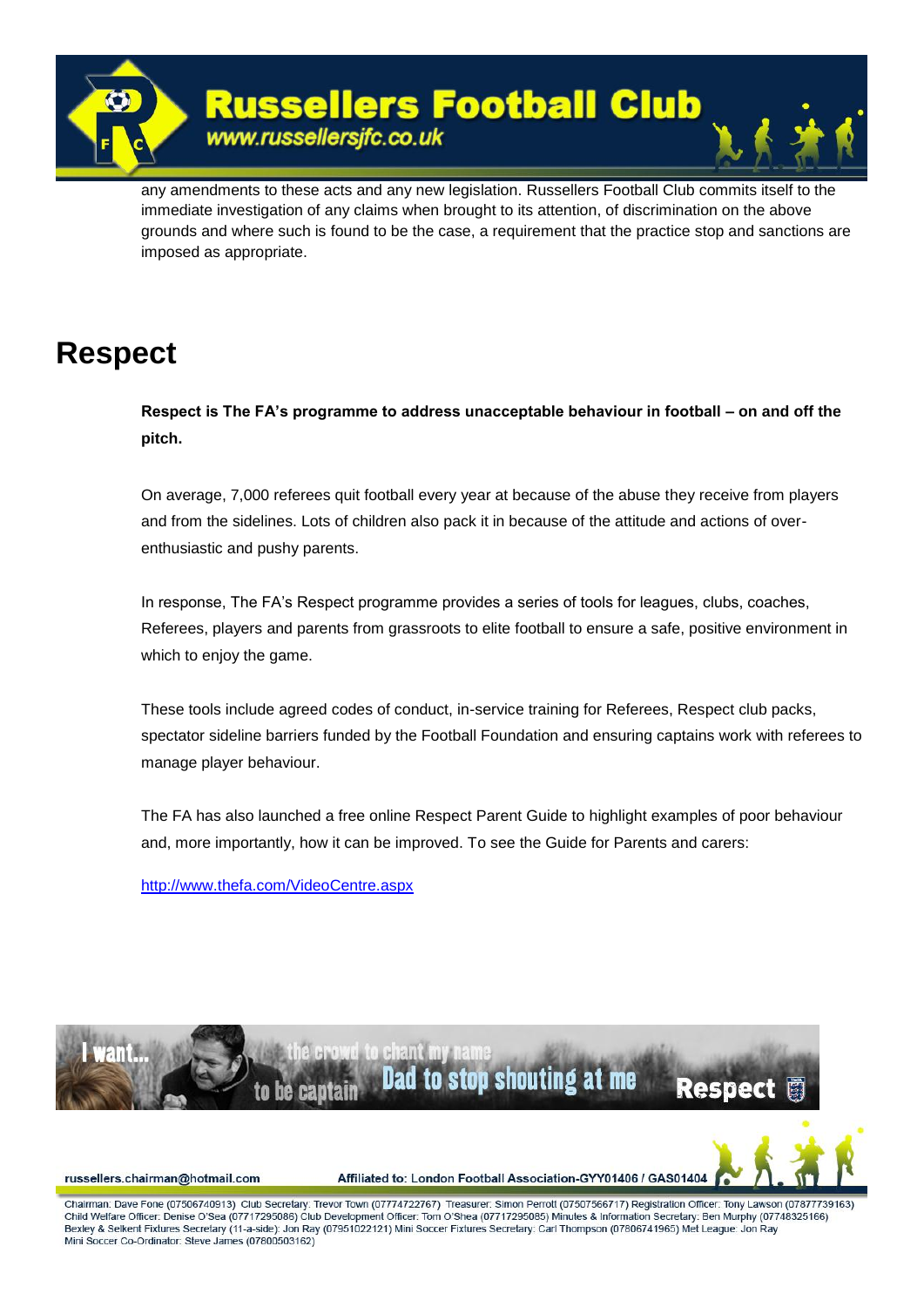

## **Training Records**

Russellers football club will monitor and maintain a record of every member whom undertakes training that is relevant to their position held within the club.

The membership office is responsible for maintaining these records for accuracy and to ensure that all refresher courses are booked prior to their expiry date.

The records will show the members name, course attended, date of attendance and expiry date when and where applicable.

Fore reasons of security and data protection these records will be stored electronically and encrypted.



russellers.chairman@hotmail.com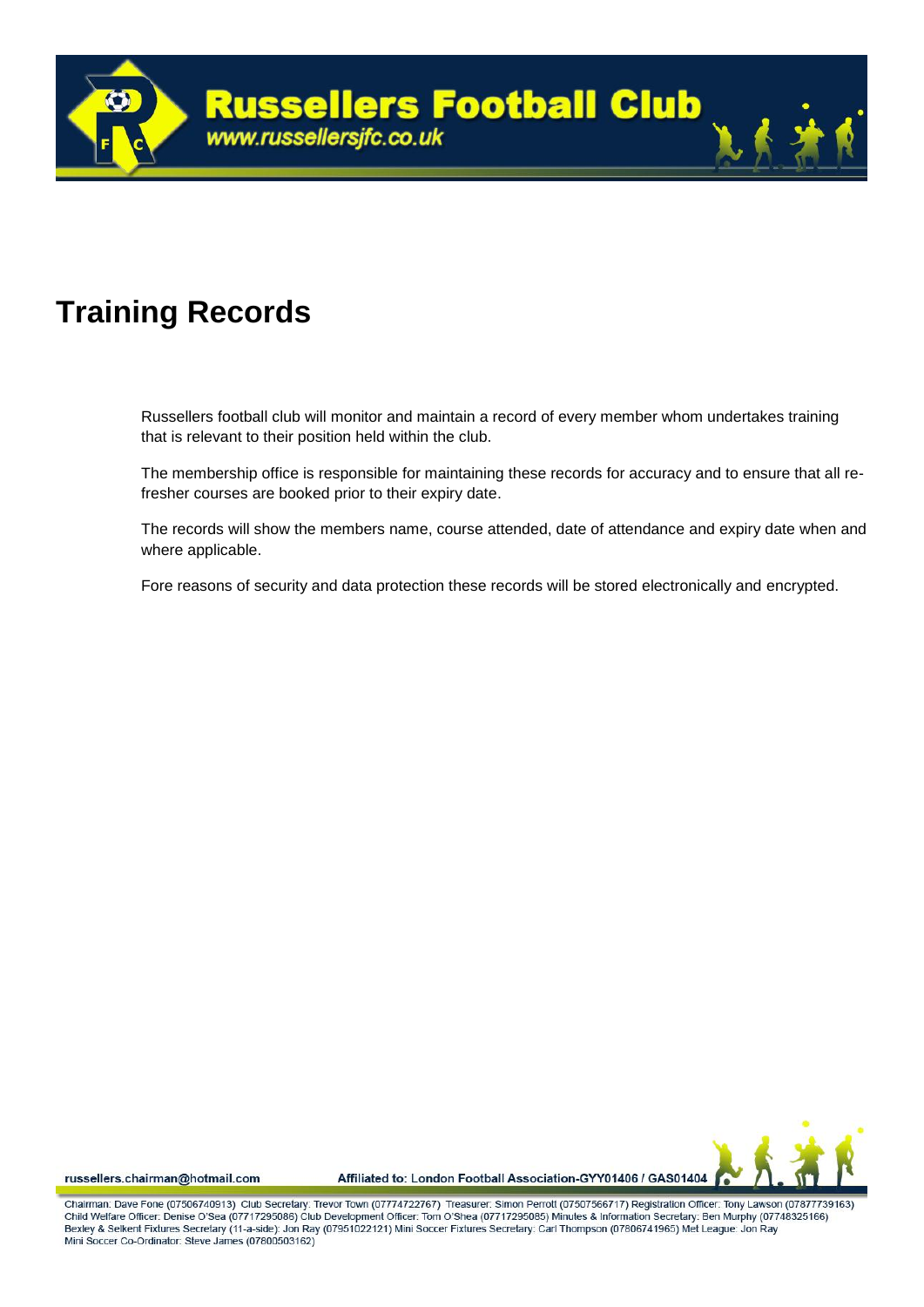## **Goalpost Safety Guidelines**

The Football Association, along with the Department for Culture, Media and Sport, the Health and Safety Executive and the British Standards Institution, would like to draw your attention to the following guidelines for the safe use of goalposts. Too many serious injuries and fatalities have occurred in recent years as a result of unsafe or incorrect use of goalposts. Safety is always of paramount importance and everyone in football must play their part to prevent similar incidents occurring in the future.

1. For safety reasons goalposts of any size (including those which are portable and not installed permanently at a pitch or practice field) must always be anchored securely to the ground:

• Portable goalposts must be secured as per the manufacturer's instructions

• Under no circumstances should children or adults be allowed to climb on, swing or play with the structure of the goalposts

• Particular attention is drawn to the fact that if not properly assembled and secured, portable goalposts may overturn

• Regular inspections of goalposts must be carried out to check that must be carried out to check that they are properly maintained.

2. Portable goalposts should not be left in place after use. They should be dismantled and removed to a place of secure storage.

3. The use of metal cup hooks on goals was banned from the commencement of season 2007/08 and match officials have been instructed not to commence matches where such net fixings are evident for safety reasons. Nets should only be secured by plastic arrowhead hooks, Velcro tapes or plastic clips and not by metal cup hooks. Any metal cup hooks should be removed and replaced. New goalposts should not be purchased if they include metal cup hooks.

4. Goalposts which are "home made" or which have been altered from their original size or construction must not be used. These have been the cause of a number of deaths and injuries.

5. There is no BS/CEN standard for wooden goals and it is unlikely that wooden goals will pass a load or stability test. The FA recommends that wooden goals should be replaced when necessary with compliant metal, aluminium or plastic goalposts. All wooden goals previously tested by independent consultants have failed strength and stability tests.



russellers.chairman@hotmail.com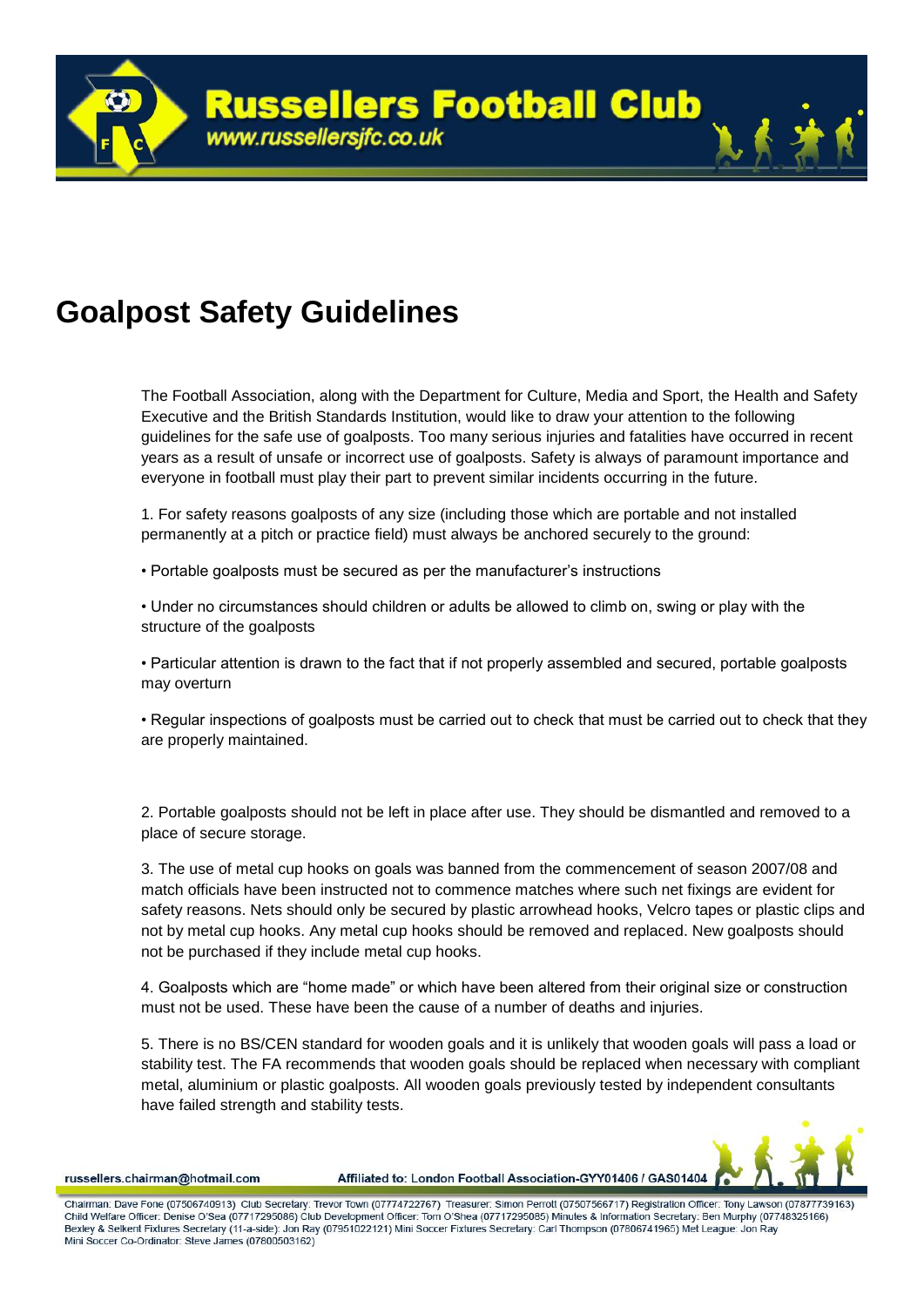

## **Goalpost Safety Guidelines continued**

For reference, you should note that The FA and BSI, in conjunction with the industry, have developed two standards for goalposts - BSEN 748 (2004) and BS 8462 (2005). It is strongly recommended that you ensure that all goals purchased comply with the relevant standard. A Code of Practice BS 8461 has also been completed and copies of all of these three standards are available from the British Standards Institute.

Funding for replacement goals is available via the Football Foundation and eligibility criteria and further details can be obtained on their website

www.footballfoundation.org.uk



russellers.chairman@hotmail.com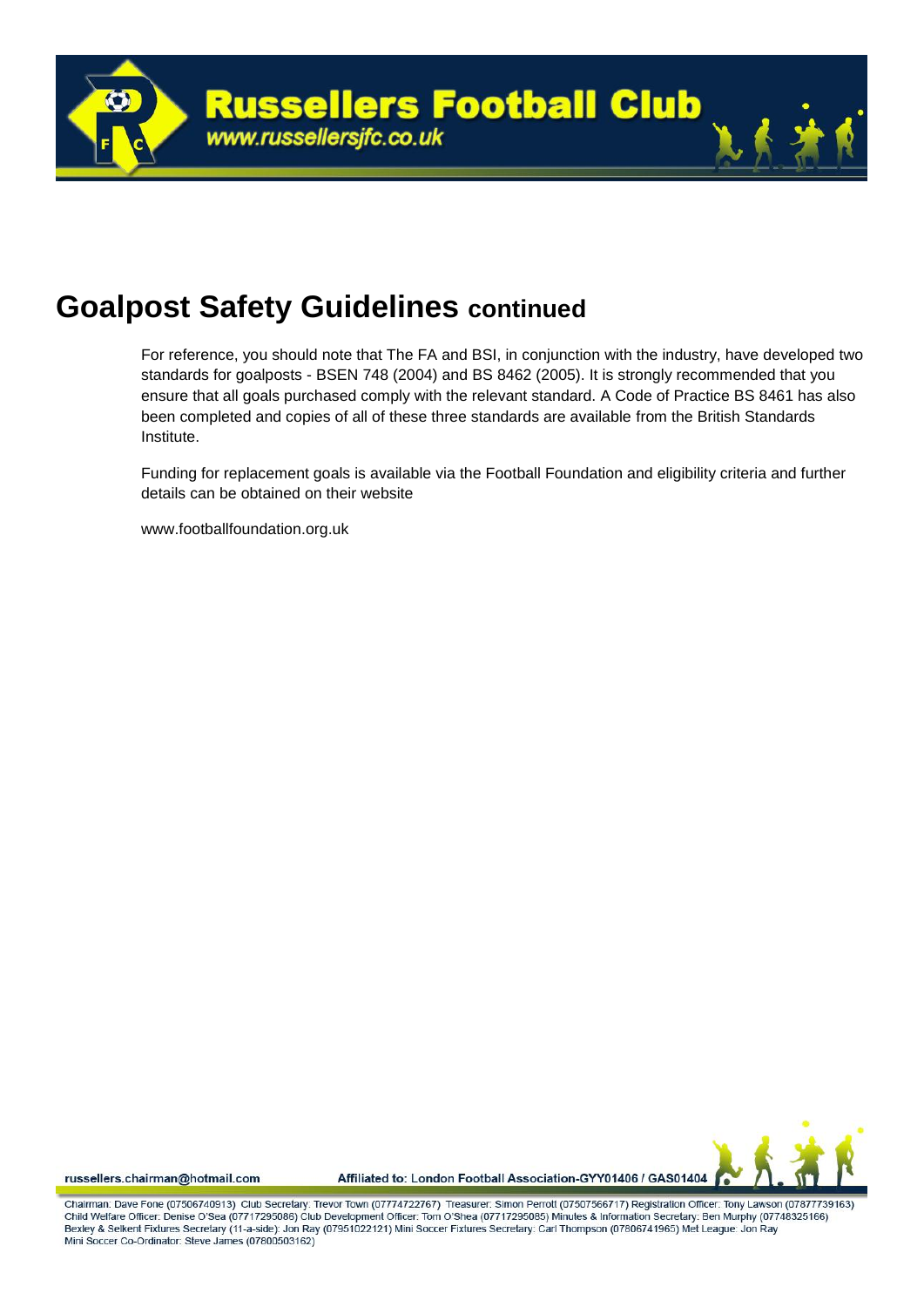

The new Level 1 Certificate in Coaching Football (L1CCF) is awarded in partnership with 1st4sport and is the first step towards becoming a recognised football coach. This Level 1 vocationally related qualification provides you with an opportunity to study and be assessed in both practical and theoretical aspects of coaching football at this level. The certificate qualifies you to coach grass roots club teams for children and young people under the supervision of a qualified football coach.

### **Qualification outline**

The knowledge gained from this qualification will enable you to develop a basic understanding of safe, ethical and effective football coaching to young people. The qualification is a stepping stone to other vocationally related areas including coaching, officiating and sports therapy.

### **Who should enrol?**

Anybody over 16 years of age with regular practical experience of participation in football, who is looking for an introduction to the vocational area of coaching Association Football.

## **What are the entry requirements?**

Candidates are required to:

- hold The F.A. Emergency Aid Certificate or equivalent/recognised First Aid Certificate
- have attended the F.A. workshop Child Protection and Best Practice
- have an interest in developing the skills of young people.

### **What will I learn?**

How to:

- safely organise and supervise football activities including Mini Soccer, Small Sided and Conditional Games
- promote and establish working relationships and high standards between players, coaches, parents and officials
- understand different aspects of coaching children



russellers.chairman@hotmail.com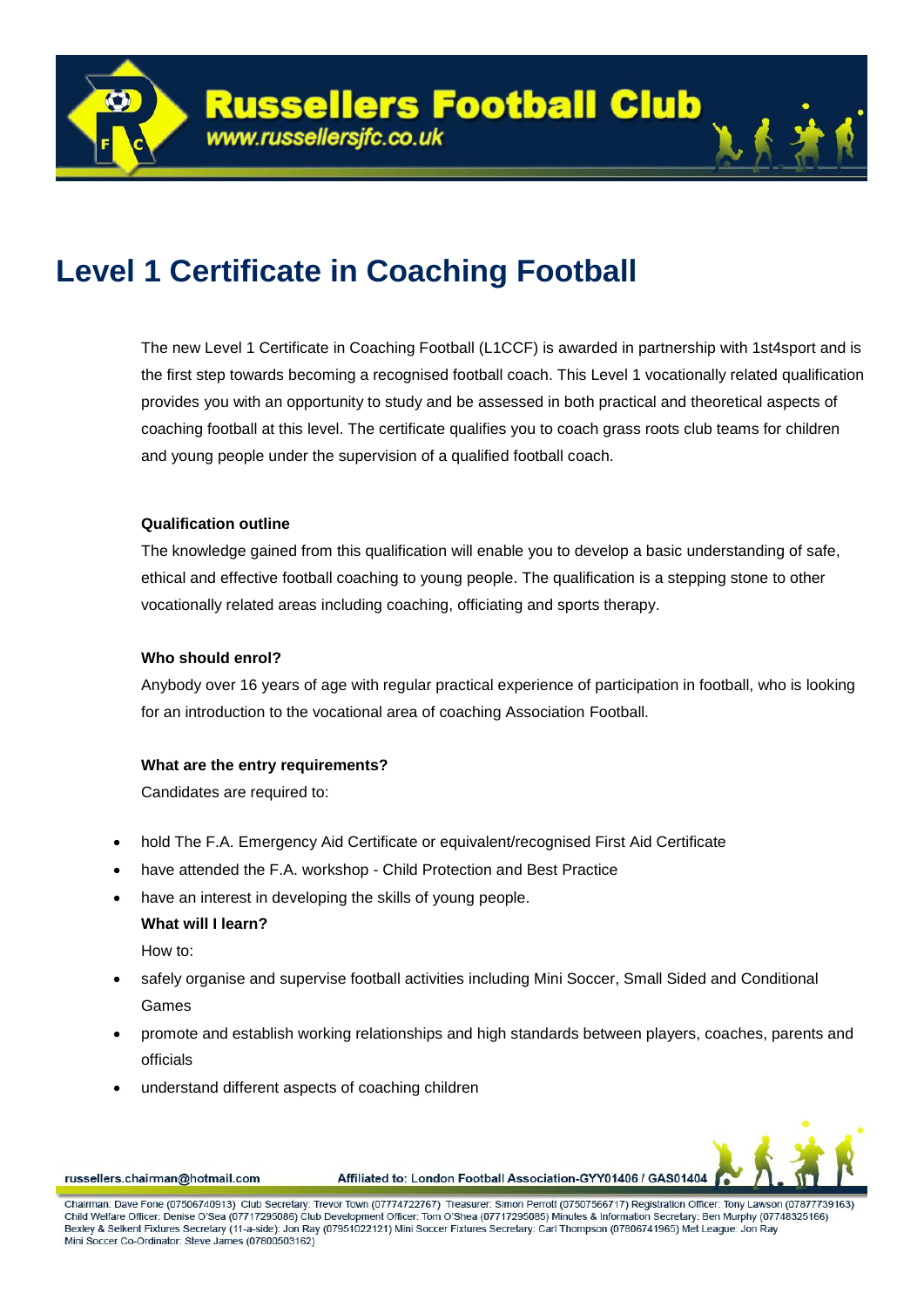

- identify and adapt football activities and sessions for a variety of different age groups
- identify personal development opportunities in football including sports therapy, administration and officiating.

## **Level 1 Certificate in Coaching Football**

### **How is the qualification assessed?**

Candidates will be assessed via oral and written projects, assignments and assessments of their practical coaching during the training. Candidates will also be assessd by an external examiner on their delivery of a 20 minute practical coaching session on a topic chosen by the examiner from the Level 1 Football Practical Syllabus.

## **What is the duration of the qualification?**

This qualification should be structured over a period of between 24 and 40 hours, likely to be spread over a number of days or a weekend.

### **Where can I study?**

This qualification is delivered by a number of approved centres throughout the UK. For details of the nearest approved centre or your [local County FA,](http://www.thefa.com/Grassroots/County%20FAs/Postings/2002/05/12003) please contact 1st4sport Qualifications:

### By post:

1st4sport Qualifications Coachwise Ltd Chelsea Close Off Amberley Road Armley Leeds LS12 4HP

By fax: 0113-231 9606

By e-mail: [footballcoaching@1st4sportqualifications.com](mailto:footballcoaching@1st4sportqualifications.com) 



russellers.chairman@hotmail.com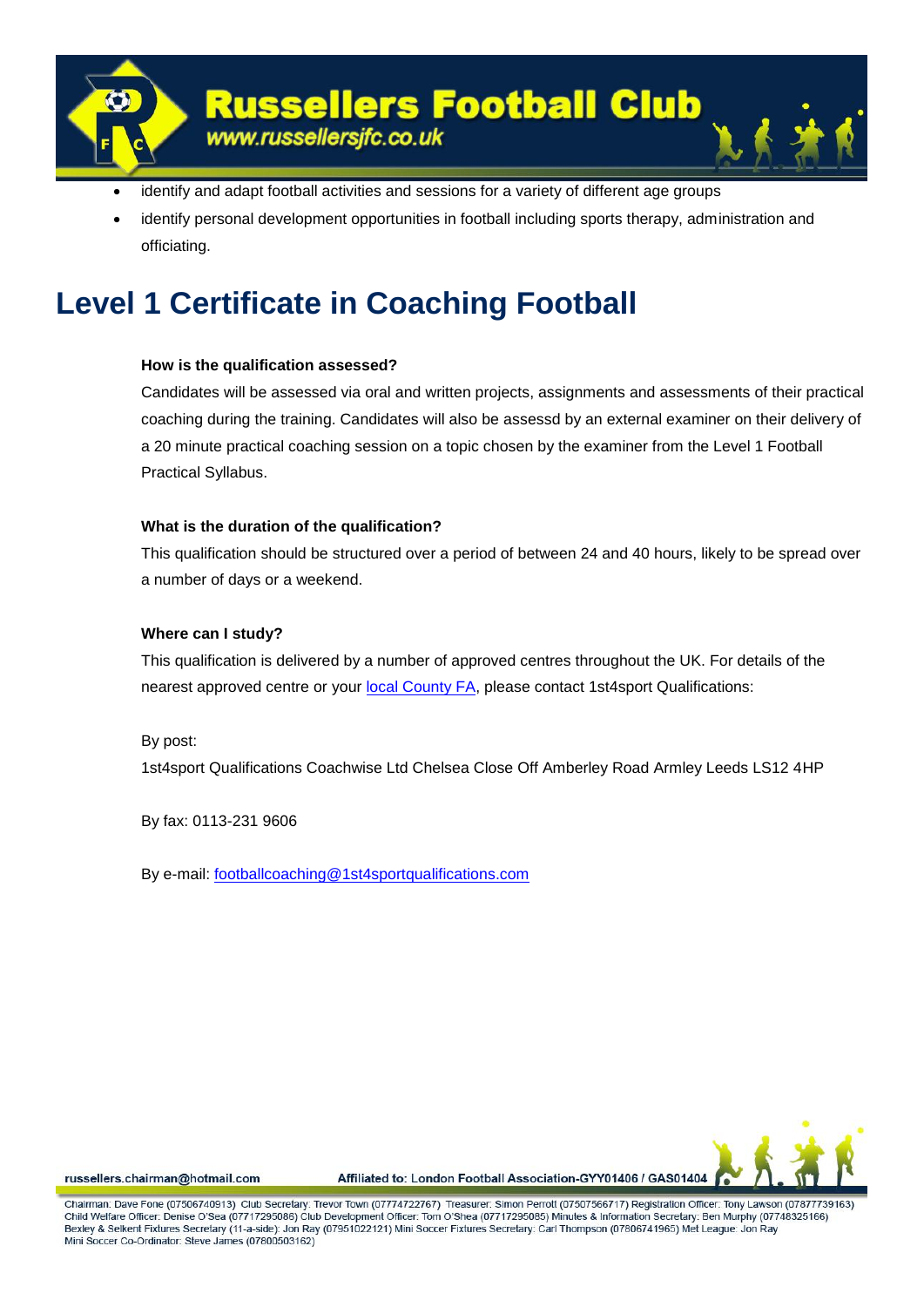**Russellers Football Club**<br>www.russellersjfc.co.uk

## **Selkent Divisional Administrators 2010/ 2011**

| <b>UNDER 7'S</b>                            | <b>UNDER 8'S</b>                          | <b>UNDER 9'S</b>                                 |
|---------------------------------------------|-------------------------------------------|--------------------------------------------------|
| John Whitworth                              | Angela Wood                               | <b>Karen Wilson</b>                              |
| 252 Sutherland Avenue,<br>Welling, DA16 2NG | 159 Crofton Road,<br>Orpington, BR6 8JA   | 2 Millbro, Hextable,<br>Kent, BR8 7LF            |
| Tele: 020 8304 4218<br>Mb: 07961 840 834    | Tel: 01689 826001                         | Tel: 01322 666558                                |
| selkentregsec@btinternet.com                | angelawood@tinyworld.co.uk                | karen.yorke1@ntlworld.com                        |
| <b>UNDER 10'S</b>                           | UNDER 11'S (9-a-side)                     | <b>UNDER 11's</b>                                |
| <b>Denise Thornhill</b>                     | <b>Colin Gilham</b>                       | <b>Jackie Costin</b>                             |
| 8 Pound Court Drive, Orpington, BR6 8AJ     | 4 Rippersley Road,<br>Welling, DA16 3BX   | 33 Lansdowne Avenue,<br>Orpington, Kent, BR6 8JT |
| Tel: 01689 824571                           | Tele: 020 8855 9504<br>Mb: 07967 154 101  | Tel: 01689 855819                                |
| denise@thornhill8371<br>.freeserve.co.uk    | selkentcourses@<br>thegilhams.ic24.net    | JCostin@dominion-ic.co.uk                        |
| <b>UNDER 12'S</b>                           | <b>UNDER 13'S</b>                         | Under 14's                                       |
| <b>Brenda Leeds</b>                         | <b>Jenny Verrillo</b>                     | <b>Jenny Levy</b>                                |
| 5 Betsham Road, Erith,<br>DA8 2BG           | 11 Hawksmoor Close, Plumstead, S.E.18 1BJ | 5 Guild Road. Erith<br>DA8 2PS                   |
| Tel: 01322 346149                           | Tel:: 0208 854 7696                       | Mb:0779 508 2161                                 |
| phil@leeds5814.freeserve.co.uk              | jennybear@talktalk.net                    | alf@alflevy.freeserve.co.uk                      |
| Under 15's                                  | Under 16's                                | <b>GIRLS DIVISION</b>                            |
| <b>Kay McIvor</b>                           | <b>Phil Leeds</b>                         | <b>Sandra Botten</b>                             |
| 43 Manor Road, Erith,                       | 5 Betsham Road, Erith,                    | 42 Westerham Drive, Sidcup,                      |
|                                             |                                           | $\sim$                                           |

russellers.chairman@hotmail.com

Affiliated to: London Football Association-GYY01406 / GAS01404

Chairman: Dave Fone (07506740913) Club Secretary: Trevor Town (07774722767) Treasurer: Simon Perrott (07507566717) Registration Officer: Tony Lawson (07877739163) Child Welfare Officer: Denise O'Sea (07717295086) Club Development Officer: Tom O'Shea (07717295085) Minutes & Information Secretary: Ben Murphy (07748325166) Bexley & Selkent Fixtures Secretary (11-a-side): Jon Ray (07951022121) Mini Soccer Fixtures Secretary: Carl Thompson (07806741965) Met League: Jon Ray Mini Soccer Co-Ordinator: Steve James (07800503162)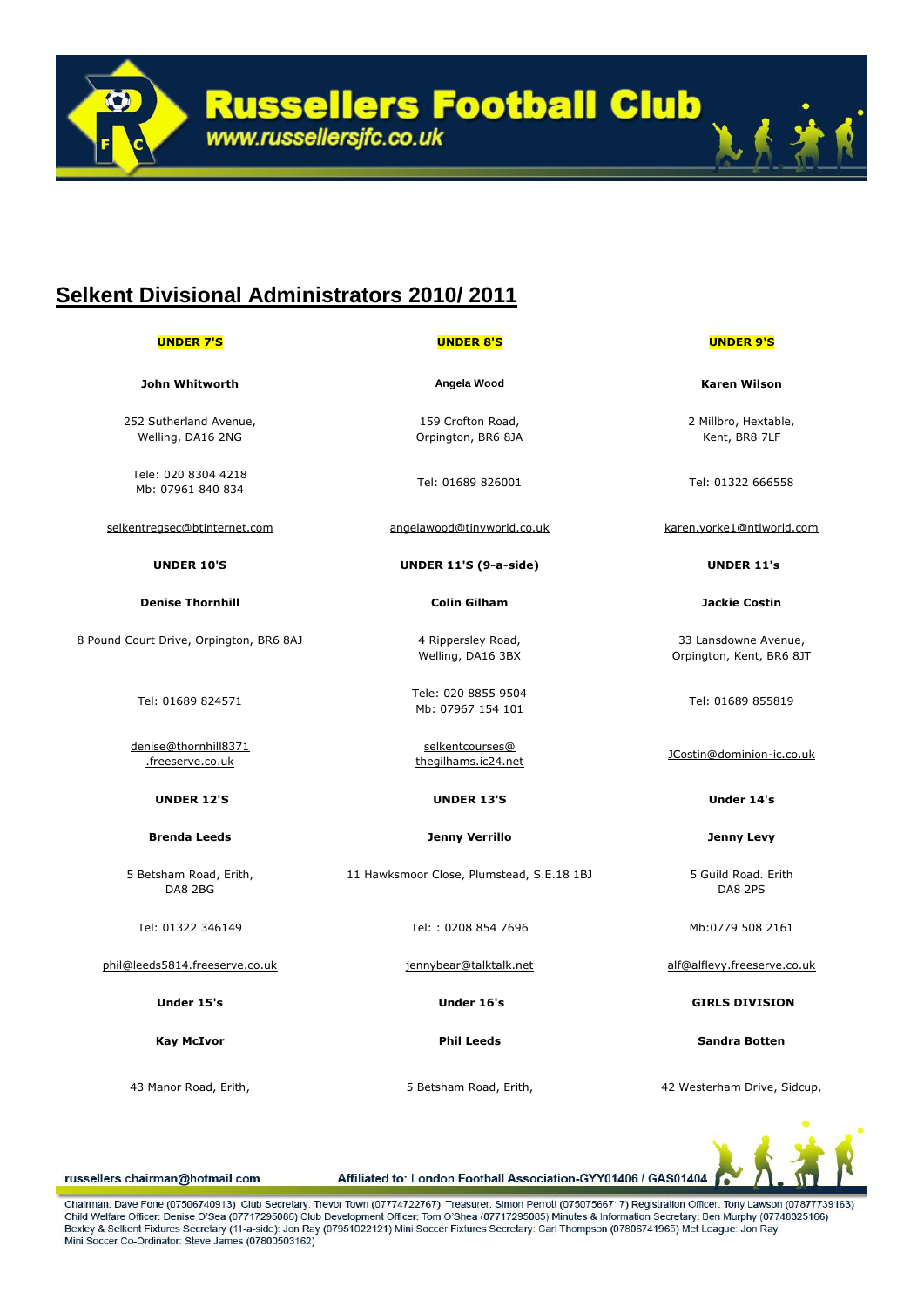

DA8 2AE DA8 2BG DA15 9NR

Tel: 01322 334931 Tel: 01322 346149 Tele: 01322 340149<br>Mb: 07799 791 302

[apollofc@tiscali.co.uk](mailto:apollofc@tiscali.co.uk) [phil@leeds5814.freeserve.co.uk](mailto:phil@leeds5814.freeserve.co.uk)

## **Selkent League Meetings Season 2010 – 2011**

Venue: Bexley Park Sports club, Calvert Drive, Dartford, DA2 7GA

General meetings to be held on the following dates:

### **2009**

Wednesday 2<sup>nd</sup> September

Wednesday 7<sup>th</sup> October

Wednesday 4<sup>th</sup> November

Wednesday 2<sup>nd</sup> December

### **2010**

Wednesday 6<sup>th</sup> January

Wednesday 3<sup>rd</sup> February

Wednesday 3<sup>rd</sup> March

Wednesday 7<sup>th</sup> April

Wednesday  $5<sup>th</sup>$  may

**AGM – Part one**

Wednesday 2<sup>nd</sup> June

**AGM – Part two**

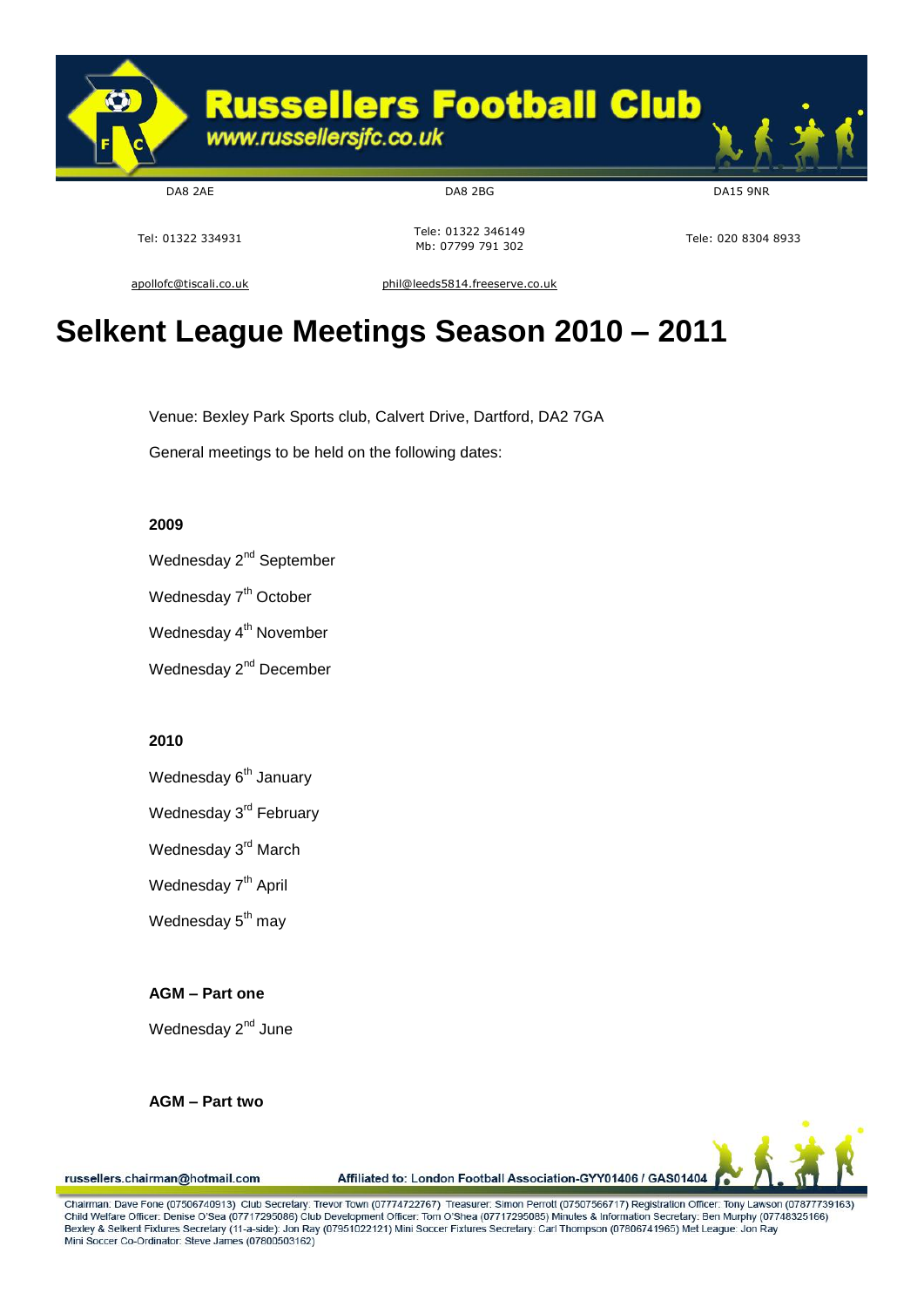Wednesday 7th July

## **Selkent League procedures – Match cards**

www.russellersjfc.co.uk

### **League Procedures Match Cards MATCH CARD PROCEDURE**

**Russellers Football Club** 

1. Ensure you are fully conversant with Rules 10K, 11A and 13J.

a) All players' names, dates of birth and registration numbers must be completed on the match card. These can be completed by the manager prior to arrival at the ground. Players to be listed in registration number order.

b) When players have changed for the start of the game, each manager must exchange match cards and players' registration cards.

c) Managers will then supervise the signing of the opposition players. This must be done in conjunction with checking the registration card against the player to ensure players are properly identified. (see section 2 )

d) A player whose registration card is not available shall not be permitted to take part in the match. e) Prior to the start of the match sign your own match card and return it to the opposition. After the game complete the referee's name and mark on the opposition's card, which is still in your possession, together with the results and sign the card. Both sides of match card must be completed.

f) Each Manager is responsible for posting the opposition's match card to the relevant Registration Administrator, who must receive the card within 3 days of the fixture. Non-receipt will result in a £10 fine. g) Teams found not to have carried out match card procedure shall be liable to a fine of up to £50.00. Any Team Manager who refuses to carry out proper match card procedures in accordance with this rule shall be deemed guilty of gross misconduct and, if proven, shall be liable for suspension from his duties.

2. Signatures

a) Under 8's and Under 7's are not required to sign the match card.

b) Satisfy yourself that the signatures of the players of all other age groups are the same as the registration cards.

c) If there is a discrepancy you must report this in writing to the Registration Administrator, but you cannot stop the player from taking the field of play.



russellers.chairman@hotmail.com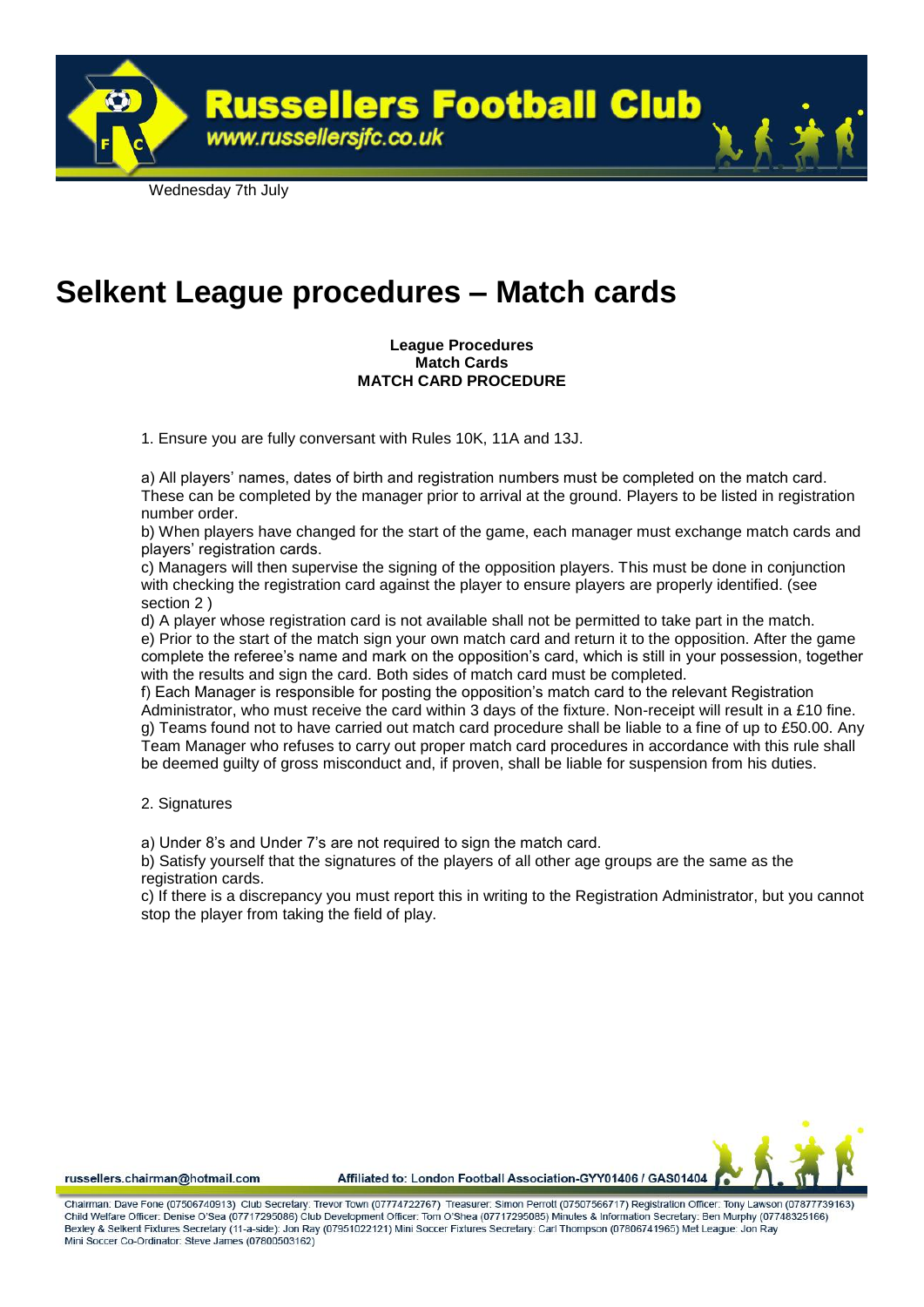## **Selkent Method of marking referees**

The 1 – 100 marking scheme will be sub-divided in to four categories as follows:

 $86 - 100$ 

The referee demonstrated very accurate decision-making and controlled the game very well using management and communication skills effectively to add value to the game

76 – 85

The referee demonstrated accurate decision-making and controlled the game very well using management and communication skills to contribute positively to the game

 $61 - 75$ 

The referee demonstrated reasonably accurate decision-making and despite some short comings generally controlled the game well

 $0 - 60$ 

The referee demonstrated shortcomings in the accuracy of decision-making and control which affected the game

Managers should use the full range of marks within each category to help distinguish between different performance – levels e.g. within the 76 – 85 category a mark of 84 indicates a better performance than a mark of 77.

Whilst some referees may have poor matches there will usually have been some positive aspects of their performance so extremely low marks should be very rare.

When managers are marking a referee they should always look at the game as a whole and not isolated decisions

The result of the match should not influence the mark and disciplinary action should be judged objectively



russellers.chairman@hotmail.com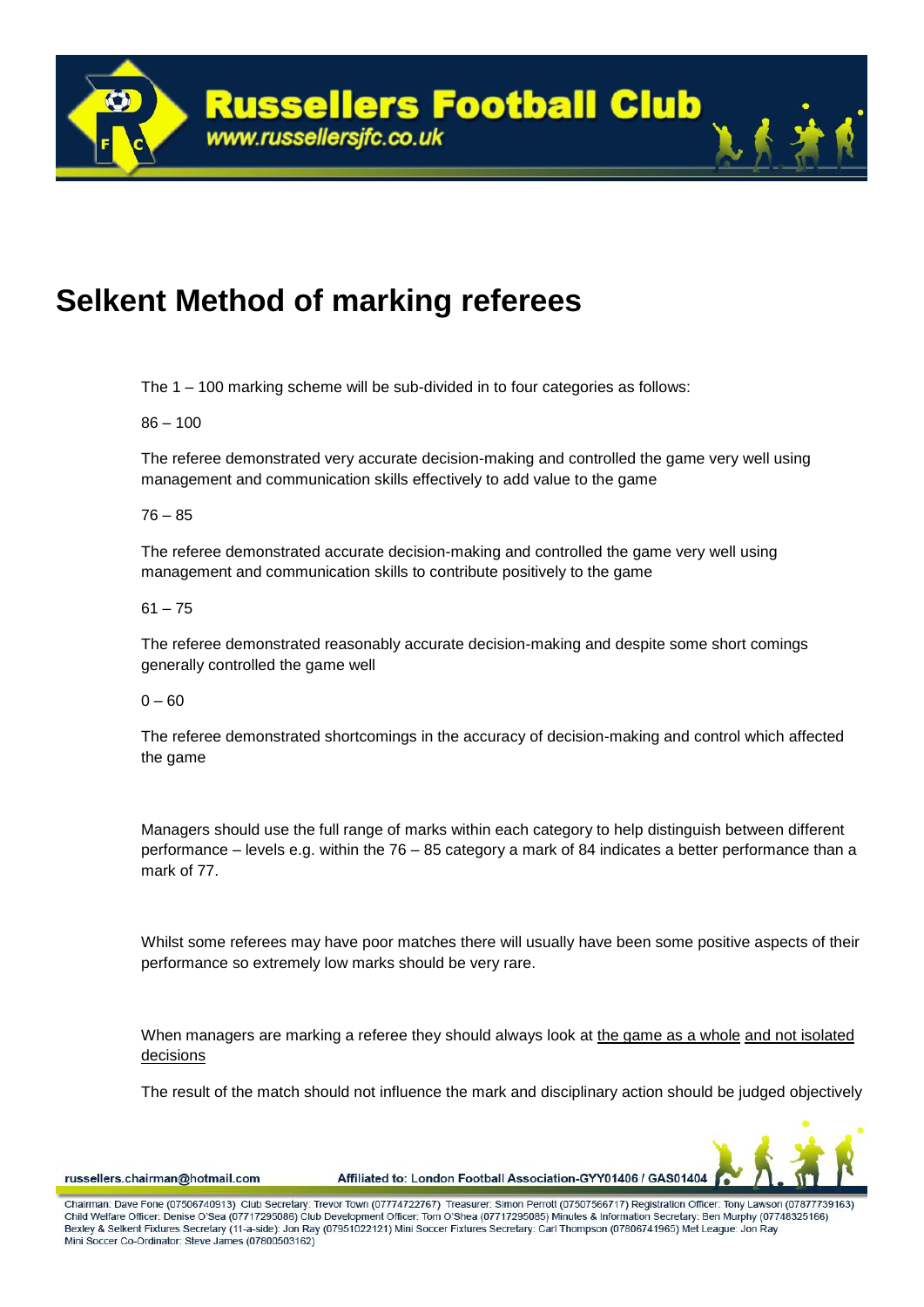

**When a mark of 60 or lower is awarded a letter of explanation must be sent to the Referee Secretary, within 7 days of the match. Failure to do so will result in a fine of £10.00.**

## **Completed Match Card**

|                      | <b>HOME TEAM</b>                  |            |  | GOALS                                        |                                     | <b>AWAY TEAM</b>                         |
|----------------------|-----------------------------------|------------|--|----------------------------------------------|-------------------------------------|------------------------------------------|
|                      | WANDERFRS                         | ١          |  |                                              | ROUERS                              |                                          |
|                      | Print<br>REFEREE:<br><u> JONE</u> |            |  | Sign (tg.confirm final score)<br><b>CARO</b> |                                     |                                          |
|                      | <b>LEAGUE APPOINTED</b>           | (YES) / NO |  | MARK                                         |                                     | 100 (see Handbook for method of marking) |
|                      | <b>PLAYER'S NAME</b><br>(Printed) | REG. No.   |  |                                              | <b>PLAYER'S</b><br><b>SIGNATURE</b> | DATE OF BIRTH                            |
| 1                    | C. K AUZENI                       | 1001       |  |                                              | C. Karron                           | 3-3-93                                   |
| $\overline{2}$       | B. MOSQUITO                       | 1002       |  |                                              | oD d.L<br>$-65$                     | $8 - 4 - 93$                             |
| З                    | к.<br>BRADLE                      | 1003       |  |                                              | ひっし                                 | 5-5-93                                   |
| 4                    | KARABABA                          | $100\mu$   |  |                                              |                                     | $26 - 4 - 93$                            |
| 5                    | F. OSY3000AVE                     | 10C<       |  |                                              | GZ1<br>ാഹ⇔                          | $7 - 10 - 92$                            |
| 6                    | T. WEST<br>1006                   |            |  | T CLO                                        |                                     | 10-4-93                                  |
| $\overline{7}$       | NICAIRES                          | 1007       |  |                                              | $\triangle$                         | $29 - 12 - 92$                           |
| 8                    | J.WALLACE                         | 1008       |  |                                              | allare O                            | $16 - 4 - 93$                            |
| 9                    | S. BICARD                         | 1009       |  |                                              | $\mathcal{W}$                       | $22 - 1$                                 |
| 10                   | A. MERCANI                        | IOLO       |  |                                              |                                     |                                          |
| 11                   | B.SANKOH                          | 1011       |  |                                              |                                     | $6 - 11 - 92$                            |
| 12                   | O. DRACKETT                       | 1012       |  |                                              | <b>ROCKOLEE</b>                     |                                          |
| 13                   | G.SIAW                            | いついろ       |  | ΪĠ.                                          | $\bigcirc$ ianc                     | 12-10-92                                 |
| 14                   | L. ROBCON                         | 1015       |  |                                              | Rossen.                             | 9-8-93                                   |
| 15                   | $E$ , werry.                      | 1017       |  | にいいね                                         |                                     | スローユータス                                  |
| 16                   |                                   |            |  |                                              |                                     |                                          |
| HOME<br>MAN'S<br>SIG | <del>ann</del> y Cours            |            |  | AWAY<br>MAN'S<br>SIG                         | $K$ $N$ $\sim$                      | a ngantao Titik                          |

| 7.1.11                                                                                                                                                                                                | <b>MATCH CARD</b><br>(To be completed in ink)                                                                         | <b>AFFIX</b><br><b>FIRST</b><br><b>CLASS</b><br><b>STAMP</b> |
|-------------------------------------------------------------------------------------------------------------------------------------------------------------------------------------------------------|-----------------------------------------------------------------------------------------------------------------------|--------------------------------------------------------------|
| CLUB NAME<br>ROVERS<br>MATCH DATE $25 - 9 - 09$<br><b>DIVISION</b><br>K<br>AGE GROUP $\bigcup$ $\bigcap$<br>KICK OFF $10.30 \cdot \alpha \cdot M$<br>LEAGUE) CUP / TROPHY<br>$\sim$<br><b>REMARKS</b> | To Divisional Registration Administrator<br>$M$ $R$<br>JOHN WHITWORTH<br>252 SOTHERLAND AVENUE<br>WELLING<br>DAIG 2NG |                                                              |

33



Child Welfare Officer: Denise O'Sea (07717295086) Club Development Officer: Tom O'Shea (07717295085) Minutes & Information Secretary: Ben Murphy (07748325166) Bexley & Selkent Fixtures Secretary (11-a-side): Jon Ray (07951022121) Mini Soccer Fixtures Secretary: Carl Thompson (07806741965) Met League: Jon Ray Mini Soccer Co-Ordinator: Steve James (07800503162)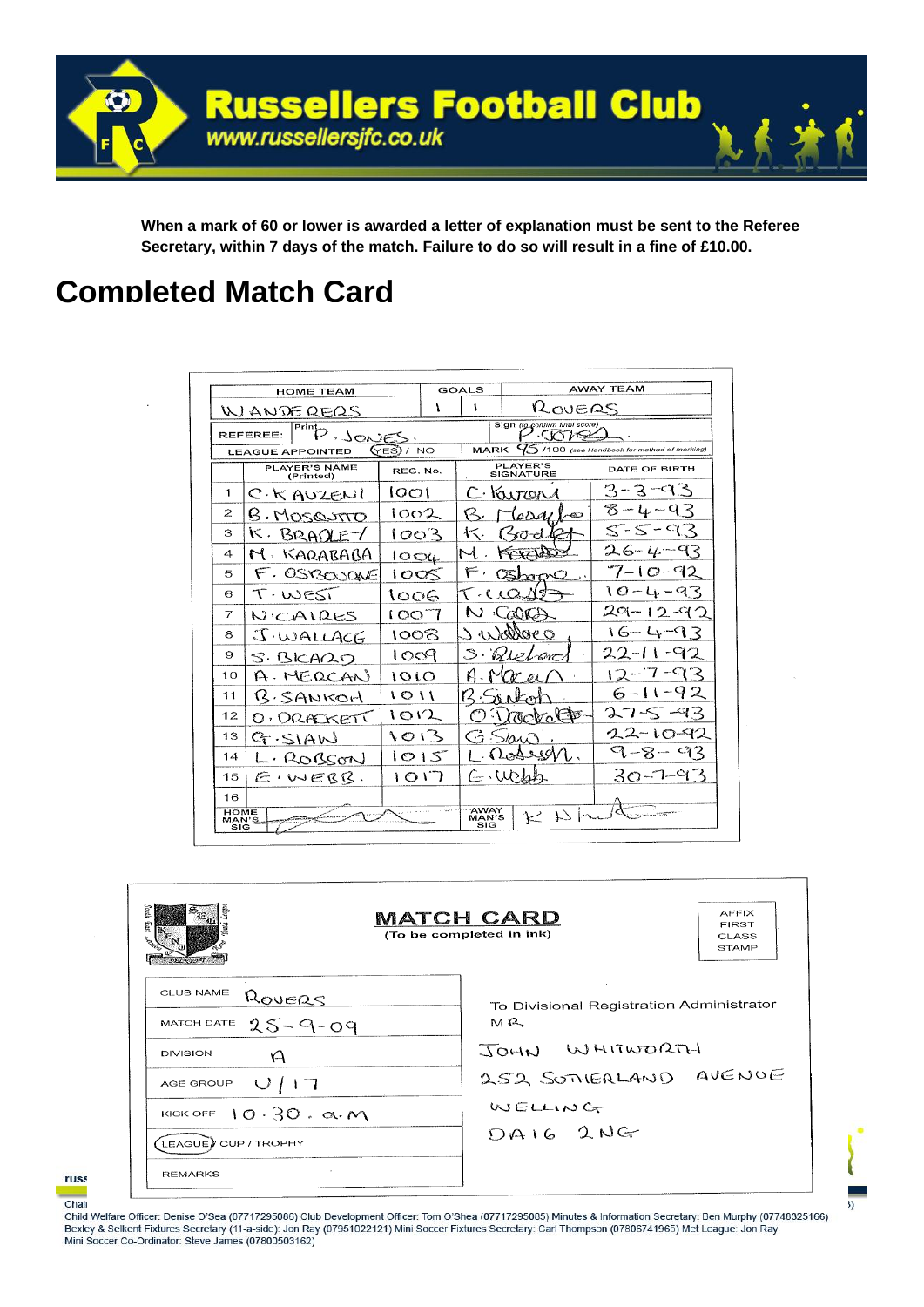

## **Duration of play**

## **Mini Soccer**

Under 7 and 8 – 10 minutes each way

Under 9 and 10 – 25 minutes each way

The half time rule shall not exceed 5 minutes.

## **Tansitional soccer (9-a-side)**

Under 11's 25 minutes each way normal time

**Notes: No player shall be permitted to play for more than 60 minutes on the same day.**

### **Youth football (11-a-side)**

Under 11 and 12's – 30 minutes each way normal time

10 minutes each way extra time

Under 13 and 14's – 35 minutes each way normal time

- 10 minutes each way extra time
	- Under 15 and 16's 40 minutes each way normal time
- 15 minutes each way extra time
	- Under 17 and 18's 45 minutes each way normal time
- 15 minutes each way extra time



russellers.chairman@hotmail.com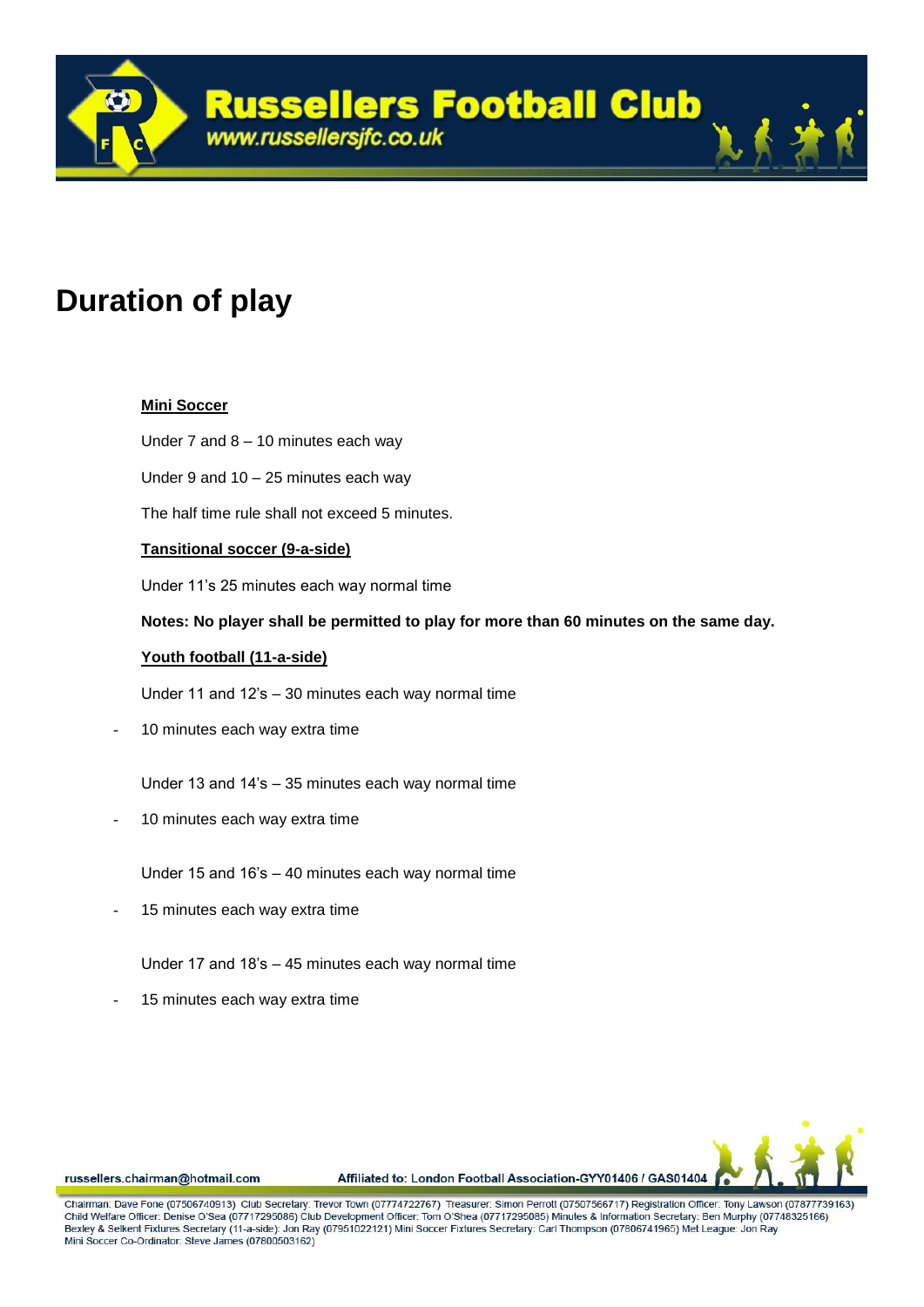

## **Club Forms**

russellers.chairman@hotmail.com

Affiliated to: London Football Association-GYY01406 / GAS01404

Chairman: Dave Fone (07506740913) Club Secretary: Trevor Town (07774722767) Treasurer: Simon Perrott (07507566717) Registration Officer: Tony Lawson (07877739163)<br>Child Welfare Officer: Denise O'Sea (07717295086) Club Deve Bexley & Selkent Fixtures Secretary (11-a-side): Jon Ray (07951022121) Mini Soccer Fixtures Secretary: Carl Thompson (07806741965) Met League: Jon Ray Mini Soccer Co-Ordinator: Steve James (07800503162)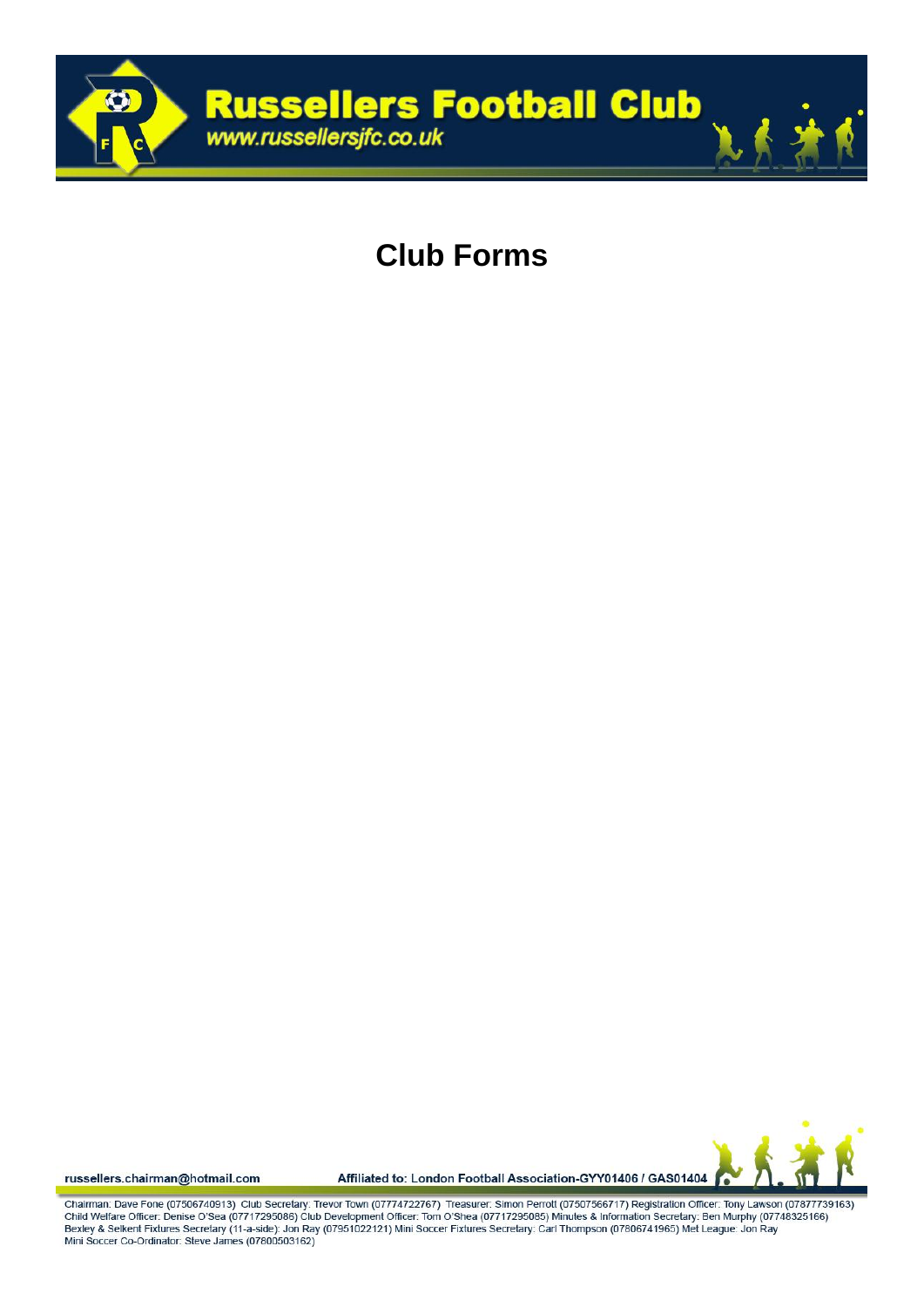

## **Club Secretary: Mandy Rolls, 20 Wansunt Road, Bexley, Kent. DA5 2DQ [mandy\\_rolls@yahoo.co.uk](mailto:mandy_rolls@yahoo.co.uk) 0775 2782689**

#### **Fees & Payments**

- Signing-on fee £30.00 per child and £50.00 per senior player.
- Membership fees must be paid to the respective team manager at the time of submitting this application form.
- Training and match fees: £4.00 payable per session per child and £10.00 per week for senior players.
- Cheques payable to: 'Russellers Football Club'.

#### **Special notes**

- **Membership Apecial notes**<br> **M** The club will not be held responsible for personal property, either lost or stolen from training or any fixture (home or away)
	- Parents, friends or children incurring fines will be held responsible for payment
	- Breach of the Russeller's Code could lead to individuals being expelled from the club at the discretion of the committee
	- The club carries public liability. Parent may consider their own person injury cover for their child

| League Members: Checklist for completing this form |  |
|----------------------------------------------------|--|
| l • Two photocopies of birth certificates          |  |
| √ Two recent identical passport-sized photos       |  |
| • Membership Fee                                   |  |
| ● Registration Card                                |  |
|                                                    |  |

#### **Please fill out all sections on this form:**

| <b>Players Full Name</b> | Date of Birth   |
|--------------------------|-----------------|
| <b>Full Address</b>      | Post Code       |
| Parent/Guardian          | Parent/Guardian |
| House/Mobile No.         | Email Address   |

Please answer the following questions so that we can proceed with your applications as soon as possible:

| Are you a member of any other club or team apart from your school?                             |  |
|------------------------------------------------------------------------------------------------|--|
| Been registered by another club / team as a playing member with a league or other competition? |  |

If you have answered YES to either of the above questions, please provide the following information:

| Name of club / team?    | Managers name?                       |  |
|-------------------------|--------------------------------------|--|
| Managers tel/ Mob No.   | Last played for this club /<br>team? |  |
| In which league do they | Has this club ever                   |  |



russellers.chairman@hotmail.com

Affiliated to: London Football Association-GYY01406 / GAS01404

Chairman: Dave Fone (07506740913) Club Secretary: Trevor Town (07774722767) Treasurer: Simon Perroff (07507566717) Registration Officer: Tony Lawson (07877739163) Child Welfare Officer: Denise O'Sea (07717295086) Club Development Officer: Tom O'Shea (07717295085) Minutes & Information Secretary: Ben Murphy (07748325166) Bexley & Selkent Fixtures Secretary (11-a-side): Jon Ray (07951022121) Mini Soccer Fixtures Secretary: Carl Thompson (07806741965) Met League: Jon Ray Mini Soccer Co-Ordinator: Steve James (07800503162)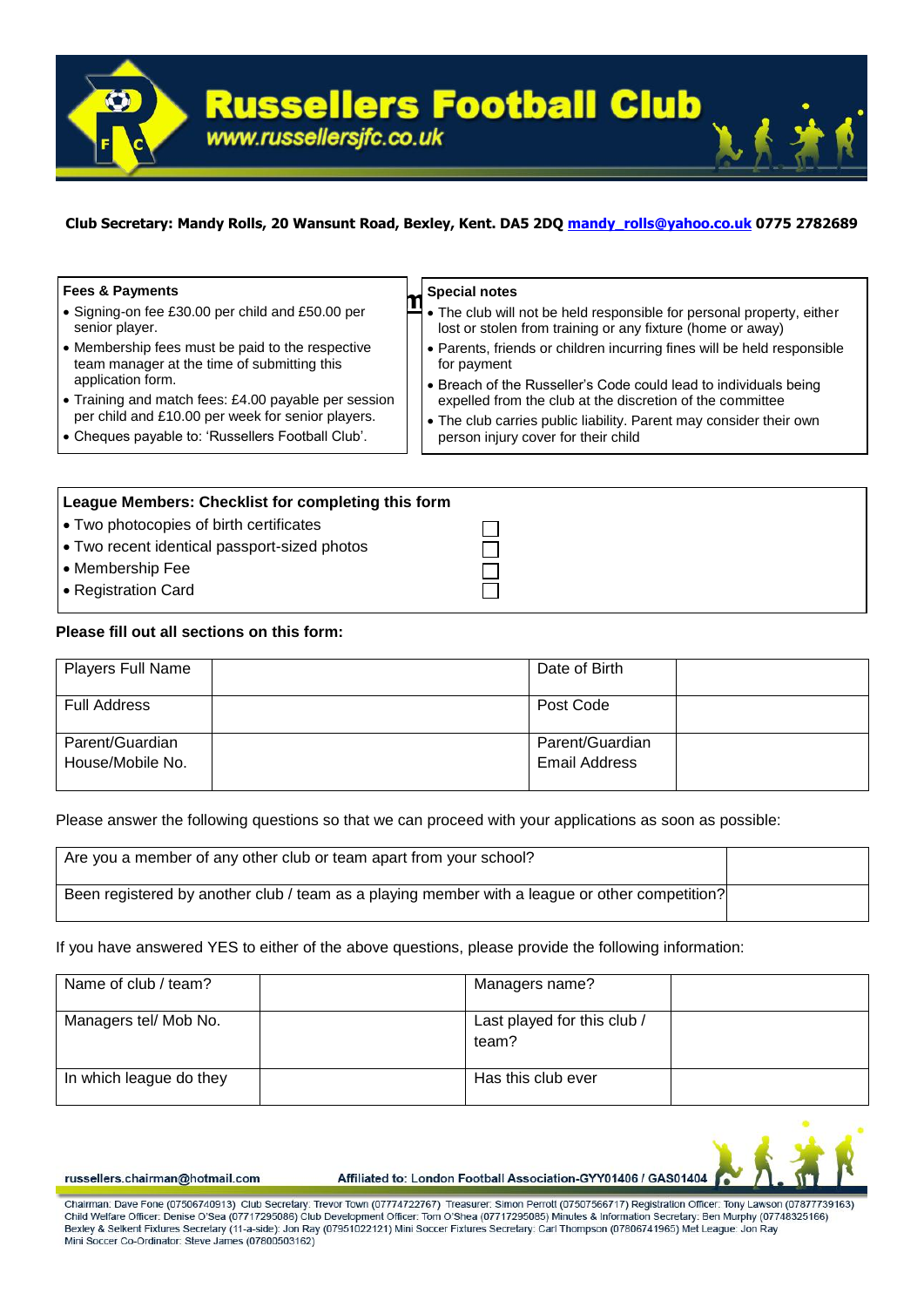

| play?                                | disciplined you?                                        |  |
|--------------------------------------|---------------------------------------------------------|--|
| Outstanding debts with this<br>club? | FA ever served you with a<br>suspension for misconduct? |  |
|                                      |                                                         |  |

## **IN CONFIDENCE – Personal Details**

For the Club to be able to take appropriate action for the safety / care of any player, please complete the details below. This information will be kept 'IN CONFIDENCE' by the club team manager. Information will NOT be released to any third party without appropriate permission.

| <b>Emergency Contact Name &amp; Number</b><br>(different from parent/guardian) |  |
|--------------------------------------------------------------------------------|--|
| Player's known medical conditions                                              |  |
| Player's prescribed medicines                                                  |  |
| Has the player been in hospital for any reason                                 |  |
| in the last 12 months                                                          |  |
| Is the player Asthmatic                                                        |  |

## **DECLARATION**

**PLEASE NOTE:** By signing this form, you agree to abide by the Russellers Code Of Conduct. Each child is issued with a Russellers football kit and tracksuit. These are Russellers football clubs property and must be returned to the club when your child/you leave and must be returned in the condition that they were given to you. Please ensure you repair or replace if anything should happen to them whilst in your possession.

| <b>Player Signature</b>                             | Date |  |
|-----------------------------------------------------|------|--|
| Parent/Guardian<br>Signature<br>(delete applicable) | Date |  |

## **CLUB USE ONLY**

| <b>Squad Number</b> | League Registration Card | Signing on Fee Paid    |  |
|---------------------|--------------------------|------------------------|--|
| Kit Allocated       | League Reg No.           | Membership Form Signed |  |



russellers.chairman@hotmail.com

Affiliated to: London Football Association-GYY01406 / GAS01404

Chairman: Dave Fone (07506740913). Club Secretary: Trevor Town (07774722767). Treasurer: Simon Perroff (07507566717) Registration Officer: Tony Lawson (07877739163). Child Welfare Officer: Denise O'Sea (07717295086) Club Development Officer: Tom O'Shea (07717295085) Minutes & Information Secretary: Ben Murphy (07748325166) Bexley & Selkent Fixtures Secretary (11-a-side): Jon Ray (07951022121) Mini Soccer Fixtures Secretary: Carl Thompson (07806741965) Met League: Jon Ray Mini Soccer Co-Ordinator: Steve James (07800503162)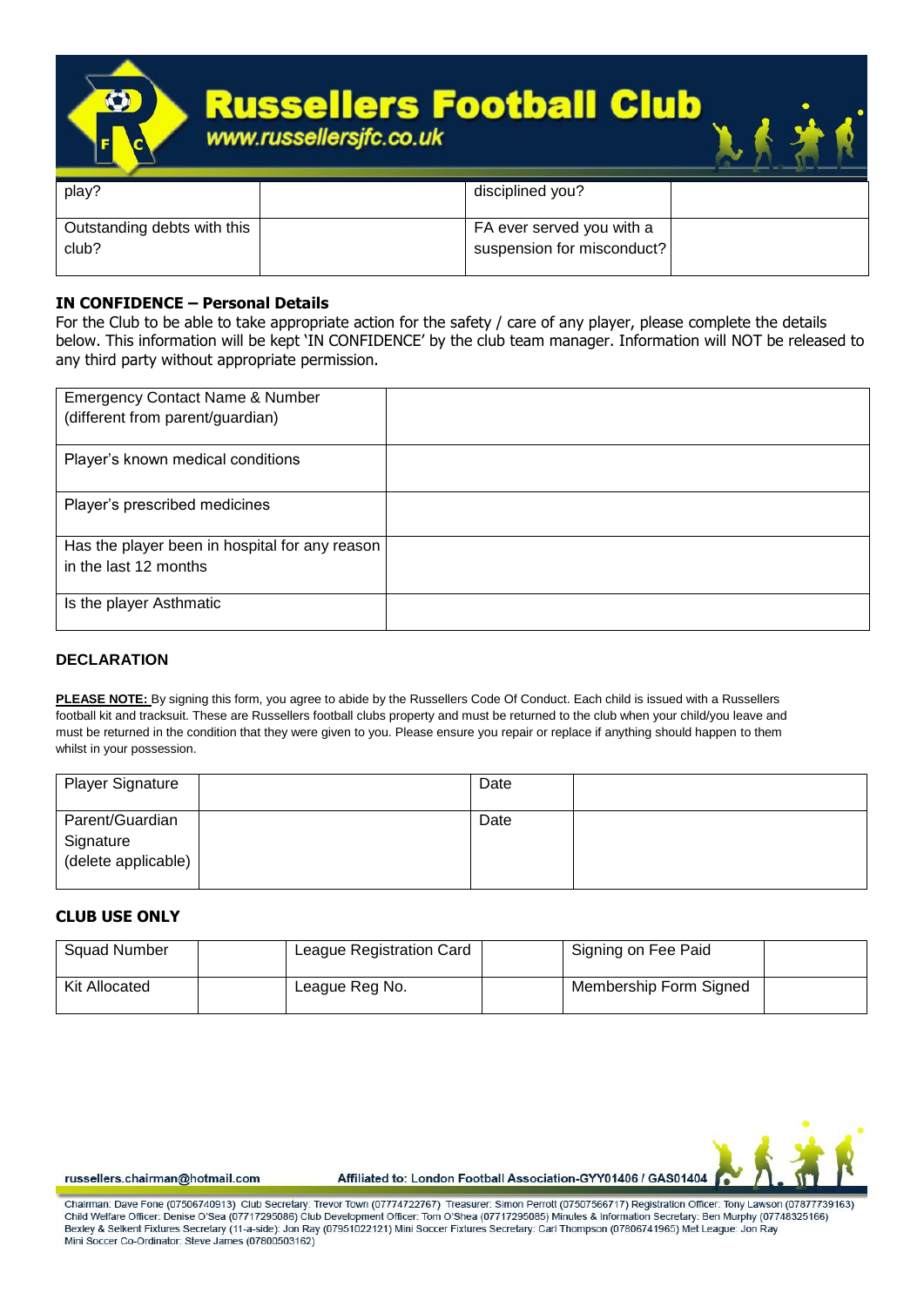

# **Managers Application Form**

| Name (full) Date                                         |
|----------------------------------------------------------|
| Address                                                  |
| Post code                                                |
| Telephone (H)                                            |
| Mobile                                                   |
| E-mail                                                   |
| Date of Birth: Marital Status:                           |
| Job Held:                                                |
| Employer:                                                |
| <b>Football Qualifications</b>                           |
| (Coaching Certificates etc)                              |
| Dates?                                                   |
| Have you previously managed a children's football        |
| team?                                                    |
| YES / NO                                                 |
| Details (club name etc)                                  |
| Dates?                                                   |
| Previous experience with kids clubs / activities? Dates? |
| Do you hold a first aid / emergency aid qualification?   |
| YES / NO                                                 |
| If yes Dates?                                            |
| Have you been CRB checked?                               |
| YES / NO                                                 |



russellers.chairman@hotmail.com

Affiliated to: London Football Association-GYY01406 / GAS01404

Chairman: Dave Fone (07506740913) Club Secretary: Trevor Town (07774722767) Treasurer: Simon Perrott (07507566717) Registration Officer: Tony Lawson (07877739163) Child Welfare Officer: Denise O'Sea (07717295086) Club Development Officer: Tom O'Shea (07717295085) Minutes & Information Secretary: Ben Murphy (07748325166) Bexley & Selkent Fixtures Secretary (11-a-side): Jon Ray (07951022121) Mini Soccer Fixtures Secretary: Carl Thompson (07806741965) Met League: Jon Ray Mini Soccer Co-Ordinator: Steve James (07800503162)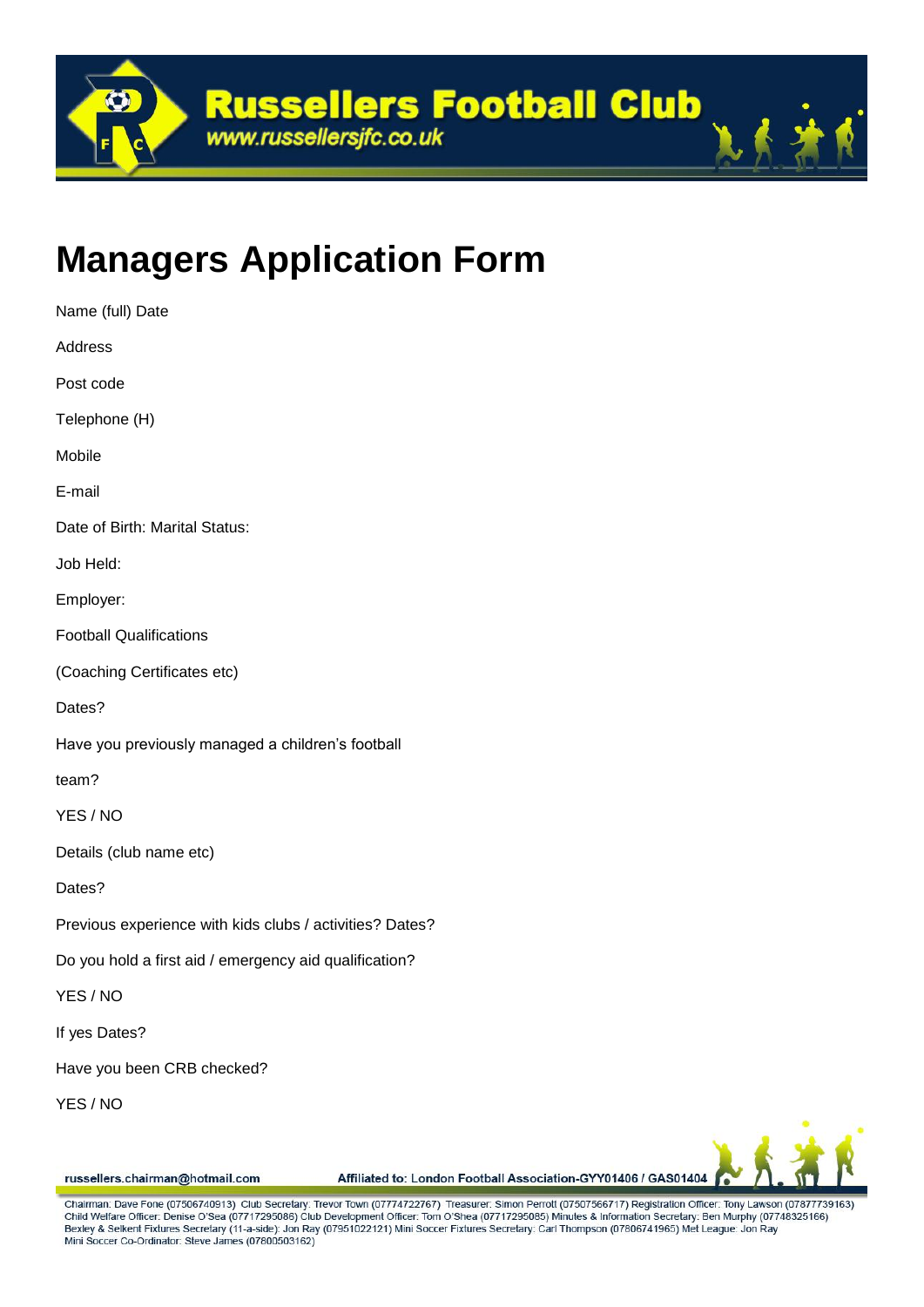

If yes Dates? Do you hold a criminal conviction other than a motoring offence? YES / NO If yes Dates? Do you hold child protection (FA) certificate? YES / NO If yes Dates? Why do you think you are suitable for a Manager's role within Russellers FC? Signed………………………………………………………………..



russellers.chairman@hotmail.com

Affiliated to: London Football Association-GYY01406 / GAS01404

Chairman: Dave Fone (07506740913) Club Secretary: Trevor Town (07774722767) Treasurer: Simon Perrott (07507566717) Registration Officer: Tony Lawson (07877739163) Child Welfare Officer: Denise O'Sea (07717295086) Club Development Officer: Tom O'Shea (07717295085) Minutes & Information Secretary: Ben Murphy (07748325166) Bexley & Selkent Fixtures Secretary (11-a-side): Jon Ray (07951022121) Mini Soccer Fixtures Secretary: Carl Thompson (07806741965) Met League: Jon Ray Mini Soccer Co-Ordinator: Steve James (07800503162)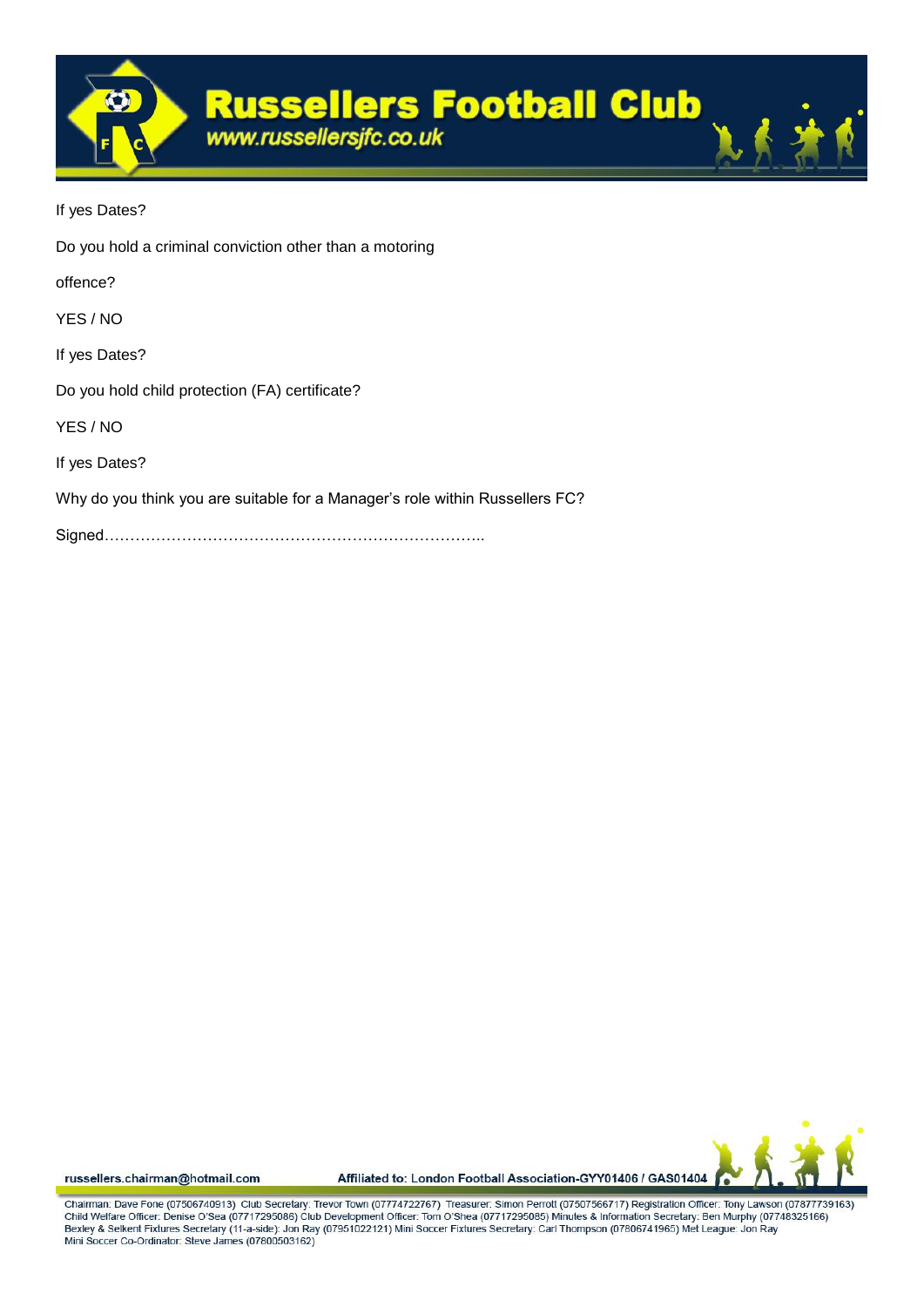

## **SOUTH EAST LONDON & KENT YOUTH FOOTBALL LEAGUE SEASON 2012-13 SELKENT F2**

## **REQUEST TO CANCEL FIXTURE DATE**

**To: Fixtures Secretary: -**Sally Dolan **Mini-Soccer, 9-A-Side & 11-A-Side**  193 Crookston Road Eltham SE9 1YE

From : ……….………..……………………………F.C. Date : …………………………………

Please cancel/do not cast a fixture for our Under ................................ team. Team Name ………………………………………………………………………... on Sunday ......................................................

### **NUMBER OF PLAYERS REGISTERED:** …………………………………….

The following are unavailable for the reasons given:-

| <b>PLAYERS NAME</b>                                                               | <b>SCHOOL</b> (Enter Name of School) | <b>CLUB TOUR</b><br>(Enter Name of Competition) |
|-----------------------------------------------------------------------------------|--------------------------------------|-------------------------------------------------|
| 1                                                                                 |                                      |                                                 |
| $\mathbf{2}$                                                                      |                                      |                                                 |
| 3                                                                                 |                                      |                                                 |
| 4                                                                                 |                                      |                                                 |
| 5                                                                                 |                                      |                                                 |
| 6                                                                                 |                                      |                                                 |
| 7                                                                                 |                                      |                                                 |
| 8                                                                                 |                                      |                                                 |
| 9                                                                                 |                                      |                                                 |
| ANY OTHER REQUEST WILL BE AT THE DISCRETION OF THE MANAGEMENT COMMITTEE AND THEIR |                                      |                                                 |
| <b>DECISION SHALL BE BINDING</b>                                                  |                                      |                                                 |
| <b>PLAYERS NAME</b>                                                               | <b>REASON</b>                        |                                                 |
|                                                                                   |                                      |                                                 |
| 2                                                                                 |                                      |                                                 |
| 3                                                                                 |                                      |                                                 |
| 4                                                                                 |                                      |                                                 |
| 5                                                                                 |                                      |                                                 |
| 6                                                                                 |                                      |                                                 |
|                                                                                   |                                      |                                                 |
| 8                                                                                 |                                      |                                                 |

**Signed by: - …………………………………………………Club Secretary Please note that Rule 10(V) requires you to give 28 days notice of any request to close a fixture date.** 



russellers.chairman@hotmail.com

Affiliated to: London Football Association-GYY01406 / GAS01404

Chairman: Dave Fone (07506740913). Club Secretary: Trevor Town (07774722767). Treasurer: Simon Perroff (07507566717) Registration Officer: Tony Lawson (07877739163). Child Welfare Officer: Denise O'Sea (07717295086) Club Development Officer: Tom O'Shea (07717295085) Minutes & Information Secretary: Ben Murphy (07748325166) Bexley & Selkent Fixtures Secretary (11-a-side): Jon Ray (07951022121) Mini Soccer Fixtures Secretary: Carl Thompson (07806741965) Met League: Jon Ray Mini Soccer Co-Ordinator: Steve James (07800503162)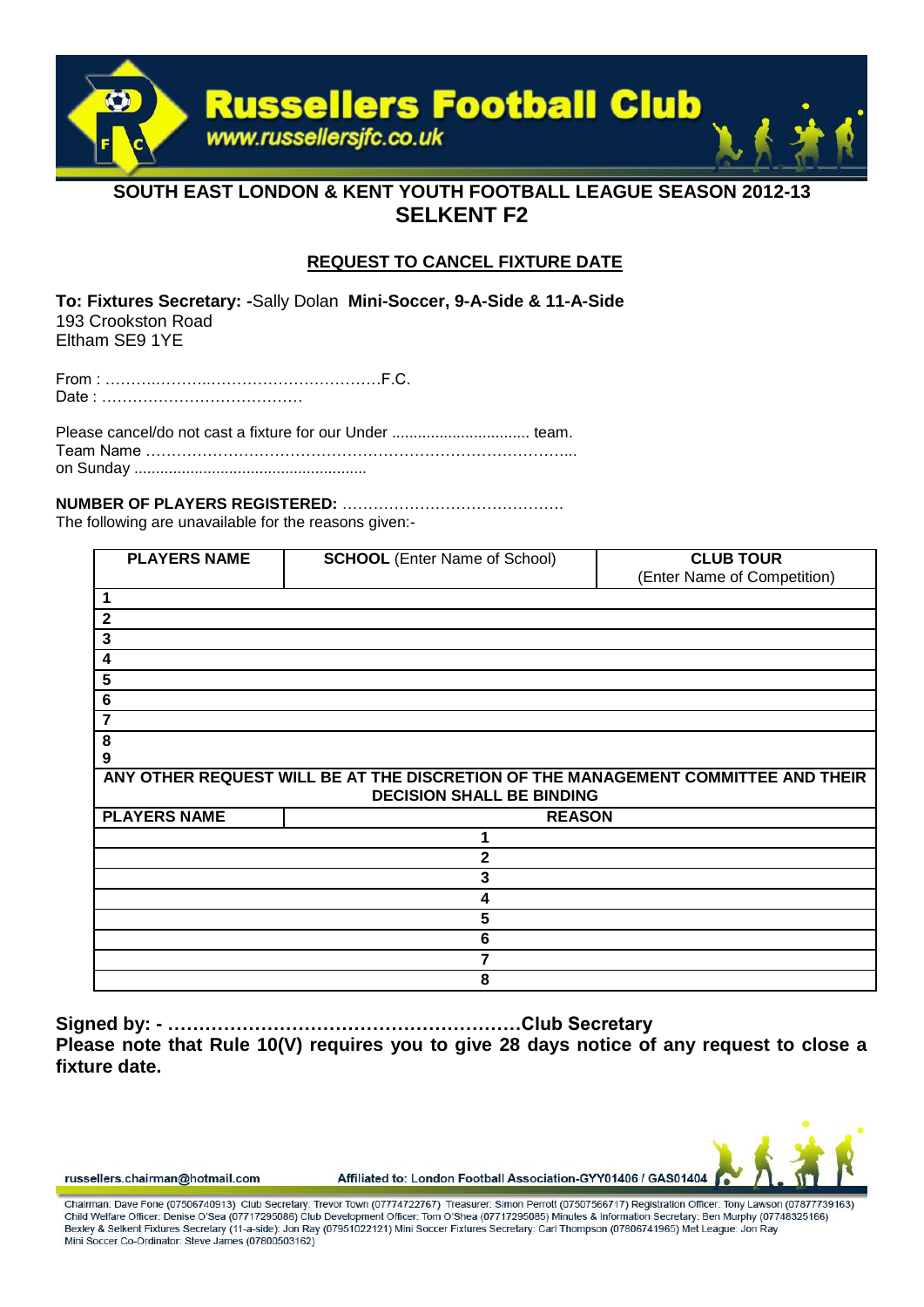

## **Russellers Football Club Child Protection Policy**

- **1.** Russellers Football Club acknowledges its responsibility to safeguard the welfare of every child and young person who has been entrusted to its care and is committed to working to provide a safe environment for all of its members. A child or young person is anyone under the age of 18 engaged in any club football activity. We subscribe to The Football Association's Child Protection and Best Practice Policy and Procedures, Safeguarding Children and Young People in football (revised edition 2006) and endorse and adopt the Policy Statement contained in that document.
- 2. The key principles of The FA Child Protection Policy are that:
	- a. The child's welfare is, and must always be, the paramount consideration
	- b. All children and young people have a right to be protected from abuse regardless of their age, gender, disability, culture, language, racial origin, religious beliefs or sexual orientation
	- c. All suspicions and allegations of abuse will be taken seriously and responded to swiftly and appropriately
	- d. Working in partnership with other organisations, children and young people and their parents/carers is essential.
- 3. We acknowledge that every child or young person who plays or participates in football should be able to take part in an enjoyable and safe environment and be protected from poor practice and abuse. Russellers Football Club recognises that this is the responsibility of every adult involved in our club.
- 4. Russellers Football Club has a role to play in safeguarding the welfare of all children and young people by protecting them from physical, sexual or emotional harm and from neglect or bullying. It is noted and accepted that The Football Association Regulations (see Appendix 3) applies to everyone in football whether in a paid or voluntary capacity. This means whether you are a volunteer, match official, helper on club tours, coach, club official or medical staff.

We endorse and adopt The FA's Child Protection and Best Practice Guidelines for recruiting volunteers and will:

- Develop a role profile
- Request identification documents
- As a minimum meet and chat with the applicant(s) and where possible conduct interviews before appointing
- Request and follow up with two references before appointing
- Require an FA CRB Unit Enhanced Disclosure where appropriate in line with FA guidelines.

All current Russellers Football Club members with direct access to children and young people will be required to complete a CRB Enhanced Disclosure via The FA CRB Unit. If there are concerns regarding the appropriateness of an individual who is already involved or who has approached us to become part of Russellers Football Club guidance will be sought from The Football Association. It is noted and accepted that The FA will consider the relevance and significance of the information obtained via The FA CRB Unit and that all decisions will be made in the best interests of children and young people.

It is accepted that The FA aims to prevent people with a history of relevant and significant offending from having contact with children or young people and the opportunity to influence policies or practice with children or young people. This is to prevent direct sexual or physical harm to children or young people and to minimise the risk of 'grooming' within football.

5. Russellers Football Club supports The FA's Whistle-blowing Policy. Any adult or young person with concerns about a colleague can whistle-blow by contacting The FA Child Protection Team on 0207 745 4771 or by writing to The FA Case Manager, The Football Association, 25 Soho Square, London W1D 4FA or by going direct to the Police, Social Services, or the NSPCC. Russellers Football Club encourages everyone to know

russellers.chairman@hotmail.com



Chairman: Dave Fone (07506740913). Club Secretary: Trevor Town (07774722767). Treasurer: Simon Perroff (07507566717) Registration Officer: Tony Lawson (07877739163). Child Welfare Officer: Denise O'Sea (07717295086) Club Development Officer: Tom O'Shea (07717295085) Minutes & Information Secretary: Ben Murphy (07748325166) Bexley & Selkent Fixtures Secretary (11-a-side): Jon Ray (07951022121) Mini Soccer Fixtures Secretary: Carl Thompson (07806741965) Met League: Jon Ray Mini Soccer Co-Ordinator: Steve James (07800503162)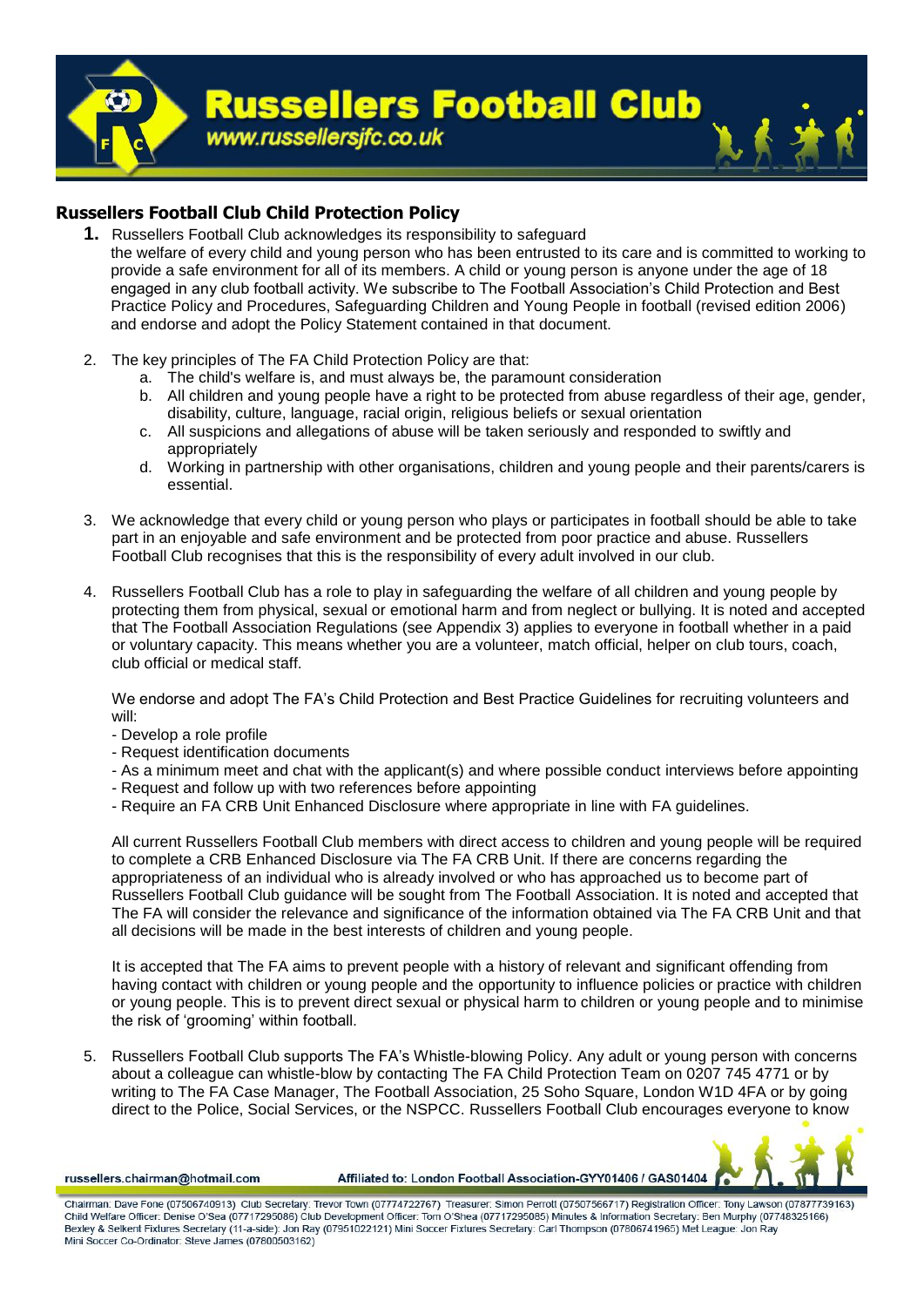

about it and utilise it if necessary.

- 6. Russellers Football Club has appointed a Club Welfare Officer (CWO) in line with The FA's role profile and completion of the Child Protection and Best Practice Workshop. The post holder will be involved with designated persons training provided by The FA. The CWO is the first point of contact for all club members and parents/carers regarding concerns for the welfare of any child or young person. They liaise directly with the CFA CPO and will be familiar with the procedures for referring any concerns. They will also play a proactive role in increasing an awareness of poor practice and abuse amongst club members.
- 7. We acknowledge and endorse The FA's identification of bullying as a category of abuse. Bullying of any kind is not acceptable at our club. If bullying does occur, all players or parents/carers should be able to tell and know that incidents will be dealt
- 8. Codes of conduct for coaches, players, officials and parents/carers, officials and coaches have been implemented by Russellers Football Club. In order to validate these codes of conduct the club has clear sanctions to deal with any misconduct at club level and acknowledges the possibility of potential sanctions which may be implemented by leagues or the CFA in more serious circumstances. All prospective members will be informed of these codes.
- 9. Further advice on Child Protection matters can be obtained from: - The London County Football Association's Child Protection Officer, whose details can be found in the County Handbook
	- The FA/NSPCC Child Protection 24-Hour Helpline 0808 800 5000
	- [www.TheFA.com/Goal](http://www.thefa.com/Goal)
	- The FA Child Protection Team.



russellers.chairman@hotmail.com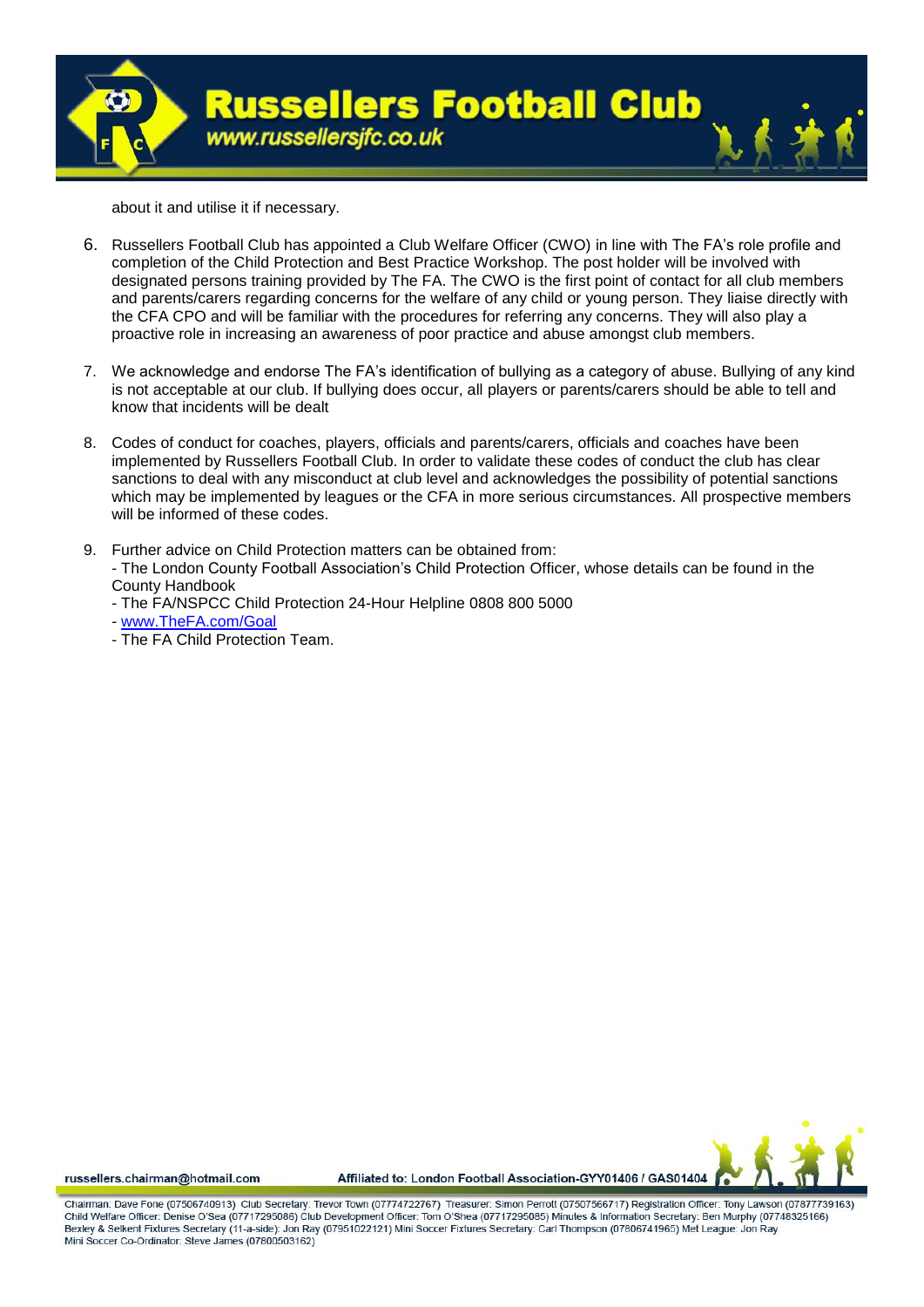**Russellers Football Club** 



www.russellersjfc.co.uk





#### **Russellers Football Equality Policy**

Club

The aim of this policy is to ensure that everyone is treated fairly and with respect and that **Russellers Football** Football Club is equally accessible to

them all.

#### **Russellers Football**

Football Club is responsible for setting standards and values to apply throughout the club at every level. Football belongs to and should be enioyed by, anyone who wants to participate in it.

Our commitment is to confront and eliminate discrimination whether by reason of gender, sexual orientation. marital status, race, nationality, ethnic origin, colour, religion or belief, ability or disability and to encourage equal opportunities.

This policy is fully supported by the Club Officers who are responsible for the implementation of this policy.

#### **Russellers Football**

Football Club, in all its activities will not discriminate, or in any way treat anyone less favourably on grounds of gender, sexual orientation, marital status, race, nationality, ethnic origin, colour, religion or belief, ability or disability. It means that

#### **Russellers Football**

Football Club will ensure that it treats people fairly and with respect and that it will provide access and opportunities for all members of the community to take part in, and enjoy, its activities.

#### Russellers Football

Football Club will not tolerate harassment, bullying, abuse or victimisation of an individual, which for the purposes of this policy and the actions and sanction applicable is regarded as discrimination. This includes sexual or racially based harassment or other discriminatory behaviour, whether physical or verbal.

#### **Russellers Football**

Football Club will work to ensure that such behaviour is met with appropriate action in whatever context it occurs.

#### **Russellers Football**

Football Club is committed to taking positive action where inequalities exist and to the development of a programme of ongoing training and awareness raising events and activities in order to promote the eradication of discrimination and promote equality in football.

russellers.chairman@hotmail.com

Affiliated to: London Football Association-GYY01406 / GAS01404

Chairman: Dave Fone (07506740913) Club Secretary: Trevor Town (07774722767) Treasurer: Simon Perroff (07507566717) Registration Officer: Tony Lawson (07877739163) Child Welfare Officer: Denise O'Sea (07717295086) Club Development Officer: Tom O'Shea (07717295085) Minutes & Information Secretary: Ben Murphy (07748325166) Bexley & Selkent Fixtures Secretary (11-a-side): Jon Ray (07951022121) Mini Soccer Fixtures Secretary: Carl Thompson (07806741965) Met League: Jon Ray Mini Soccer Co-Ordinator: Steve James (07800503162)